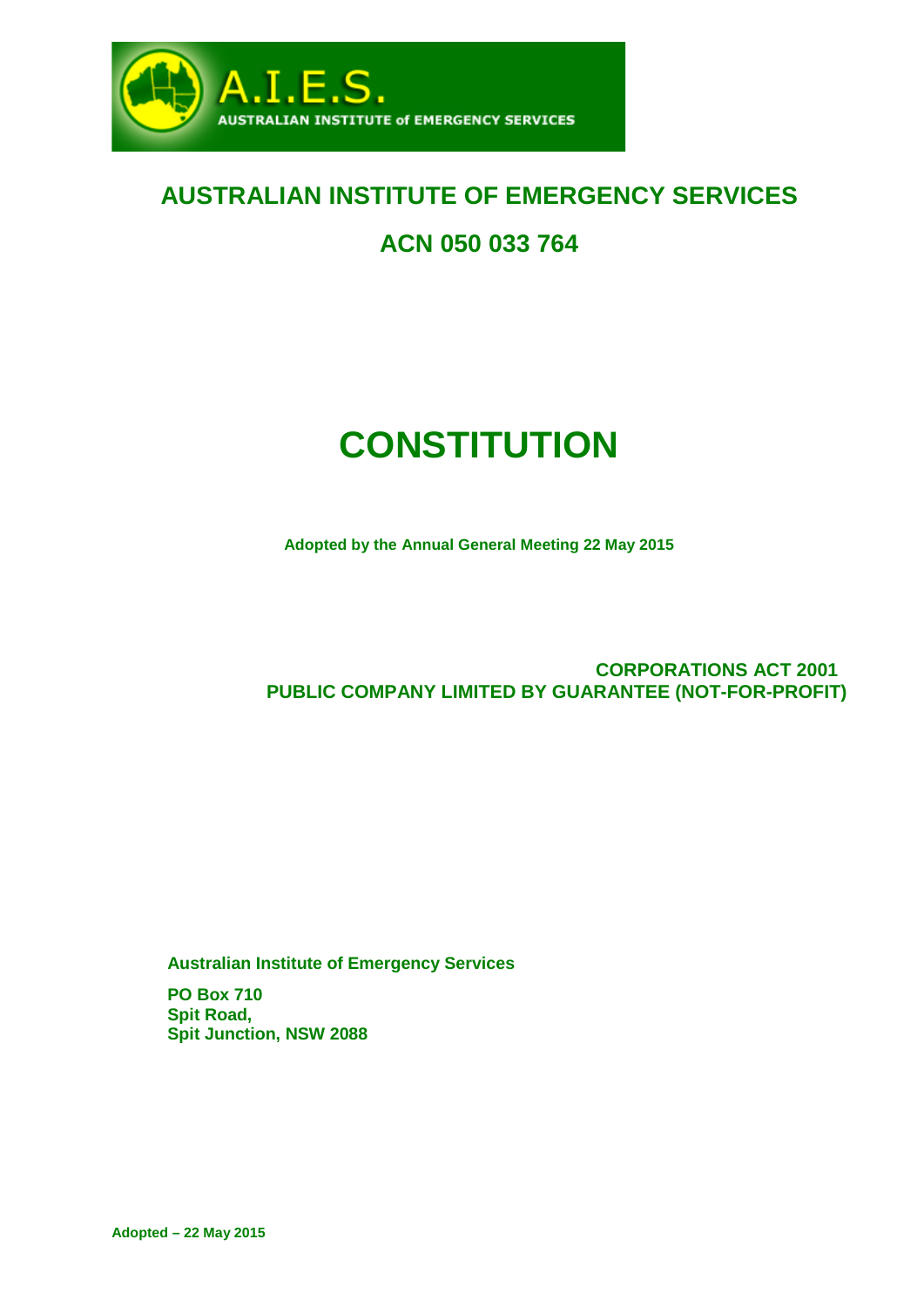# **TABLE OF CONTENTS**

| 1.    |                                                          |  |
|-------|----------------------------------------------------------|--|
| 2.    |                                                          |  |
| 3.    |                                                          |  |
| 3.1.  |                                                          |  |
| 3.2.  |                                                          |  |
| 3.3.  |                                                          |  |
| 3.4.  |                                                          |  |
| 4.    |                                                          |  |
| 4.2.  |                                                          |  |
| 4.3.  |                                                          |  |
| 5.    |                                                          |  |
| 5.1.  |                                                          |  |
| 5.2.  |                                                          |  |
| 5.3.  |                                                          |  |
| 5.4.  |                                                          |  |
| 5.5.  |                                                          |  |
| 5.6.  |                                                          |  |
| 6.    | PRESIDENT AND VICE PRESIDENT AND OTHER OFFICE BEARERS 15 |  |
| 6.1.  |                                                          |  |
| 6.2.  |                                                          |  |
| 6.3.  |                                                          |  |
| 6.4.  |                                                          |  |
| 6.5.  |                                                          |  |
| 7.    |                                                          |  |
| 7.1.  |                                                          |  |
| 7.2.  |                                                          |  |
| 7.3.  |                                                          |  |
| 7.4.  |                                                          |  |
| 7.5.  |                                                          |  |
| 7.6.  |                                                          |  |
| 7.7.  |                                                          |  |
| 7.8.  |                                                          |  |
| 7.9.  |                                                          |  |
| 7.10. |                                                          |  |
| 7.11. |                                                          |  |
| 7.12. |                                                          |  |
| 7.13. |                                                          |  |
| 7.14. |                                                          |  |
| 7.15. |                                                          |  |
| 7.16. |                                                          |  |
| 7.17. |                                                          |  |
| 7.18. |                                                          |  |
|       |                                                          |  |
|       |                                                          |  |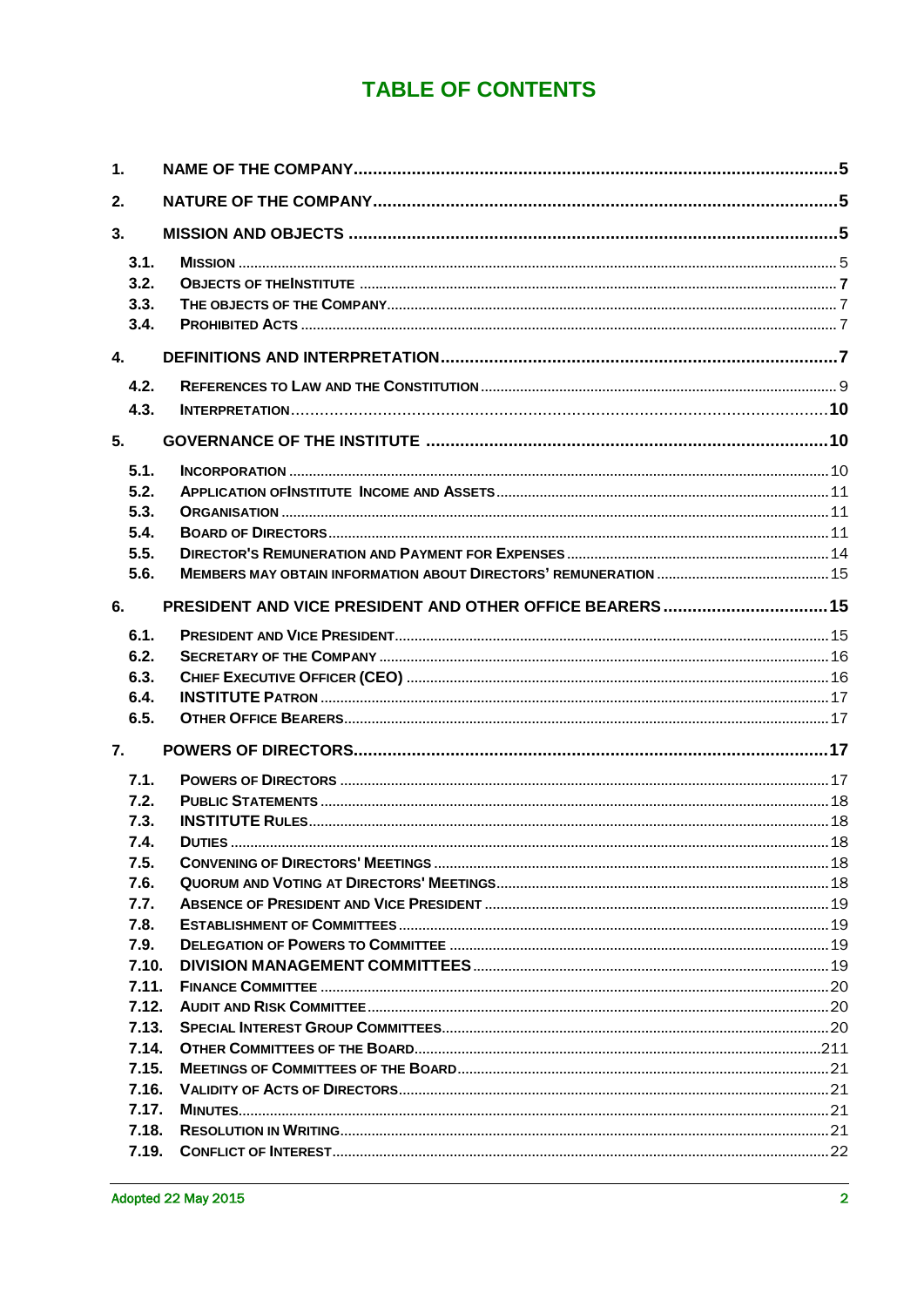| 8.    |                                                                                 |  |
|-------|---------------------------------------------------------------------------------|--|
| 8.1.  |                                                                                 |  |
| 8.2.  |                                                                                 |  |
| 8.3.  |                                                                                 |  |
| 8.4.  |                                                                                 |  |
| 8.5.  |                                                                                 |  |
| 8.6.  |                                                                                 |  |
| 8.7.  |                                                                                 |  |
| 8.8.  |                                                                                 |  |
| 8.9.  |                                                                                 |  |
| 8.10. |                                                                                 |  |
| 8.11. |                                                                                 |  |
| 8.12. |                                                                                 |  |
| 8.13. | CALLING AND HOLDING OF GENERAL MEETINGS BY MEMBERS (SECTION 249F OF THE ACT) 27 |  |
| 8.14. |                                                                                 |  |
| 9.    |                                                                                 |  |
| 9.1.  |                                                                                 |  |
| 9.2.  |                                                                                 |  |
| 9.3.  |                                                                                 |  |
| 9.4.  |                                                                                 |  |
| 9.5.  |                                                                                 |  |
| 10.   | MEMBERS' REPRESENTATIVES (CORPORATE OR OTHER ORGANISATION MEMBERS)  30          |  |
| 11.   |                                                                                 |  |
|       |                                                                                 |  |
| 11.1. |                                                                                 |  |
| 11.2. |                                                                                 |  |
| 11.3. |                                                                                 |  |
| 11.4. |                                                                                 |  |
| 11.5. |                                                                                 |  |
| 11.6. |                                                                                 |  |
| 11.7. |                                                                                 |  |
| 11.8. |                                                                                 |  |
| 11.9. |                                                                                 |  |
|       |                                                                                 |  |
|       |                                                                                 |  |
|       |                                                                                 |  |
| 12.   |                                                                                 |  |
| 12.1. |                                                                                 |  |
| 12.2. |                                                                                 |  |
| 12.3. |                                                                                 |  |
| 13.   |                                                                                 |  |
| 13.1. |                                                                                 |  |
| 13.2. |                                                                                 |  |
| 13.3. |                                                                                 |  |
| 13.4. |                                                                                 |  |
| 13.5. |                                                                                 |  |
| 13.6. |                                                                                 |  |
| 13.7. |                                                                                 |  |
|       |                                                                                 |  |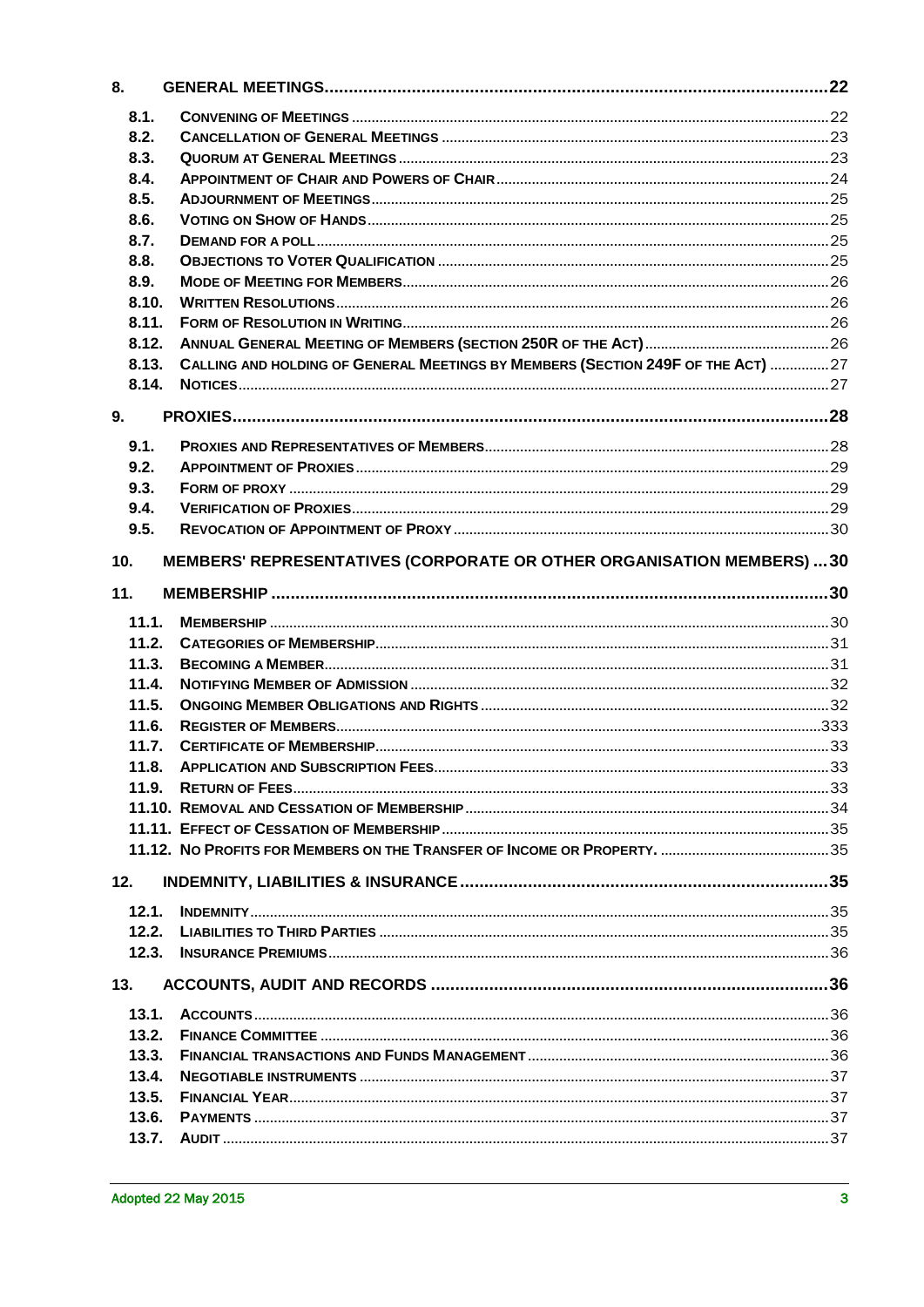|     | 14. FURTHER OBLIGATIONS UNDER AUSTRALIAN CHARITIES & NOT FOR PROFITS |  |
|-----|----------------------------------------------------------------------|--|
|     |                                                                      |  |
|     |                                                                      |  |
|     |                                                                      |  |
|     |                                                                      |  |
|     |                                                                      |  |
|     |                                                                      |  |
| 16. |                                                                      |  |
| 17. |                                                                      |  |
| 18. |                                                                      |  |
|     |                                                                      |  |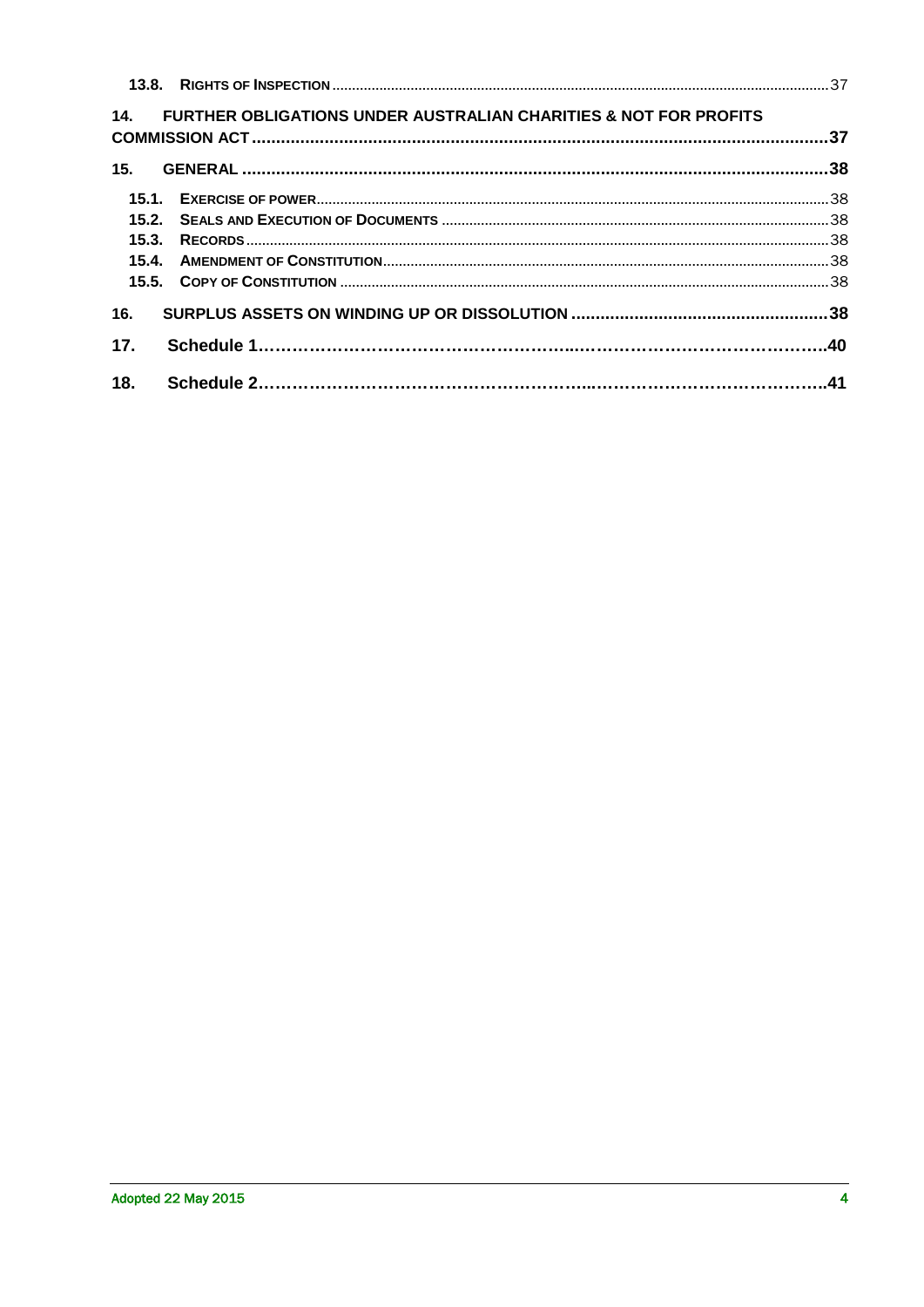## **CONSTITUTION OF THE AUSTRALIAN INSTITUTE OF**

#### **EMERGENCY SERVICES**

#### <span id="page-4-5"></span>**Adopted at AGM 22 May 2015**

#### <span id="page-4-0"></span>**1. NAME OF THE COMPANY**

**1.1.** The name of the Company (also referred to in this Constitution as the Institute) is The Australian Institute of Emergency Services.

#### <span id="page-4-1"></span>**2. NATURE OF THE COMPANY**

- **2.1.** The Company is a not for profit company limited by guarantee and the Company is prohibited from doing anything to change it's not for profit status.
- **2.2.** To the extent that they conflict with the Replaceable Rules, the terms of this Constitution and the Rules displace all or part of a Replaceable Rule.
- **2.3.** The liability of the Members is limited.
- **2.4.** Every Member undertakes to contribute **\$20** to the assets of the Company if it is wound up while they are a Member, or within one year afterwards.

#### <span id="page-4-3"></span><span id="page-4-2"></span>**3. MISSION AND OBJECTS**

#### <span id="page-4-4"></span>**3.1. Mission**

To be the leading representative association for professionals engaged in emergency services and emergency management.

#### **3.2. Objectives of the Institute**

The Objects of the Institute are:

#### **3.2.1. Educational and professional development**

- **(a)** To provide **professional development** for the purpose of promoting excellence in emergency services and emergency management.
- **(b)** To **promote**, provide, foster and encourage **education, training and skills development** towards excellence in emergency services **and emergency**  management.
- **(c)** To establish and maintain policies, practices and services which continually enhance the knowledge, skills and **professional performance** of its members and other emergency service personnel.
- **(d)** To develop, enhance and promote **professional standards** in emergency service education, training and continuing development.
- **(e)** To **accredit** emergency service education and training programs for the benefit of members and to improve the delivery of emergency services for the benefit of the wider community.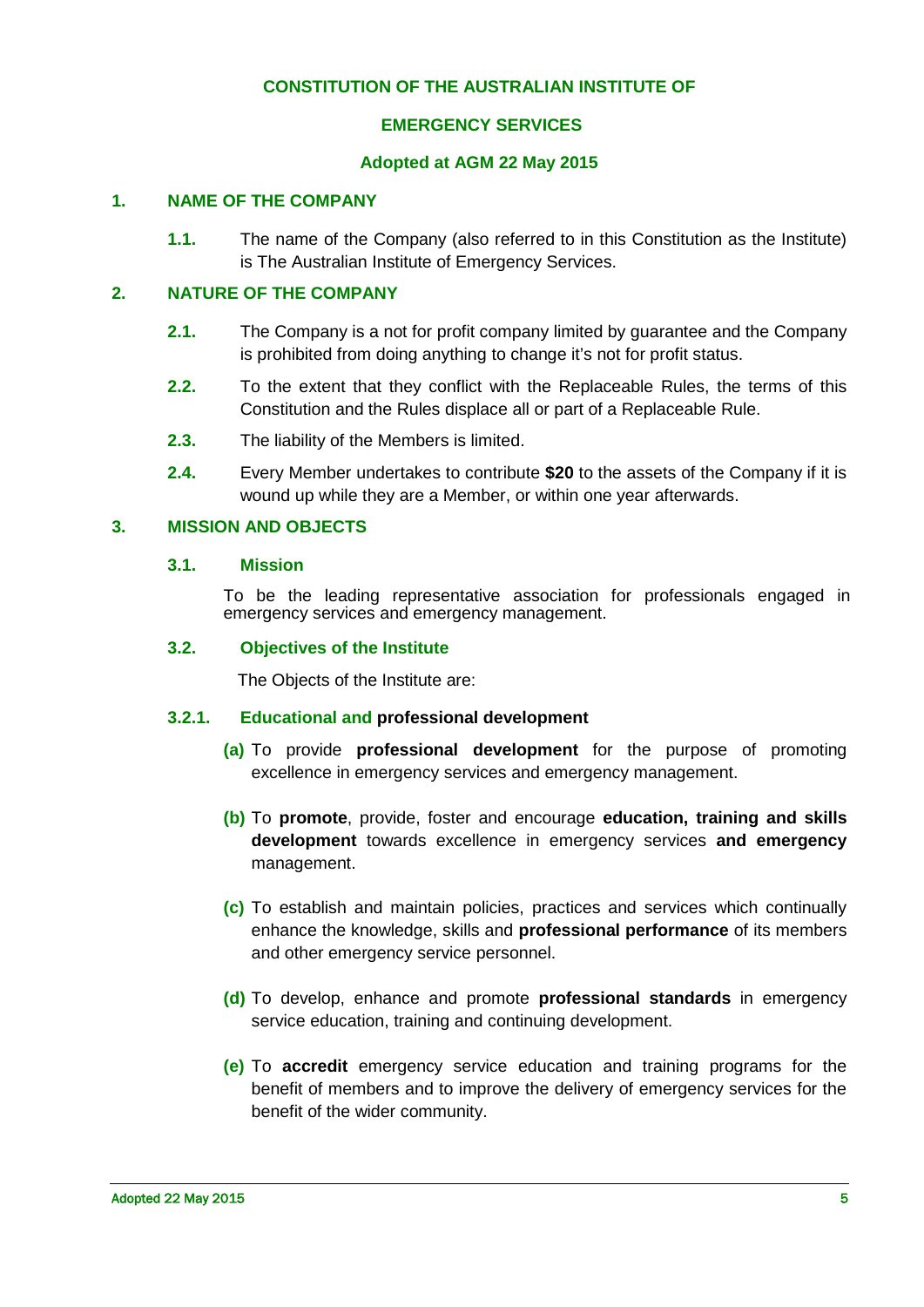#### **3.2.2. Advocacy and promotion**

- (a) To represent the interests of the members throughout Australia on matters relating to emergency services and associated issues.
- (b) To provide, foster and participate in both national and international platforms for policies and representation to enhance the quality of emergency services and emergency management in Australia and internationally.
- (c) To **advocate for and promote** the emergency services management profession
- (d) To encourage beneficial **communication, cooperation and interaction** between members, with allied professional associations, with the wider emergency service industry and with the community.
- (e) To bring to the notice of the public any government, organisation or agency involved in the administration of emergency services or emergency management: any matters that may be deemed by the Institute to be important for the safety and protection of the community.

# **3.2.3. Recognition of achievement**

- (a) To establish and promote the role of the Institute as an accrediting professional body whose members have nationally and internationally recognised qualifications and expertise in the provision of emergency services and emergency management.
- (b) To recognise the achievements of its members and others in the community for the purpose of encouraging excellence in emergency services and emergency management.

#### **3.2.4. Promotion and encouragement of excellence and innovation**

- (a) To **represent the interests** of its members nationally and internationally on matters relating to emergency services and associated issues.
- (b) To promote the highest levels of **integrity, ethical behaviour and compassion** in the provision of emergency services by its members at all times.
- (c) To establish and enforce a **Code of Conduct** in its members which ensures full professional independence, objectivity, responsibility and accountability in all activities of members and collectively by the Institute.
- (d) To foster wide understanding and acceptance within the emergency service industry and the wider community of the **high professional and ethical standards**, commitment and performance of the Institute and its Members.

#### **3.2.5. Undertake research**

(a) To foster, contract, commission, purchase or engage in research as a sole entity or in partnership with others **for the purpose of furthering knowledge** in relation to the provision of emergency services.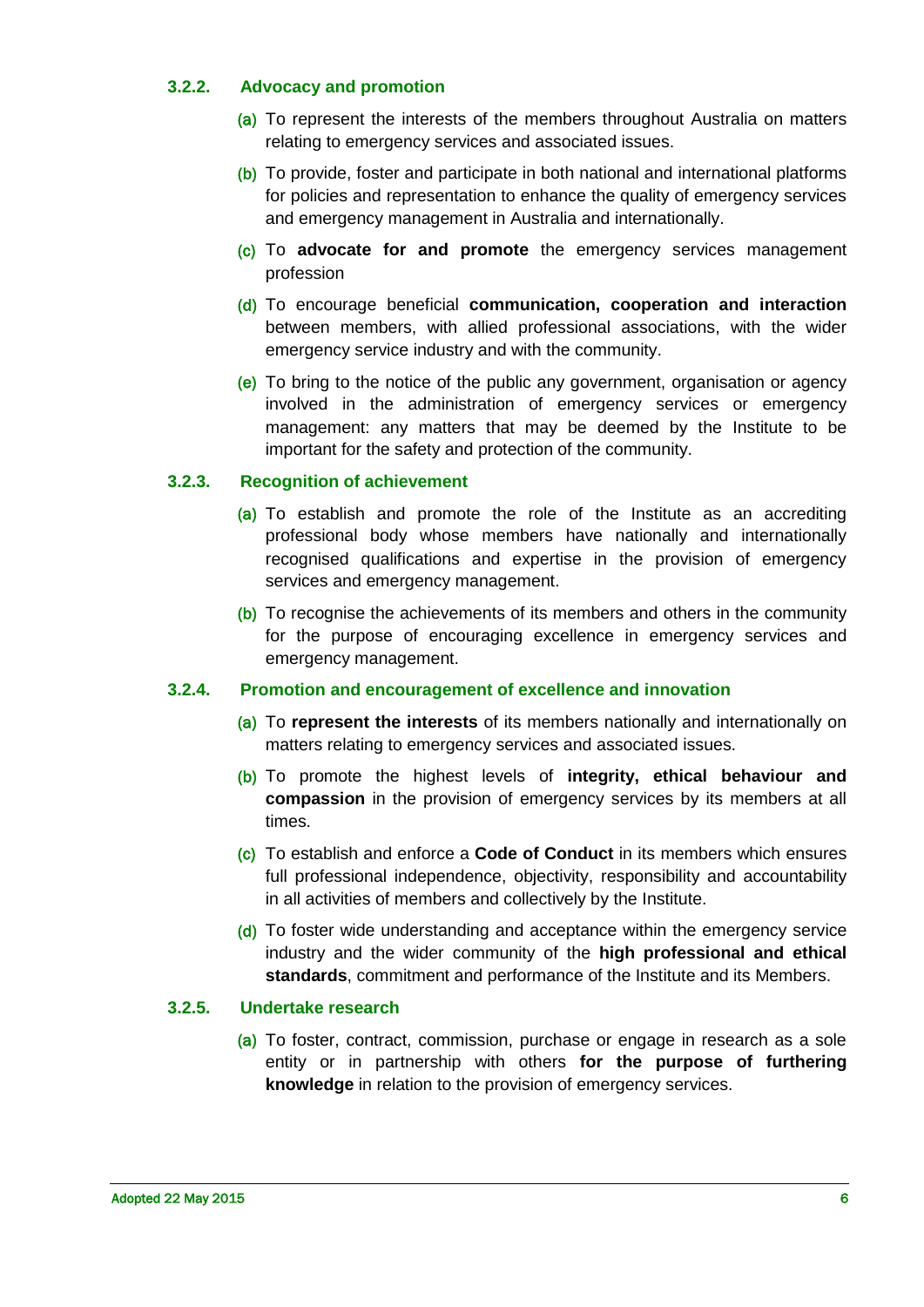#### **3.2.6. Govern and manage**

- (a) To appropriately **govern and administer** all plans, strategies, functions, membership, assets and liabilities of the Company.
- (b) To achieve the **most effective, efficient and economic use of resources** available to the Company in support of professional emergency services and emergency management and the provision of emergency services.
- (c) To do all things that **maintain the relevance of the Company** to its members and key stakeholders through the modification and adaption of these objects from time to time.

# <span id="page-6-0"></span>**3.3. The objects of the Company**

The objects of the Company must be consistent with regulatory requirements to maintain the Company's charitable, not for profit and associated tax concession status (including, if obtained, deductible gift recipient status under Australian taxation law). The Company is prohibited from doing anything to jeopardise this status or including an object or purpose which is inconsistent with this status.

#### <span id="page-6-1"></span>**3.4. Prohibited Acts**

- **3.4.1.** The Institute does not have the power to:
	- (a) issue shares of any kind; or
	- (b) pay, transfer, apply, directly or indirectly, any portion of the income and property of the Company, by way of dividend, bonus or otherwise howsoever by way of profit, to or for the benefit of a Member.
- **3.4.2.** The Company must not be operated for the purpose of the profit or gain of any Member.
- **3.4.3.** Nothing in this Constitution authorises the Company to do an act that is prohibited by law of a State or a Territory of Australia or gives the Company a right that the law of a State or Territory of Australia denies to the Company.
- **3.4.4.** Even though **Section 124(1)** of the Act may prescribe additional purposes and powers, the Company may only act in furtherance of the purposes described in **Clause [3.2.](#page-6-0)**
- **3.4.5.** This section does not restrict the payment, in good faith, of remunerations, honorariums, reasonable expenses, or for services rendered as part of normal business engagements, to members and directors of the Institute in accordance with the relevant sections of this Constitution.

#### <span id="page-6-2"></span>**4. DEFINITIONS AND INTERPRETATION**

- **4.1.** In this Constitution, except where the context requires otherwise:
	- (a) **Act** means the Corporations Act 2001 (Commonwealth).
	- (b) **Adoption Date** means the date that this Constitution was adopted.
	- (c) **AGM** means an annual general meeting of the Members of the Company and, where the content requires, means the specific Annual General Meeting in the context.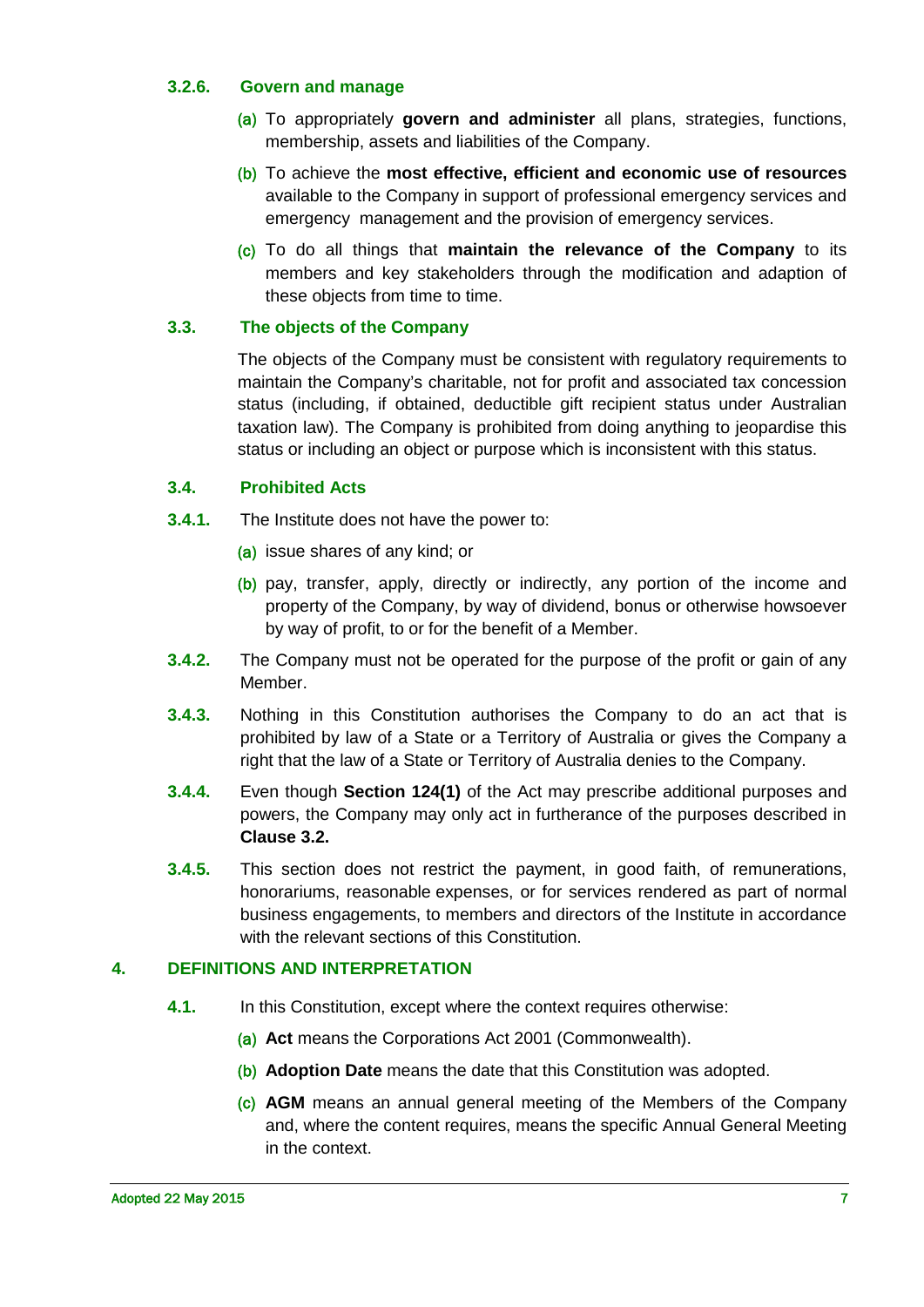- (d) **Board** means the Board of Directors of the Institute, unless the context demands otherwise.
- (e) **Category of Membership** means each category of membership as set out in **Schedule 1** or as otherwise approved pursuant to **Clause [11.2](#page-30-0)**.
- $(f)$  CEO means the person holding the office of chief executive officer, referred to in **Clause [6.3](#page-15-1)**.
- (g) **Chair** means the Chair of the Board as prescribed in the Act and hereafter called the President of the Institute.
- (h) **Code of Conduct -** refers to the standards published by the Board from time to time to guide the professional behaviour of Members of the Institute.
- (i) **Company** means The Australian Institute of Emergency Services ACN 050 033 764.
- (j) **Conflict of Interest** means a material personal interest in a matter that relates to the affairs of the Company.
- (k) **Corporate Member** means an organisation that has been admitted to the Institute in that Category.
- (l) **Director** means a person elected or appointed in accordance with this Constitution to perform the duties of a Director of the Company.
- (m) **Division** means each Division as set out and approved pursuant to **Clause [7.10.](#page-18-3)**
- (n) **Division Management Committee** means the committee elected by the Members of that Division who are then responsible to the Board for the management of that Division.
- (o) **Elected Directors** means the Directors elected by and from amongst the Members of a Division, in accordance with this Constitution (see **Clause [5.4](#page-10-2)**).
- (p) **Financial Year** means the 12 month period as determined by the Board under the Rules.
- (q) **Guarantee** means the amount of the Member's guarantee as specified in **Clause [2.4](#page-4-5)**.
- (r) **Immediate Past President** means the person transferring to that role after completing the term as President, in accordance with **Clause [6.1](#page-14-2)**.
- (s) **Independent Directors** means the Directors appointed to the Board, rather than being elected by and from amongst the Members, in accordance with this Constitution (see **Clause [5.4.8](#page-12-0)**).
- (t) **Institute** means the Company.
- (u) **Institute Patron** means a person appointed by the Board pursuant to **Clause [6.4](#page-16-0)**.
- (v) **Member** means an individual or organisation that has been admitted to one of the membership categories listed in **Schedule 1** of the Constitution.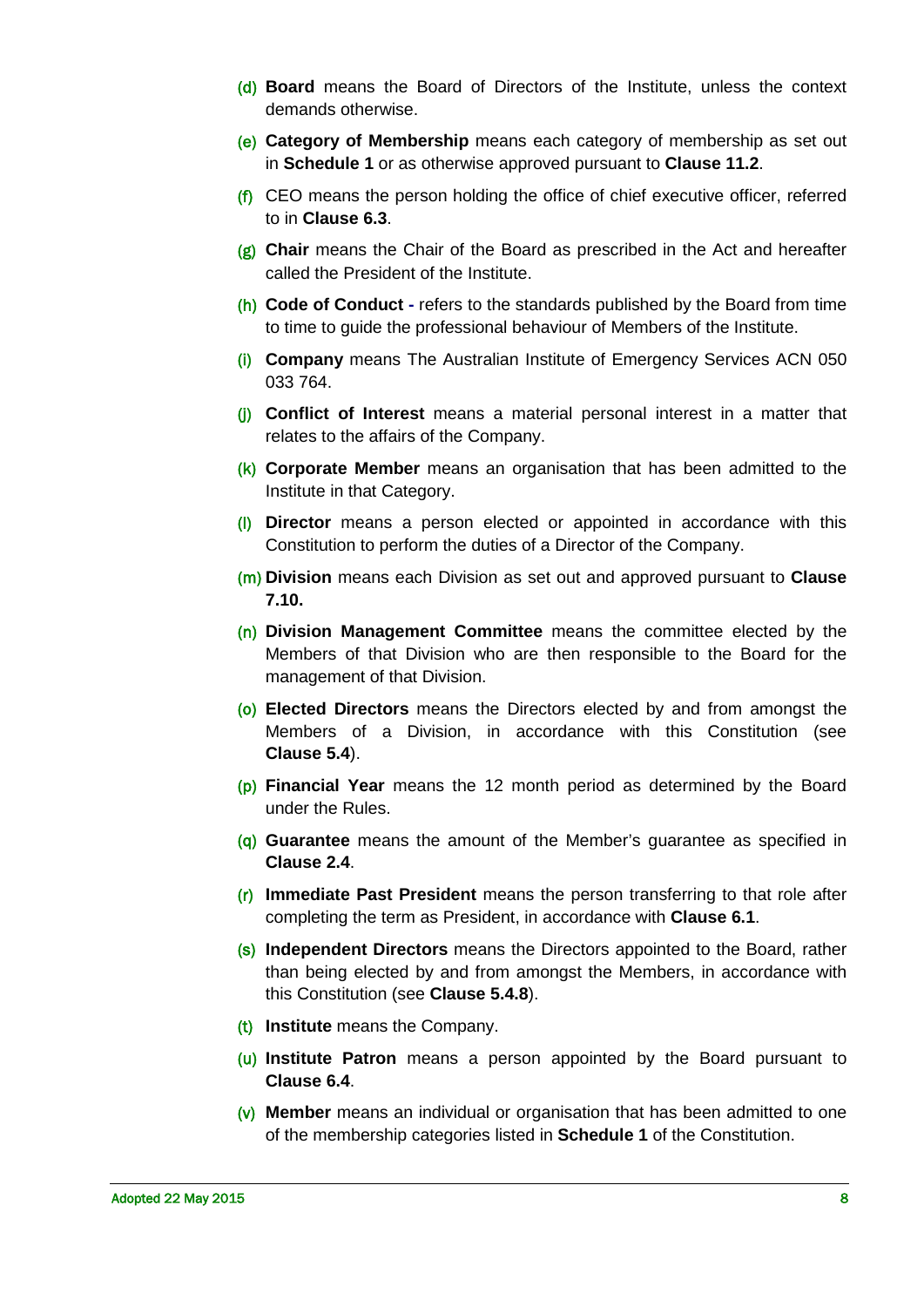- (w) **Membership Categories** means the membership categories listed in **Schedule 1**.
- (x) **Membership Registrar** is a person appointed by the Board to maintain the register of Members.
- (y) **Office Bearers** means the President, Vice-President, Treasurer and such other positions as determined by the Board.
- (z) **Officer** has the meaning given in **Section 9** of the Act.
- (aa) **Ordinary Resolution** means any resolution passed by a simple majority of persons entitled to vote.
- (bb) **President** means the Chair of the Board, elected from time to time in accordance with this Constitution.
- (cc) **Qualifications** means the qualifications for each membership Category stated in **Schedule 1**.
- (dd) **Register** means the Register of Members kept by the Company under the *Corporations Act 2001.*
- (ee) **Replaceable Rules** means the Replaceable Rules contained in the Act.
- (ff) **Representative** means, in relation to a Member, the representative of the Member appointed under **Clause [10](#page-29-1)**.
- (gg) **Rules** means the Institute Rules made by the Board.
- (hh) **Seal** means, if the Company has one, the common seal of the Company, if any.
- (ii) **Secretary** means a person appointed to perform the duties of a secretary of the Company in accordance with the Act.
- (jj) **Special Interest Group Committee** has the meaning given in **Clause [7.13](#page-19-2)**.
- (kk) **Special Resolution** means a resolution that has been passed by at least 75% of the votes cast by Members entitled to vote on the resolution.

#### <span id="page-8-0"></span>**4.2. References to Law and the Constitution**

- **4.2.1.** A word or phrase used in the Act that is given a special meaning for the purposes of the relevant part of the Act, unless this Constitution specifically states otherwise, has the same meaning in this Constitution
- **4.2.2.** A reference to:
	- (a) any legislation includes any regulation or instrument made under it and where amended, re-enacted or replaced means that amended, re-enacted or replacement legislation, and to:
	- (b) this Constitution, where amended, means this Constitution as so amended.

#### <span id="page-8-1"></span>**4.3. Interpretation**

In the interpretation of this document, the following provisions apply unless the context otherwise requires: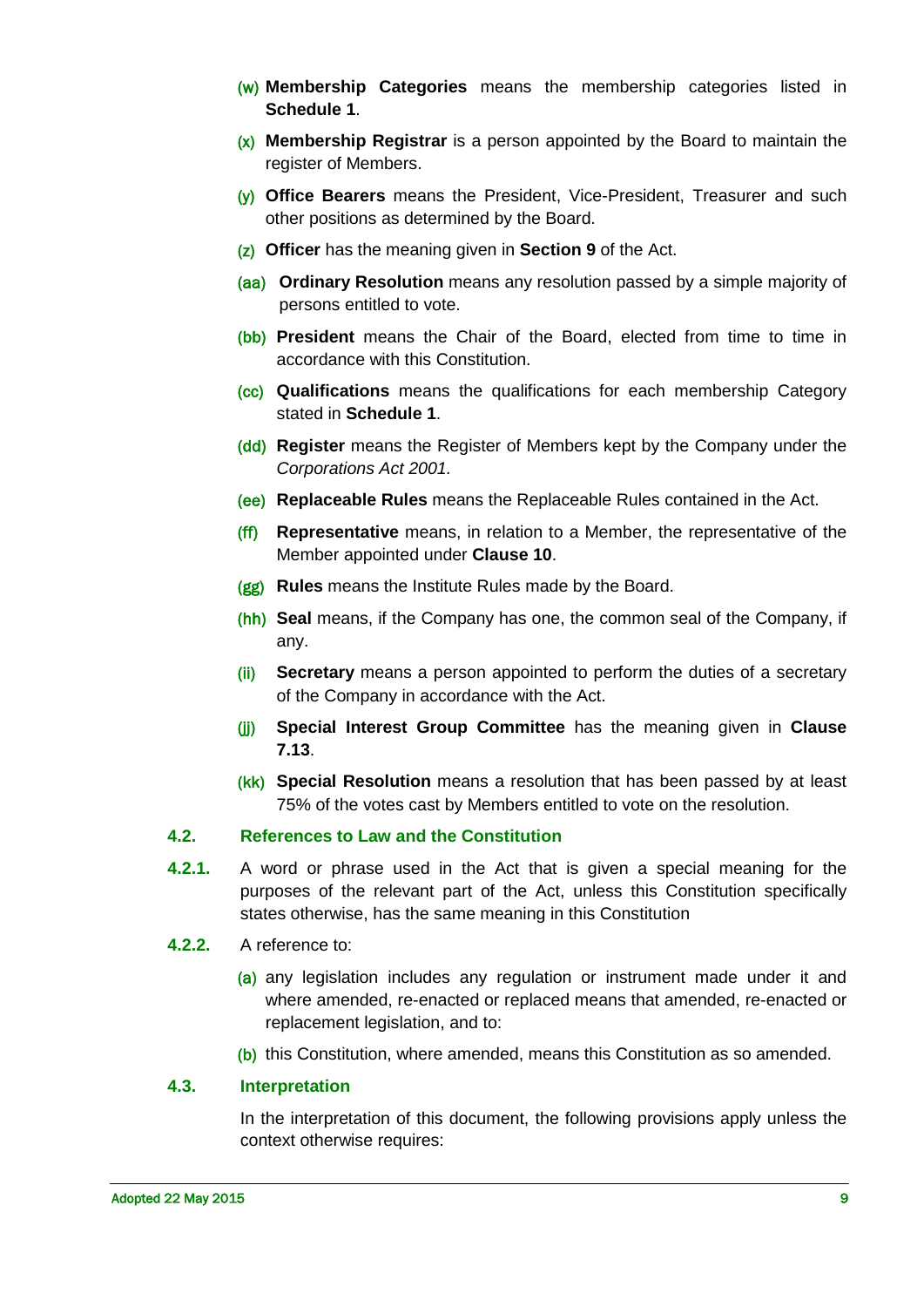- **4.3.1.** The singular denotes the plural and vice versa.
- **4.3.2.** Any gender denotes the other gender.
- **4.3.3.** A person denotes an individual and a body corporate.
- **4.3.4.** Where a word or phrase is given a defined meaning any other part of speech or other grammatical form in respect of that word or phrase has a corresponding meaning.
- **4.3.5.** Headings and any Table of Contents must be ignored in the interpretation of this Constitution.
- **4.3.6.** Unless the context otherwise requires, a reference to a time of day means that time of day in the state or territory in which the registered office of the Company is situated.
- **4.3.7.** For the purposes of determining the length of a period (but not its commencement) a reference to:
	- (a) a day means a period of time commencing at midnight and ending 24 hours later, and
	- (b) a month means a calendar month which is a period commencing at the beginning of a day of one of the 12 months of the year and ending immediately before the beginning of the corresponding day of the next month or, if there is no such corresponding day, ending at the expiration of that next month.
- **4.3.8.** Where a period of time is specified and is to be calculated before or after a given day, act or event it must be calculated without counting that day or the day of that act or event.
- **4.3.9.** A provision of this Constitution, except that specifying the time for deposit of proxies with the Company, which has the effect of requiring anything to be done on or by a date which is not a business day, must be interpreted as if it required it to be done on or by the next business day.
- **4.3.10.** A reference to a business day means a day during which banks are open for general banking business in New South Wales.
- **4.3.11.** A reference to an Act of Parliament, whether State or Federal, includes a reference to that Act of Parliament as amended from time to time, and a reference to a specific provision of an Act of Parliament means, unless the context demands otherwise, a reference to the equivalent provision in any later amended version of that Act of Parliament, or if the original Act of Parliament has been repealed in any Act of Parliament substituted in its place.
- **4.3.12.** This Constitution shall be construed according to the laws of New South Wales.

# <span id="page-9-1"></span><span id="page-9-0"></span>**5. GOVERNANCE OF THE INSTITUTE**

#### **5.1. Incorporation**

The Institute shall establish and maintain incorporated status as a Public Company Limited by Guarantee.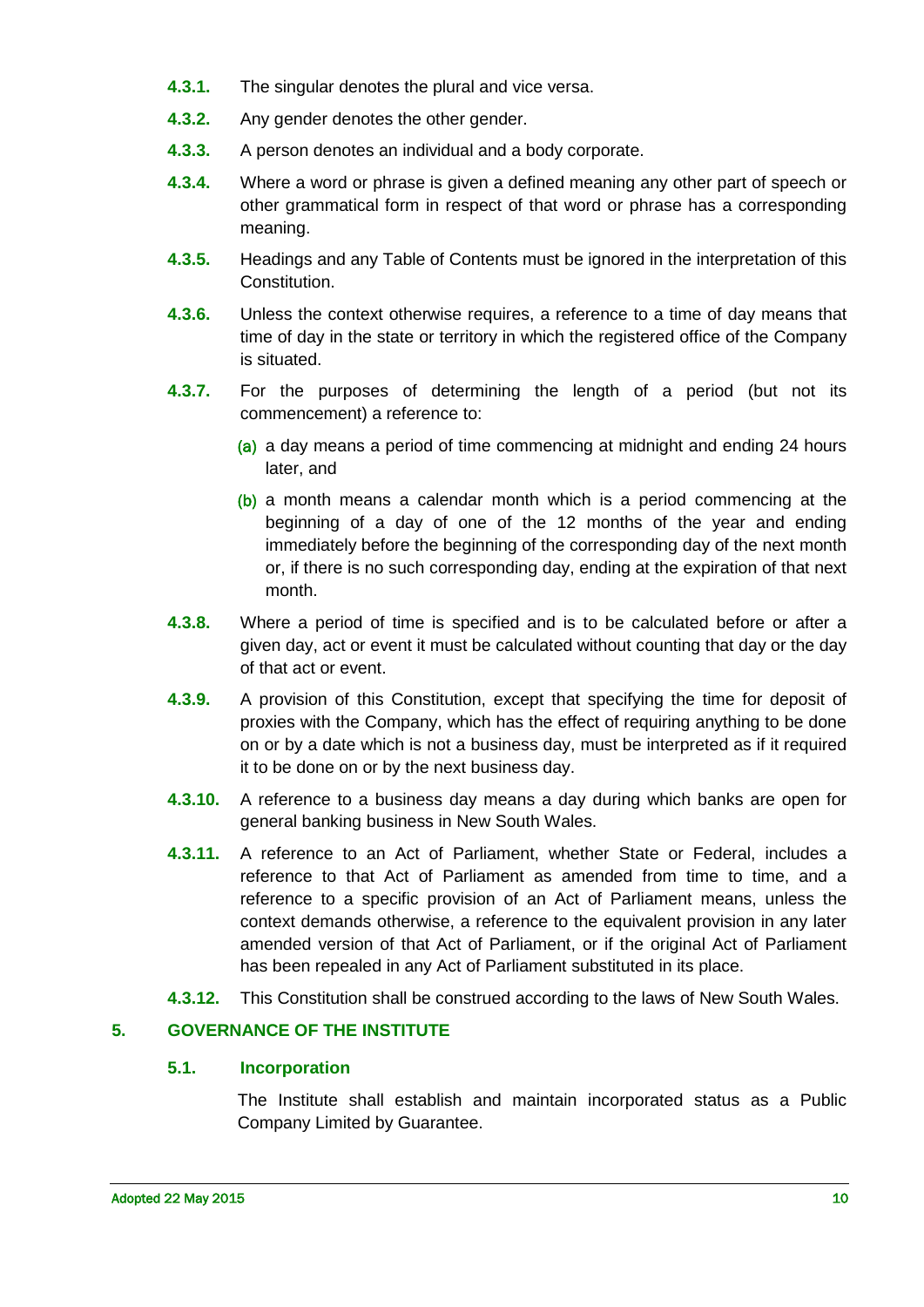### <span id="page-10-0"></span>**5.2. Application of Institute Income and Assets**

- <span id="page-10-3"></span>**5.2.1.** The income and property of the Institute however derived shall be applied solely towards the promotion of the objects of the Institute as set forth in this Constitution and no portion thereof shall be paid or transferred directly or indirectly by way of dividend, bonus, or otherwise howsoever by way of profit to Members of the Institute
- **5.2.2.** However, **Clause [5.2.1](#page-10-3)** shall not prevent the payment in good faith of remuneration to any officers or servants of the Institute or to any Member of the Institute in return for any service actually rendered to the Institute nor for goods supplied in the ordinary and usual way of business nor prevent the payment to any Member of reasonable travelling and sustenance expenses incurred by such Member when engaged either within or outside Australia on the affairs or business of the Institute .
- **5.2.3. Clause [5.2.1](#page-10-3)** shall also not prevent the payment of interest on money borrowed from any Member of the Institute or reasonable and proper rent for premises demised or let by any Member to the Institute.

#### <span id="page-10-1"></span>**5.3. Organisation**

- **5.3.1.** The Institute shall be composed of Members, Divisions, a Board of Directors, Office Bearers, committees and officers.
- **5.3.2.** A Division of the Institute may be established by the Board from time to time and having such powers as may be prescribed by the Board. All Members of the Institute shall be allocated by the Board to a Division of the Institute.
- **5.3.3.** The Divisions shall be as set out in the Rules and determined by the Board from time to time.
- **5.3.4.** Subject to decisions of Members at properly constituted General meetings, the governance of the Institute shall be vested in the Board.

# <span id="page-10-2"></span>**5.4. Board of Directors**

#### <span id="page-10-4"></span>**5.4.1. Number of Directors**

- (a) The number of Directors of the Institute (constituting the Board), shall be a minimum of three and a maximum of thirteen.
- (b) The Institute must have at least three Directors, two of whom ordinarily reside in Australia.
- (c) The Institute may, by ordinary resolution of its members, increase or decrease the minimum or maximum number of Directors (provided that the minimum must not fall below three as required by the Act) and may also determine in what rotation the Directors appointed as the result of any such alteration are to go out of office. The Board may revise every director's tenure each 3 years.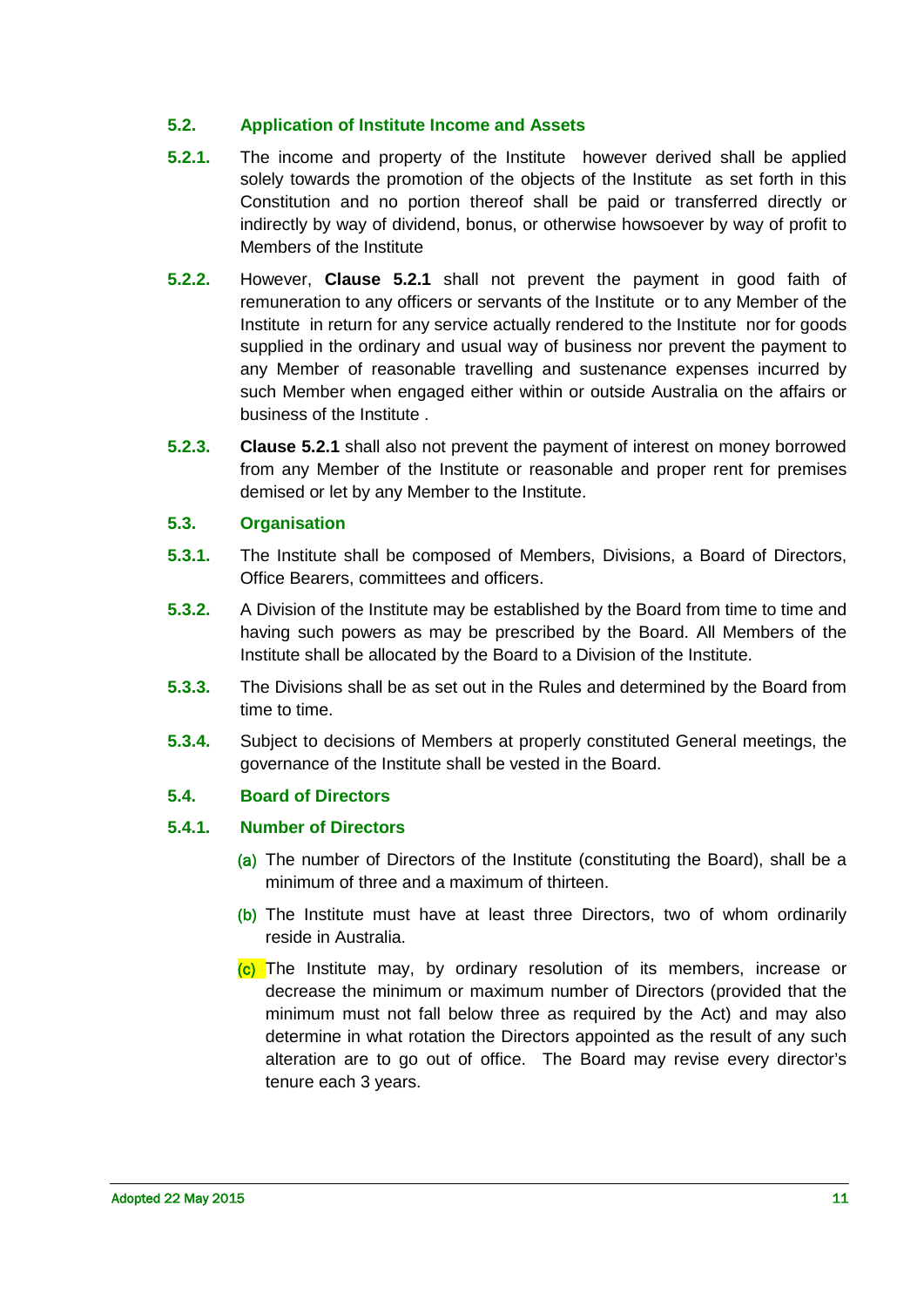(d) In accordance with Section 5.4 of the Constitution, each Division will nominate (after due election) a Division Committee member to serve as a director of the Institute.

#### <span id="page-11-1"></span>**5.4.2. Composition of the Board**

- (a) Subject to **Clause [5.4.1](#page-10-4)**, the Board shall comprise:
	- **(i)** The Immediate Past President;
	- **(ii)** Up to two Independent Directors; and
	- **(iii)** Up to thirteen Elected Directors.
- (b) Each Division shall have at least one of its Members as an Elected Director.

#### **5.4.3. Eligibility for Election as an "Elected" Director**

The members shall elect a person as a Director by resolution passed at AGM. Subject to **Clause [5.4.4](#page-11-0)** candidates for election to the Board shall be:

- (a) a financial member of the Institute;
- (b) first elected to a Division Management Committee;
- (c) then nominated by a Division Management Committee for election as a Director;
- (d) then confirmed for nomination by the Board; and
- (e) then elected by members entitled to vote at a national AGM.
- (f) The candidate must consent in writing to be a Director and his or her consent must be lodged with the Company Secretary thirty days prior to the date of the AGM Meeting of Division members at which his or her candidacy is to be voted on.

#### <span id="page-11-0"></span>**5.4.4. Ineligibility for Election as Director**

No person shall be eligible for election as a Director if:

- (a) that person has been excluded by law from becoming a Director of a Company; or
- (b) that person has been a Director for more than 12 consecutive years on the Board, unless the Board recommends to the members at the end of the 12 years of appointment that there is no other eligible person nominated from the relevant Division; or
- (c) that person is employed by the Institute; or
- (d) the person is the Auditor and as such is ineligible to be elected or appointed as a Director; or
- (e) that person is unfinancial at the time of the election

#### **5.4.5. Election of "Elected" Directors**

The election of "Elected" Directors shall take place at the Annual General Meeting in accordance with the Rules.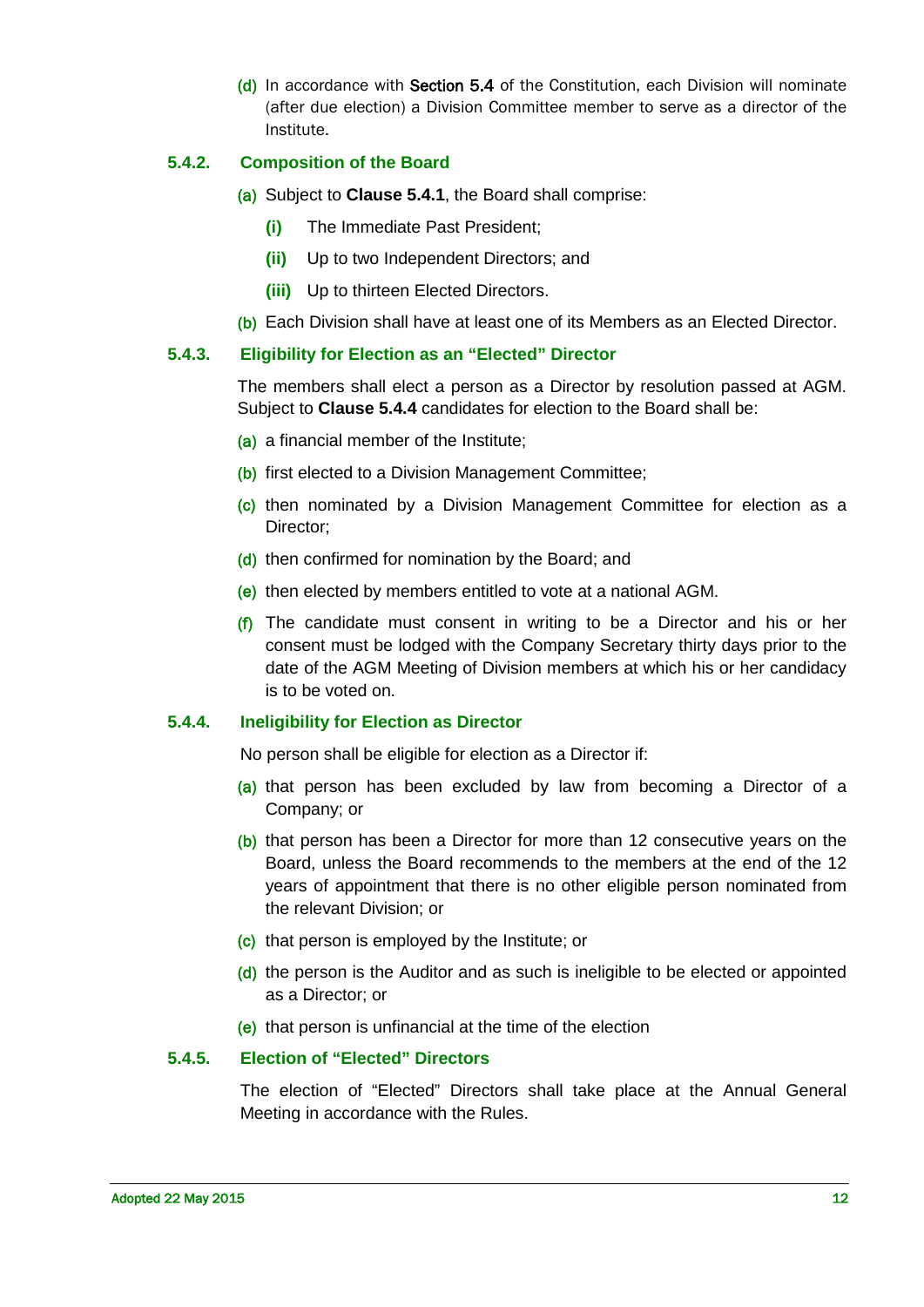#### **5.4.6. Term of appointment of Directors**

(a) Subject to this **Clause [5.4](#page-10-2)**, each Director, other than a Director appointed to fill a casual vacancy, is appointed or elected for a term of three years.

#### **5.4.7. Rotation and Retirement of Elected Directors**

- (a) There shall be a rotational system of retirement of Elected Directors so that at each AGM, one third of the Elected Directors (rounded up to the nearest whole number if necessary) must retire.
- (b) The Elected Directors to retire at each AGM are those who have been the longest in office since their last election. If two or more persons became Elected Directors on the same day those to retire must be determined by lot unless they otherwise agree among themselves.
- (c) An Elected Director retiring at an AGM, and who is not disqualified by law or by this Constitution from being reappointed, is eligible for re-election.
- (d) A retiring Director shall hold office until the dissolution of the meeting at which his or her successor is appointed. Newly elected Directors shall take office at the conclusion of the meeting at which they were elected (or where results of the election were declared).

#### <span id="page-12-0"></span>**5.4.8. Appointment of Independent Directors**

- (a) The Board may, in its discretion, and from time to time, appoint up to a two Directors (Independent Directors) to serve at any one time, on the basis that they are persons whose background, skills and/or experience may be thought prudent or necessary to enhance the ability of the Board to better discharge its role and the legal duties and responsibilities of the Directors.
- (b) Each Independent Director shall be eligible for reappointment for up to a maximum of six years.

#### **5.4.9. Filling Casual Vacancies of Elected Directors**

- (a) The Board may at any time appoint a person who would be eligible to stand for election as a Director, to be a Director to fill a casual vacancy:
	- **(i)** created by the early retirement of an Elected Director;
	- **(ii)** resulting from a vacant position for an Elected Director on the Board not having been filled at an AGM; or
	- **(iii)** in any other circumstances where the maximum number of Elected Directors on the Board will not be exceeded as a result of the appointment, as an addition to the existing Directors.
- (b) If a Director has been duly appointed to fill a casual vacancy that Director shall, notwithstanding any other provision, be required to retire, but be eligible for election, at the next General Meeting of Division members following their appointment pursuant to **Clauses [5.4.2](#page-11-1)** and **[5.4.4](#page-11-0)**.

#### **5.4.10. Retirement and Removal from Office**

(a) A Director may retire from office by giving notice in writing to the Company of that Director's intention to retire. A notice of resignation takes effect at the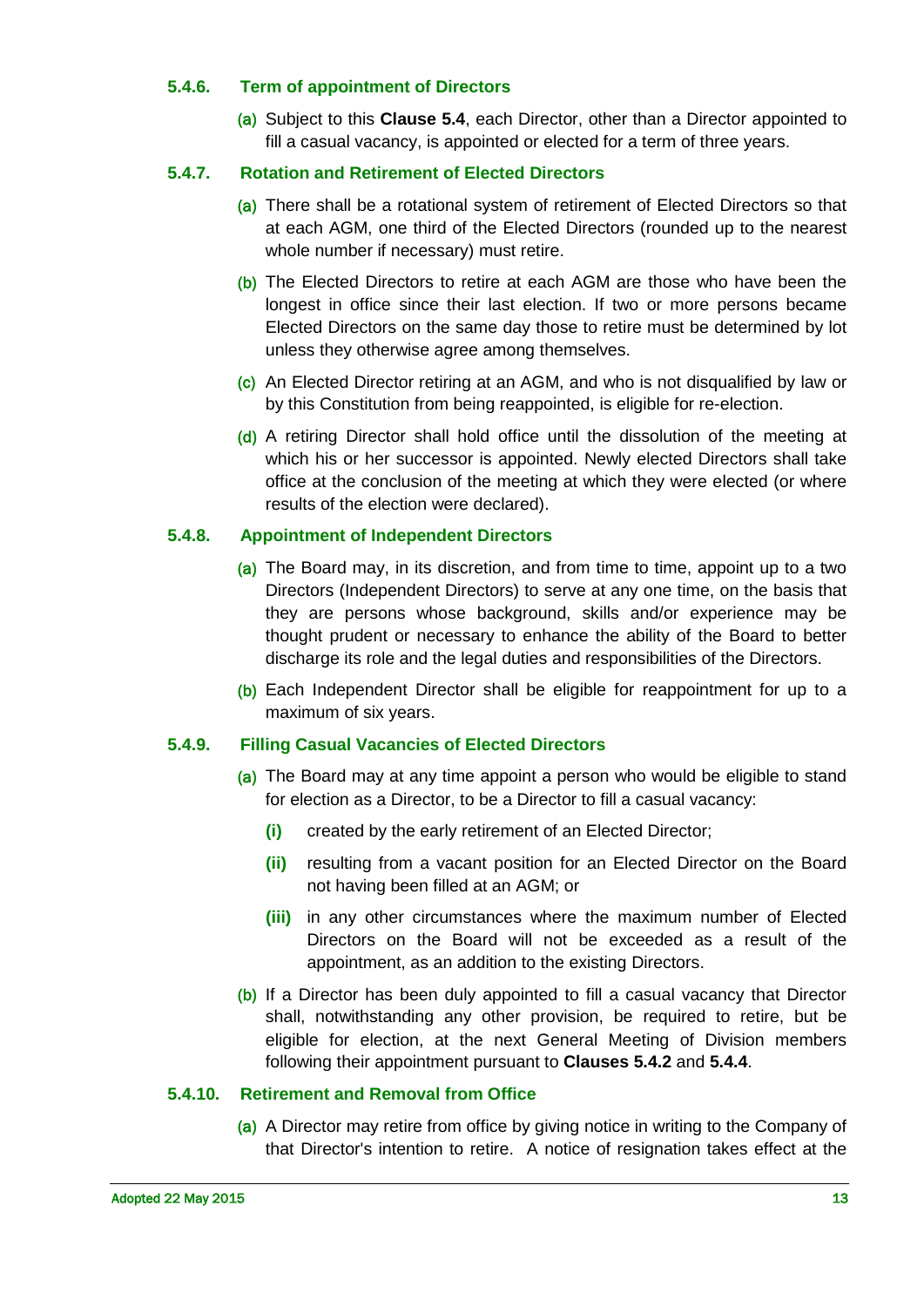time of giving the notice to the Company or, if another time is specified in the notice, at that time.

- (b) The members may by ordinary resolution at a General Meeting remove an Elected Director from office. For the avoidance of doubt, the removal of a Director under this **Clause** shall cause a vacancy.
- (c) The Board may remove an Independent Director from office at any time and may appoint another person as a replacement.
- (d) A director retires from office at the expiration of a period of **6 years** in service as a director, subject to any outstanding tenure in an executive office of the Board such as President or vice-President, where specific provisions apply or where a revision of director positions by the Board has current application.

#### **5.4.11. Vacation of Office**

Without limiting any other provision, the office of a Director becomes vacant if required by the Act or if the Director:

- (a) becomes an insolvent under administration;
- (b) is absent without the consent of the Directors from three consecutive meetings of the Directors and the Board resolves that the office of that Director be vacated,
- (c) becomes an employee of the Company;
- (d) in the opinion of the Board, fails to adequately disclose a Conflict of Interest; or
- (e) becomes prohibited from being a Director by reason of an order made under the Act; or
- (f) if the Director is considered by law to lack the mental capacity to make legally valid decisions.
- **5.4.12.** The Board may continue to act despite any vacancy in its membership.

#### <span id="page-13-0"></span>**5.5. Director's Remuneration and Payment for Expenses**

- <span id="page-13-1"></span>**5.5.1.** The Company may not pay any Director remuneration or any other amount for fulfilling the role of a Director of the Institute except as expressly provided for in this Constitution.
- **5.5.2.** Directors shall be entitled, on an equitable basis, to be paid all reasonable travelling, accommodation, and other expenses properly incurred by them in attending and returning from meetings of the Board or any of its committees or general meetings or otherwise in the execution of their duties as Directors provided that such expenses have first been approved by the Board in accordance with the Rules.
- **5.5.3.** However, **Clause [5.5.1](#page-13-1)** shall not prevent the payment in good faith of remuneration to any officers or servants of the Institute or to any member of the Institute in return for any service actually rendered to the Institute nor for goods supplied in the ordinary and usual way of business nor prevent the payment to any member of reasonable travelling and sustenance expenses incurred by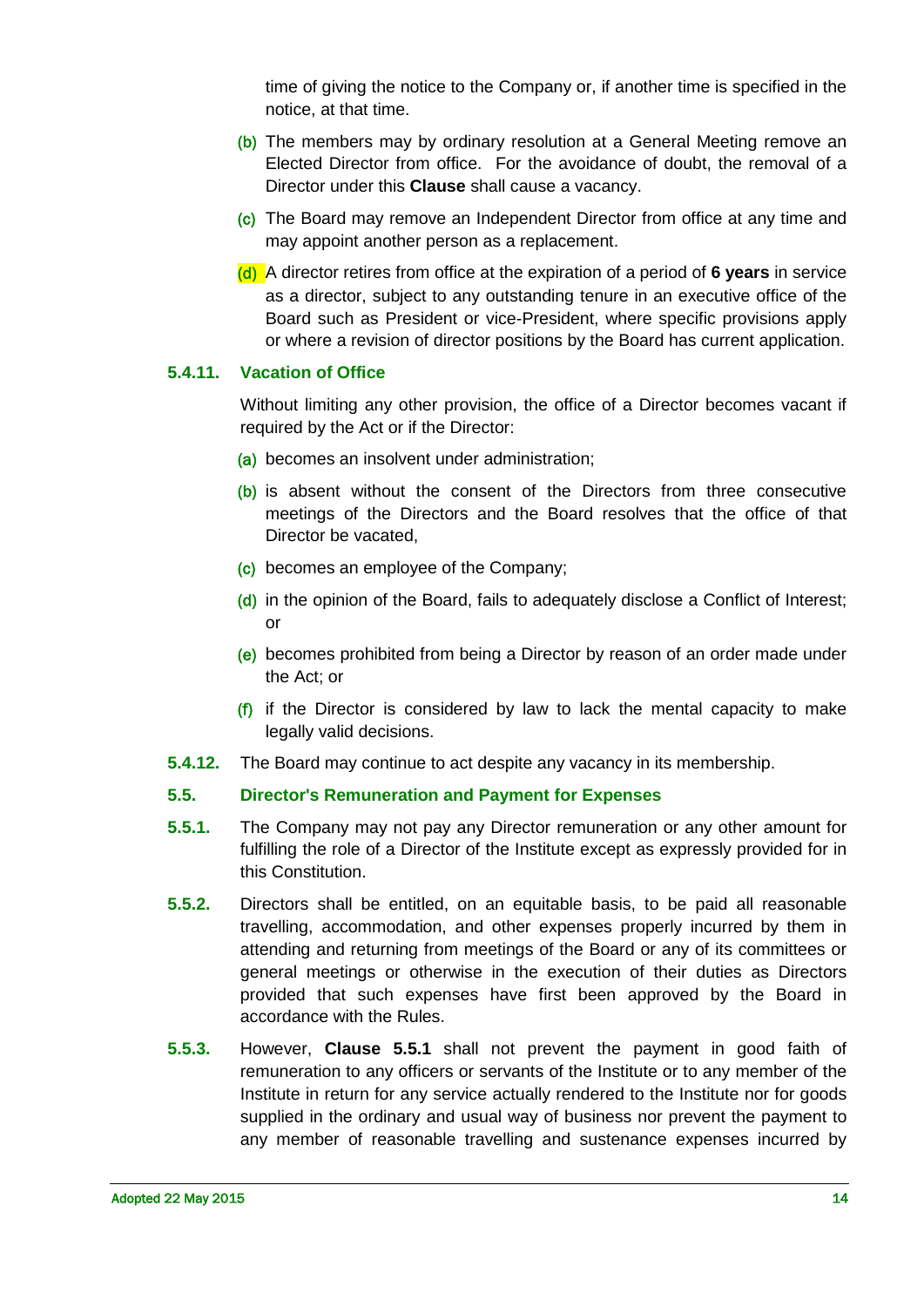such member when engaged either within or outside Australia on the affairs or business of the Institute.

- **5.5.4.** Any payment made to a Director by the Company under this **Clause [5.5](#page-13-0)** must be made in good faith.
- <span id="page-14-0"></span>**5.6. Members may obtain information about Directors' remuneration**
- **5.6.1.** The Company must disclose the remuneration paid to each Director of the Company or a subsidiary (if any) by the Company or by an entity controlled by the Company if the Company is directed to disclose the information by:
	- (a) members with at least 5% of the votes that may be cast at a general meeting of the Company; or
	- (b) at least 100 members who are entitled to vote at a general meeting of the Company.
- **5.6.2.** The Company must disclose all remuneration paid to the Director, regardless of whether it is paid to the Director in their capacity as a Director or another capacity.

#### <span id="page-14-2"></span><span id="page-14-1"></span>**6. PRESIDENT AND VICE PRESIDENT AND OTHER OFFICE BEARERS**

#### **6.1. President and Vice President**

- **6.1.1.** The Board shall appoint from amongst the Directors:
	- (a) a Chair (to be known as the President):
	- (b) a Deputy Chair (to be known as the Vice President); and
	- (c) Treasurer.
- **6.1.2.** Any current Elected Director is eligible to be nominated for the positions of President, Vice President and Treasurer. When an Elected Director becomes the President, a replacement Elected director shall be nominated by the Division from which the in-coming President originated.
- **6.1.3.** The roles of the President, Vice President and Treasurer will be determined by the Board and set out in the Rules.
- **6.1.4.** The Chair, Deputy Chair and Treasurer shall be appointed for three year terms, provided that the appointment will cease if:
	- (a) the person is no longer eligible to be a Director under the Constitution and Rules; and/or
	- (b) the Board resolves to make a new appointment.
- **6.1.5.** The President or, in their absence, the Vice President, shall preside as Chair at every meeting of the Board.
- **6.1.6.** A Director shall not serve more than six consecutive years as President.
- **6.1.7. Immediate Past President** After completing the term as President, and consenting to continue as Immediate Past President, the relevant Director shall be known as the Immediate Past President and, subject to **Clause [5.4.4](#page-11-0)**, will be entitled to remain as a Director of the Board until replaced by a new Immediate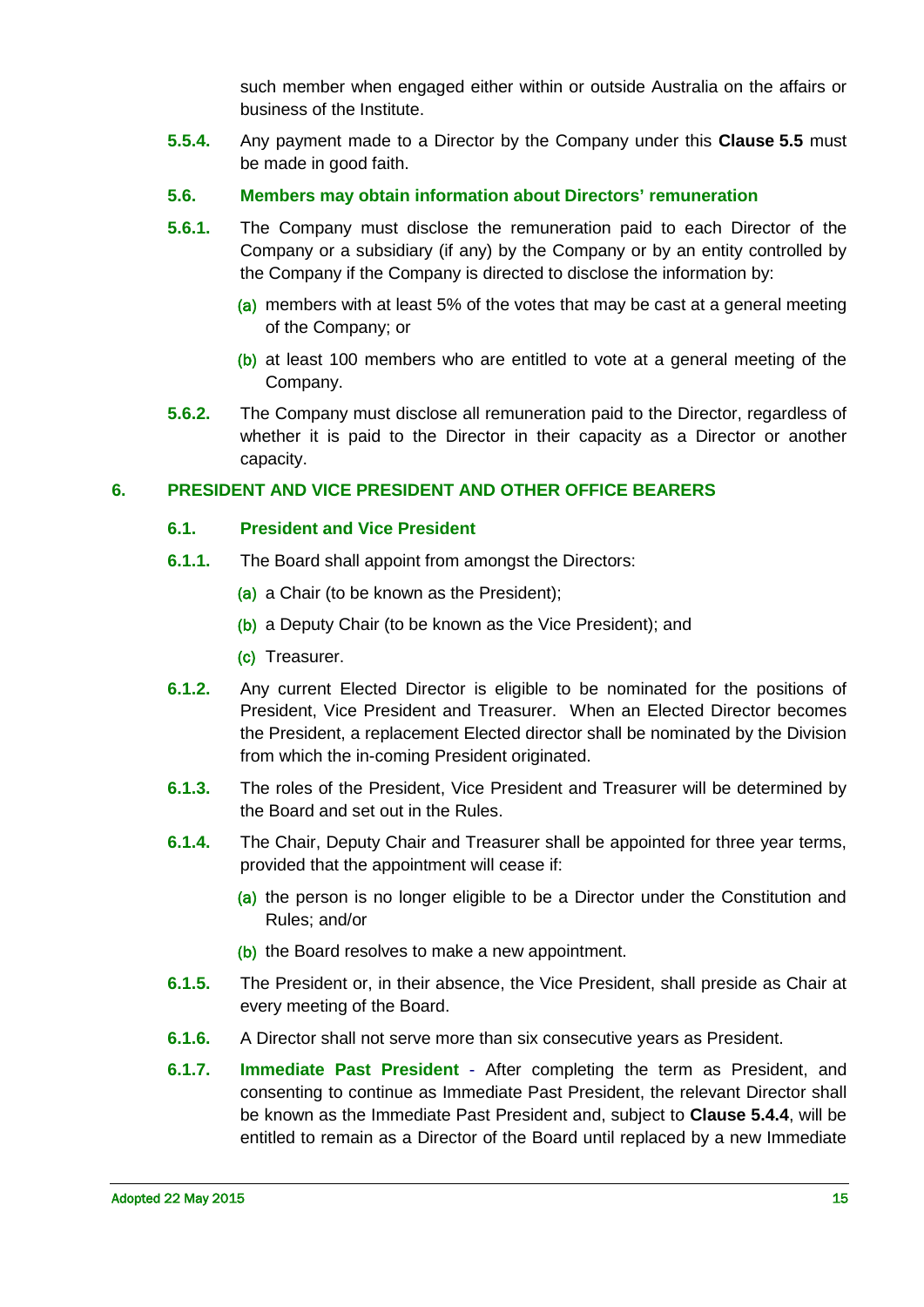Past President, and is not, whilst in the position of Immediate Past President, eligible for election by the members.

#### <span id="page-15-0"></span>**6.2. Secretary of the Company**

- **6.2.1.** The Directors may:
	- (a) appoint, and terminate the appointment of, one or more persons to be a Secretary; and
	- (b) determine their terms and conditions of appointment.
- **6.2.2.** A Secretary shall be responsible to carry out all acts and deeds required by this Constitution, the Act or by law to be carried out by the Secretary of the Company.

#### <span id="page-15-1"></span>**6.3. Chief Executive Officer (CEO)**

- <span id="page-15-3"></span>**6.3.1.** This section and all other references to the CEO only applies when a Chief Executive Officer has been appointed by the Board.
- **6.3.2.** The Board may appoint a person, to the position of CEO, to act as chief executive officer of the Company for the period and on the terms (including as to remuneration) the Board see fit.
- <span id="page-15-2"></span>**6.3.3.** The Board may, upon terms and conditions and with any restrictions they see fit, delegate to the CEO selected powers that the Board can exercise and delegate, [but not any powers essential to Directors' fiduciary duties to members or accountabilities under the Act].
- **6.3.4.** Pursuant to **Clause [6.3.2](#page-15-2)**, the:
	- (a) delegation must be recorded in the minutes of the Board meeting and the register of delegations; and
	- (b) the Board may at any time revoke or vary any of the powers delegated to the CEO.
- **6.3.5.** If the CEO becomes incapable of acting in that capacity the Directors may appoint any other person, or a Director, to act temporarily as CEO until such time as the position can be permanently filled. A Director so appointed must temporarily not act in their capacity as a Director during the temporary appointment.
- **6.3.6.** The CEO is not a Member or Director of the Company by virtue only of being appointed to the office of CEO but shall have the right to attend and speak at meetings of the Board, at the discretion of the Board.
- **6.3.7.** Without affecting the generality of **Clause [6.3.1](#page-15-3)** the CEO will:
	- (a) be the executive officer of the Company;
	- (b) act consistently with the Objects of the Company;
	- (c) use their best endeavours at all times to enhance the good name of the Company;
	- (d) in so far as the resources available permit, implement the policies of the Board;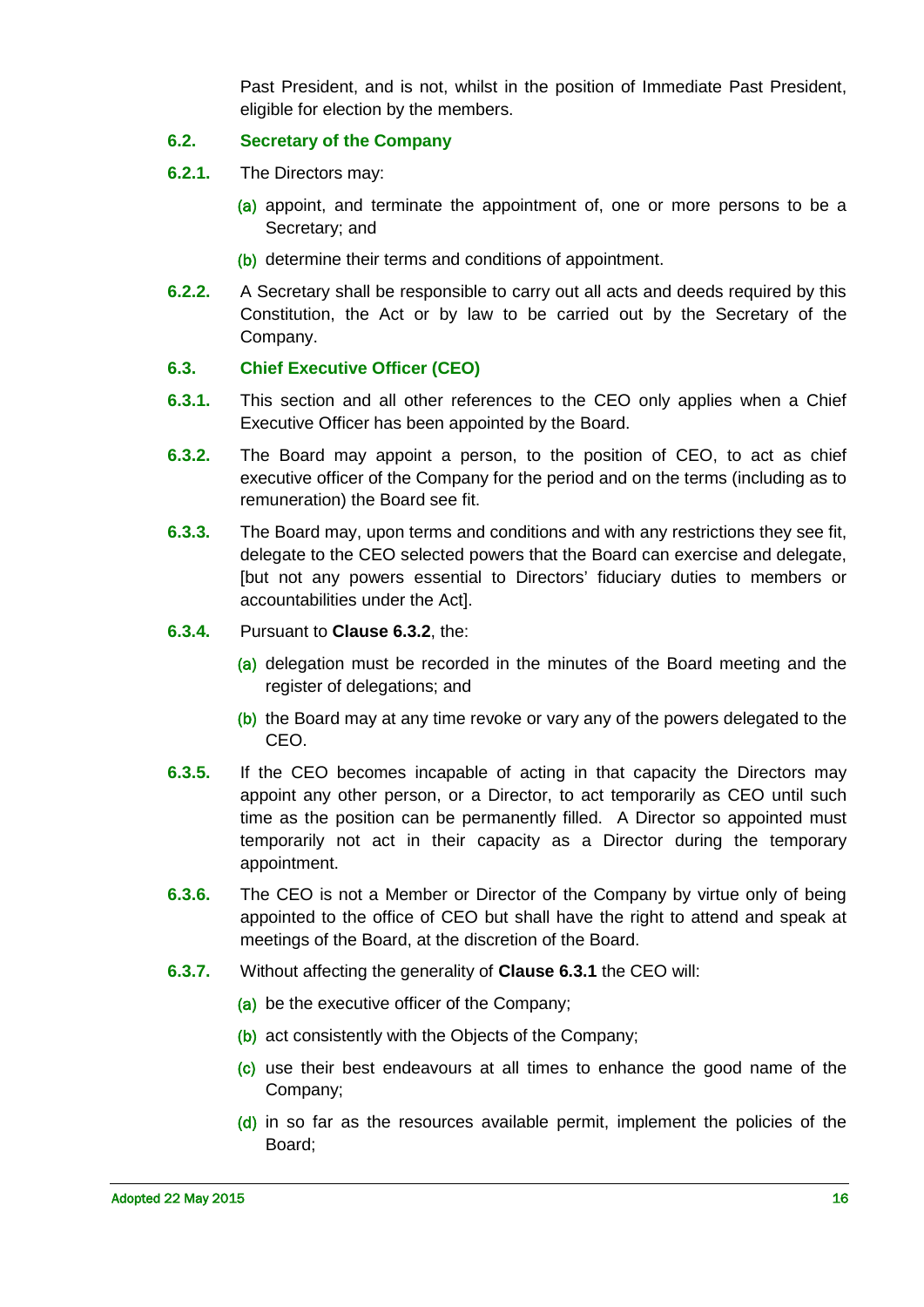- (e) prepare an annual report for the Board on the work and activities of the Company during the preceding Financial Year; and
- (f) exercise such other functions duties and responsibilities as may be determined from time to time by the Board.
- **6.3.8.** The appointment of the CEO terminates:
	- (a) at the expiration of a fixed term if so defined in a written contract; or
	- (b) if the Board removes the CEO from that office (which, subject to any contract between the Company and the CEO, the Board has power to do, whether or not the appointment was expressed to be for a specified term).
- **6.3.9.** The Company must disclose the remuneration paid to the CEO of the Company or a subsidiary (if any) by the Company or by an entity controlled by the Company if the Company is directed to disclose the information by:
	- (a) Members with at least 5% of the votes that may be cast at a general meeting of the Company; or
	- (b) at least 100 Members who are entitled to vote at a general meeting of the Company.
- **6.3.10.** The Company must disclose all remuneration paid to the CEO, regardless of whether it is paid to the CEO in the capacity as a CEO or another capacity.

#### <span id="page-16-0"></span>**6.4. Institute Patron**

- **6.4.1.** The Board may appoint at its discretion the Institute Patron, whose duties are set out in the Rules.
- **6.4.2.** The term of office of the Institute Patron shall be at the discretion of the Board.
- **6.4.3.** Each Division Management Committee may also appoint a Division Patron whose duties are set out in the Rules. The Institute Patron's functions and duties shall take precedence over those of a Division Patron.

#### <span id="page-16-1"></span>**6.5. Other Office Bearers**

**6.5.1.** The Board shall elect from its Directors such other office bearers as it considers necessary.

#### <span id="page-16-3"></span><span id="page-16-2"></span>**7. POWERS OF DIRECTORS**

#### **7.1. Powers of Directors**

- <span id="page-16-4"></span>**7.1.1.** The Directors may exercise all of the powers of the Company which are not, by the Act or by this Constitution, required to be exercised by the Members in general meeting or otherwise.
- **7.1.2.** No delegation by the Board under this **Clause** limits the duties and liability of each Director of the Board.
- **7.1.3. Strategic Plan -** The Board shall, by resolution of the Board, develop and implement and periodically review a strategic plan for the Institute to set its direction and guide its activities.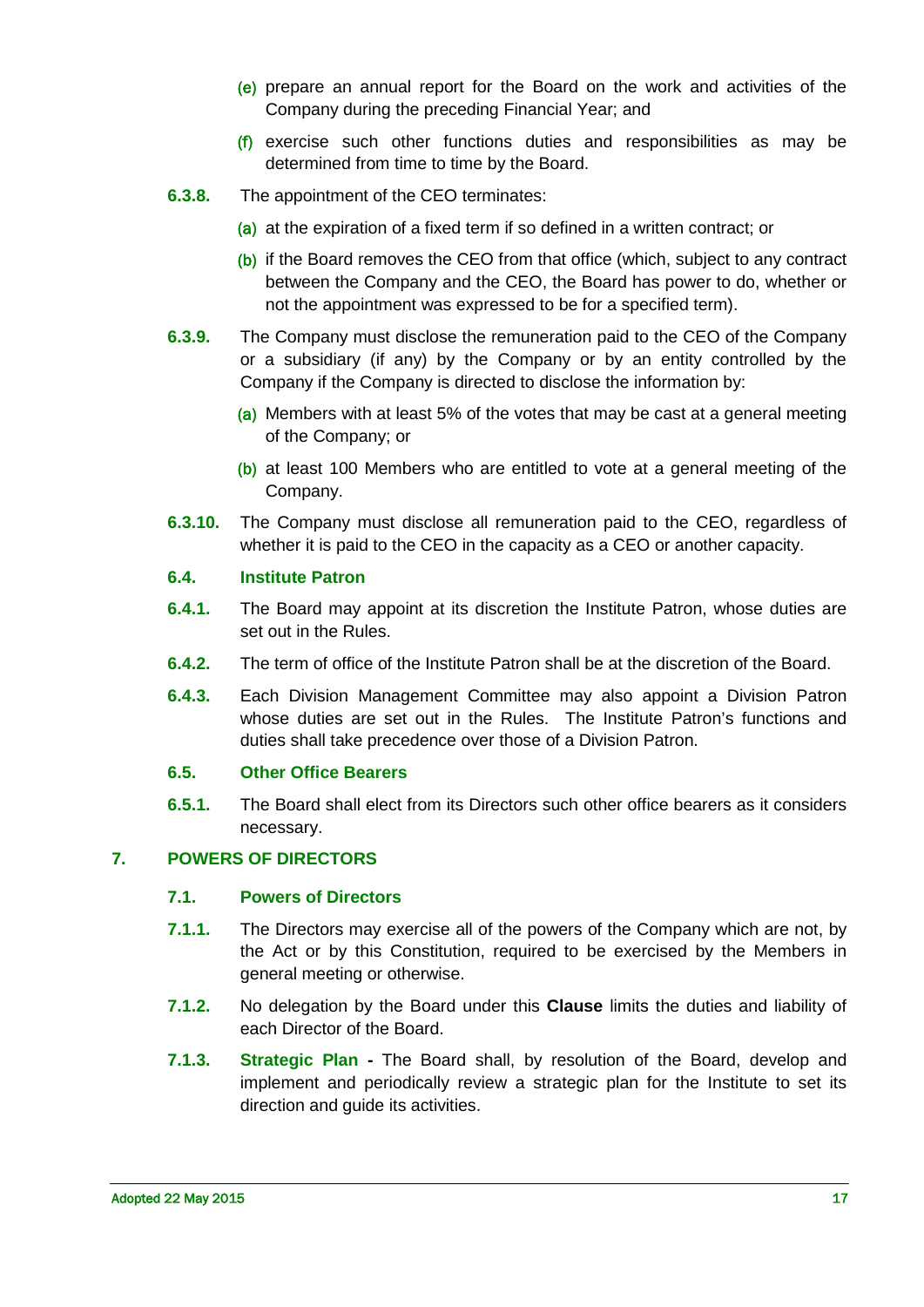# <span id="page-17-0"></span>**7.2. Public Statements**

- **7.2.1.** The Board may by resolution authorise the Chair, CEO or another person to make public statements on behalf of the Company.
- **7.2.2.** No person may make any public statement on behalf of the Company unless authorised by the Board.

# <span id="page-17-1"></span>**7.3. Institute Rules**

- **7.3.1.** Subject to **Clause [7.1.1](#page-16-4)** the Board shall, by resolution of the Board, make or adopt Rules with respect to any matter or thing for the purposes of giving effect to any provision of this Constitution or generally for the purposes of carrying out the objects of the Company, which Rules shall be binding on the Members, provided that to the extent of any inconsistency, this Constitution shall prevail over the Rules.
- **7.3.2.** The Board may take disciplinary action as provided in the Rules against any member for any alleged breach of the member's obligations under this Constitution or any Rule made hereunder, or the Code of Conduct.

# <span id="page-17-2"></span>**7.4. Duties**

**7.4.1.** The Directors must comply with their duties under common law and under the Act.

# <span id="page-17-3"></span>**7.5. Convening of Directors' Meetings**

- **7.5.1.** The Board shall meet at least six times per year, but otherwise as necessary to discharge their duties and functions.
- **7.5.2.** The President or the Vice President or any other two Directors or the CEO may request the Secretary to convene a meeting of the Board at any time and the Secretary must comply with such a request.
- **7.5.3.** Notice of each meeting, must be given to each Director at least 48 hours before the meeting, (or otherwise as determined by resolution of the Board), except in the case of a Director who is out of Australia or who has been given leave of absence from the Board.
- **7.5.4.** A Directors' meeting may be called or held using any technology consented to by all the Directors. The consent may be a standing one. A Director may only withdraw their consent within a reasonable period before the meeting. The Directors may otherwise regulate their meetings as they think fit.

# <span id="page-17-4"></span>**7.6. Quorum and Voting at Directors' Meetings**

- **7.6.1.** At a meeting of Directors, the number of Directors whose presence is necessary to constitute a quorum is one half (50%) of the number, plus one of the Board as then constituted.
- **7.6.2.** Each Director has one vote.
- **7.6.3.** Questions arising at a meeting of the Board must be decided in the manner from time to time determined by the Board, and in the absence of any such agreement, by a majority of votes of Directors present and voting.
- **7.6.4.** In the event of equality of votes, then the Chair shall have the casting vote.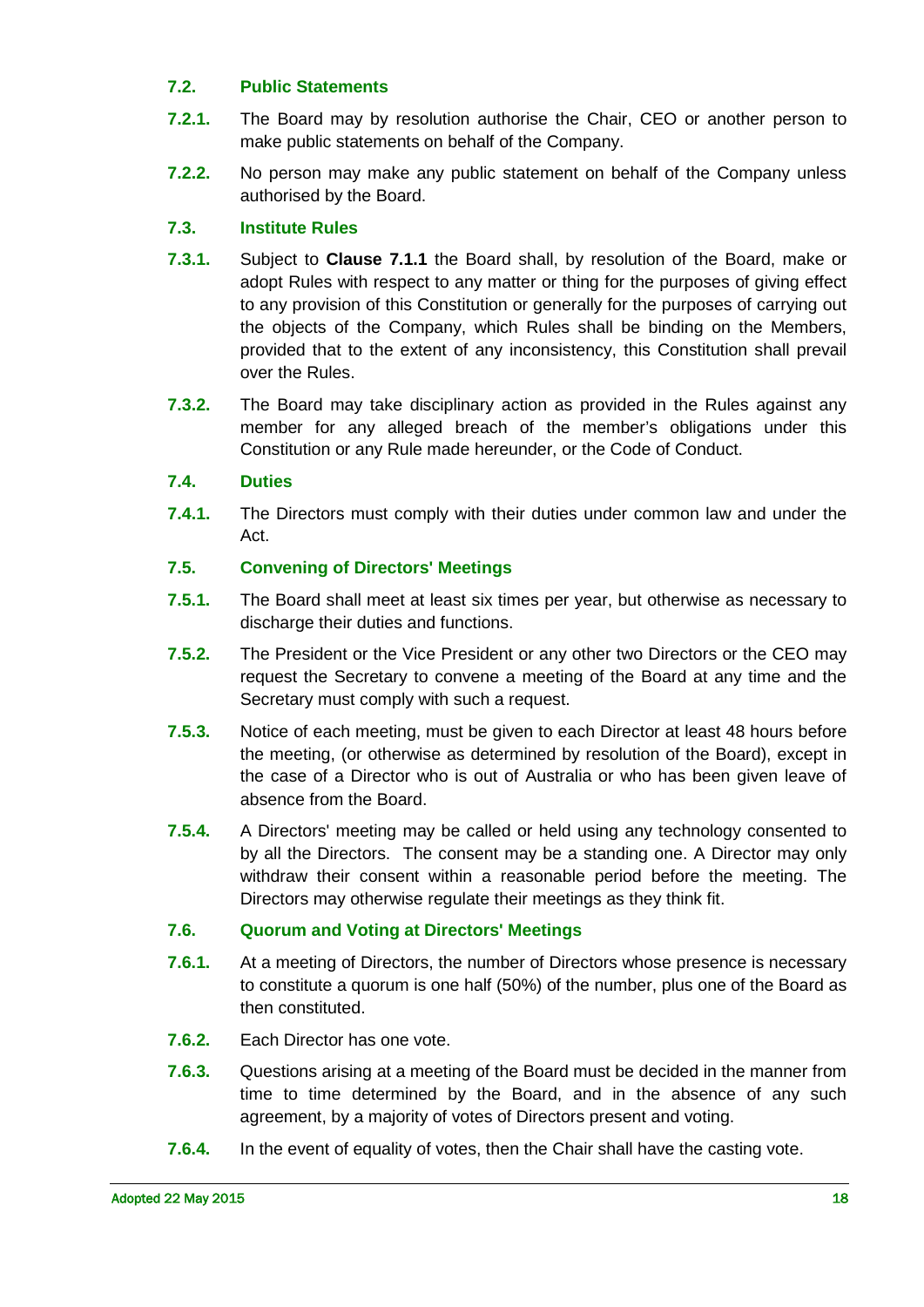### <span id="page-18-0"></span>**7.7. Absence of President and Vice President**

**7.7.1.** If for any reason, within 15 minutes of the time nominated for a Board meeting to start, neither the President nor the Vice President is present, but a quorum is present, the Directors who are present at the meeting shall select one of their number to Chair the meeting until such time as the President or the Vice President arrives, upon which they shall assume the Chair.

#### <span id="page-18-1"></span>**7.8. Establishment of Committees**

- **7.8.1.** The Board may by resolution establish standing or ad hoc committees with such membership and terms of reference as it thinks appropriate.
- **7.8.2.** Board committees may include members who are not Board Directors or members of the Company.
- **7.8.3.** Subject to this Constitution and Rules, the Board may vary the membership of a committee and/or dissolve a committee at any time.
- **7.8.4.** Each committee must:
	- (a) conform to the directions of the Board;
	- (b) provide such reports as required by the Board; and,
	- (c) otherwise shall conduct its meetings and proceedings in accordance with the provisions of this Constitution and Rules.
- **7.8.5.** The President and CEO shall be ex-officio members of each committee.

#### <span id="page-18-2"></span>**7.9. Delegation of Powers to Committee**

- <span id="page-18-4"></span>**7.9.1.** Subject to the Act, the Board may delegate any of their powers except the power to delegate, to committees consisting of such Directors and such other persons as they think fit.
- **7.9.2.** Pursuant to **Clause [7.9.1](#page-18-4)**:
	- (a) The committee's delegations must be recorded in the minutes of the Board meeting and in the Delegations Manual;
	- (b) The Board may at any time revoke or vary any of the powers delegated to, the committee;
	- (c) The delegation will be on the terms and subject to any restrictions the Board decides;

#### <span id="page-18-3"></span>**7.10. Division Management Committee**

- **7.10.1.** The Board must cause to be established and elected a Board Committee for each Division (to be known as a **Division Management Committee**) to administer the affairs of the Division. The process for election of a Division Management Committee is outlined in the Rules.
- **7.10.2.** The members of each Division Management Committee will be elected by:
	- (a) the members of the Division; and then;
	- (b) endorsed by the Board.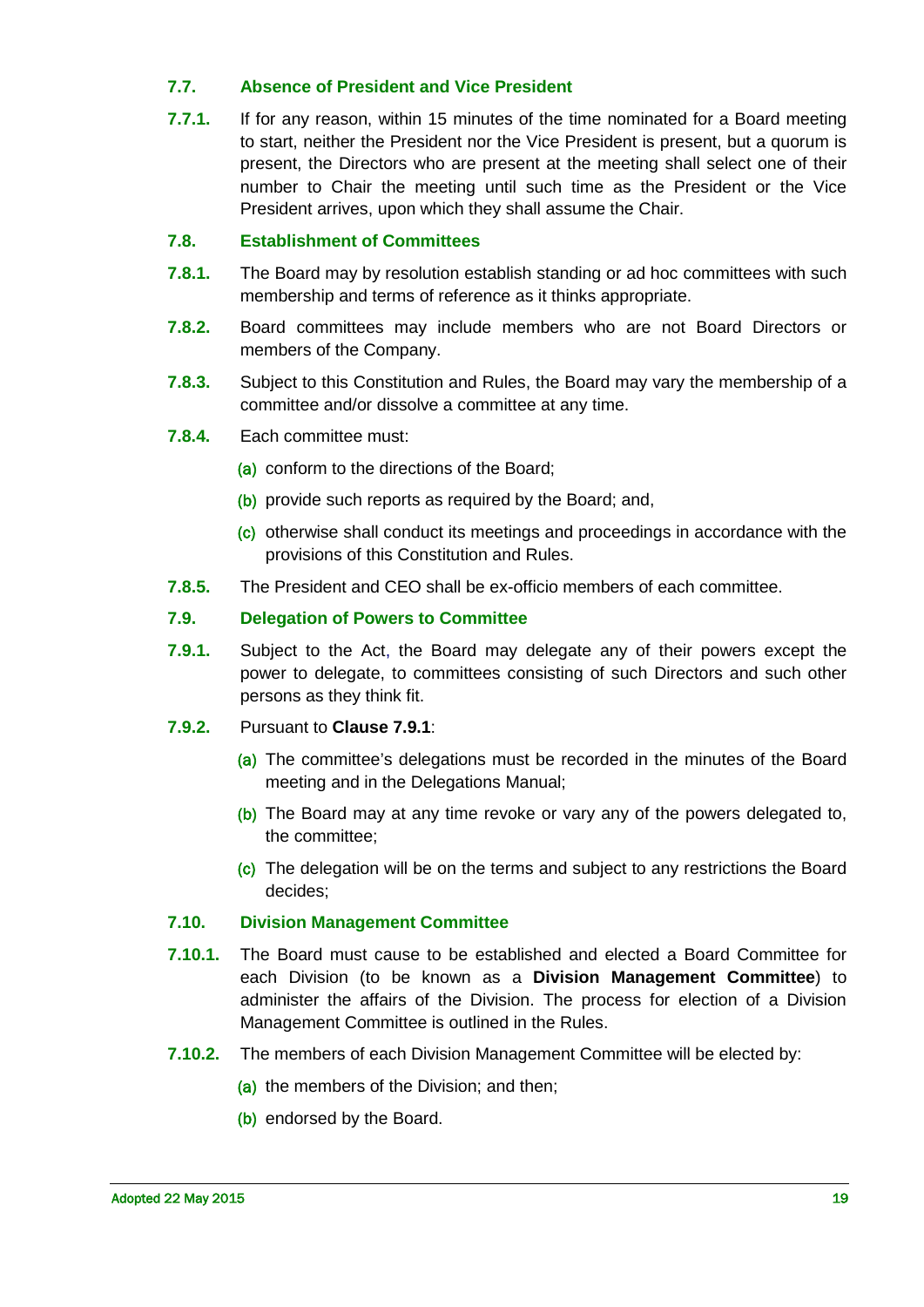#### **7.10.3. Ballot for Election of Division Management Committee**

The process for conducting a ballot for the election of the Division Management Committee by the members of the Division shall take place in accordance with the Rules.

#### **7.10.4. Terms of Reference for Division Management Committee**

**7.10.5.** The terms of reference, the rights and the powers of each Division Management Committee are stated in the Rules and may be amended by the Board from time to time.

#### **7.10.6. Removal of Division Management Committee**

The Board must consult with the members of the relevant division, prior to the removal of a Division Management Committee.

#### <span id="page-19-0"></span>**7.11. Finance Committee**

- **7.11.1.** The Board must establish a Finance Committee to consist of:
	- (a) Treasurer (Chair);
	- (b) A Director;
	- (c) Chief Executive Officer (CEO) (if appointed); and
	- (d) such other members as appointed by the Board.
- **7.11.2.** The terms of reference of the Finance Committee are stated in the Rules and may be amended by the Board.

#### <span id="page-19-1"></span>**7.12. Audit and Risk Committee**

- **7.12.1.** The Board must at its first meeting after the AGM each year appoint an Audit and Risk Committee consisting of at least three members, who:
	- (a) may or may not be Directors or members of the Company; but
	- (b) must not be employees of the Company.

The terms of reference of the Audit and Risk Committee are stated in the Rules and may be amended by the Board.

#### <span id="page-19-2"></span>**7.13. Special Interest Group Committees**

- **7.13.1.** On receipt of a proposal from Members with a common interest in a particular facet of emergency services, the Board may, at its discretion, establish a Special Interest Group and then establish a Committee from within the members of the group to administer the affairs of that Special Interest Group.
- **7.13.2.** The terms of reference, the rights and the powers of a Special Interest Group Committee are stated in the Rules and may be amended by the Board.
- **7.13.3.** The members of each Special Interest Group Committee having been duly elected by the Group members will then be endorsed by the Board.
- **7.13.4.** The method of election of Special Interest Group Committee members is set out in the Rules.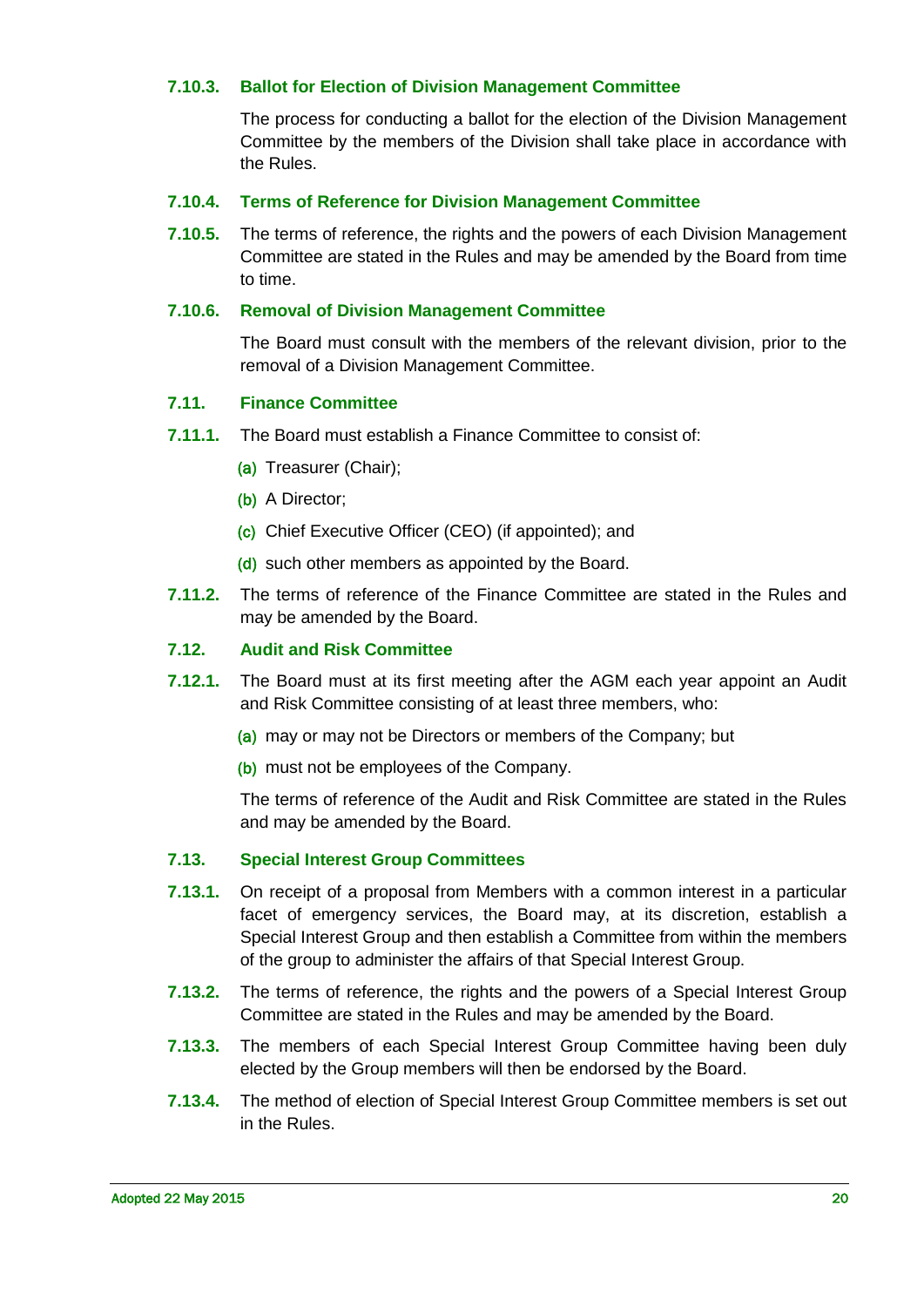#### <span id="page-20-0"></span>**7.14. Other Committees of the Board**

- **7.14.1.** The Board may by resolution establish other standing or ad hoc committees with such membership and terms of reference as it thinks appropriate.
- **7.14.2.** Board committees may include members who are not Board Directors or members of the Company.

#### <span id="page-20-1"></span>**7.15. Meetings of Committees of the Board**

- **7.15.1.** The quorum for committee meetings is the presence of a majority of committee members at the time, unless the Board resolves otherwise.
- **7.15.2.** The meeting procedures of the Board contained in **Clauses [7.5,](#page-17-3) [7.6](#page-17-4) and [7.7](#page-18-0)** apply to committee meetings with such modifications as are necessary.

#### <span id="page-20-2"></span>**7.16. Validity of Acts of Directors**

**7.16.1.** All acts done by a meeting of the Board or by a committee appointed by the Board or by a person acting as a Director are valid even if it is later discovered that there is a defect in the appointment of a person to be a Director or a member of the committee or that they or any of them were disqualified or were not entitled to vote.

#### <span id="page-20-3"></span>**7.17. Minutes**

- **7.17.1.** The Board must cause minutes of all proceedings of general meetings, of meetings of the Board and of committees formed by the Board to be recorded in accordance with the Act and the Rules.
- **7.17.2.** The Board must cause all minutes, except resolutions in writing treated as determinations of the Board, to be signed by the Chair of the meeting at which the proceedings took place or by the Chair of the next succeeding meeting.

#### <span id="page-20-4"></span>**7.18. Resolution in Writing**

- <span id="page-20-5"></span>**7.18.1.** The Board may pass a resolution in writing without holding a meeting if the following conditions are met:
	- (a) The resolution is set out in a document or documents indicating that all of the Directors are in favour of it.
	- (b) All Directors who are entitled to vote on the resolution (excluding Directors who have been given leave of absence) sign the document or documents or identical copies of it or them.
- **7.18.2.** A resolution in writing may consist of several documents in like form, each signed by one or more Directors and if so signed it takes effect on the latest date on which a Director signs one of the documents.
- **7.18.3.** In relation to a resolution in writing:
	- (a) a document generated by electronic means (including by email) which purports to be a facsimile of a resolution of Directors is to be treated as a resolution in writing. A provision for the security of such electronic documents will be set out in the Rules; and
	- (b) a document bearing a facsimile of a signature is to be treated as signed; and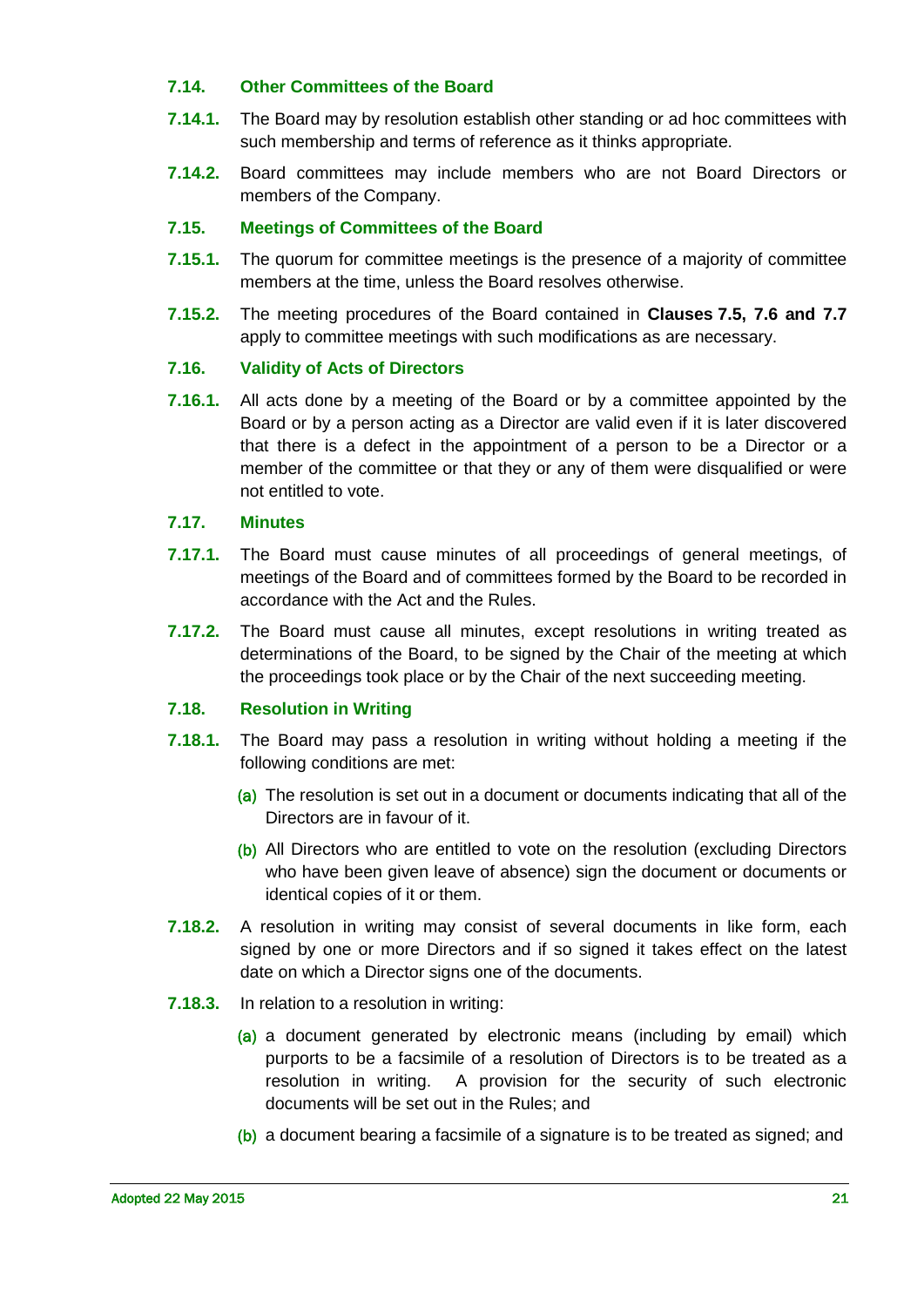(c) a register containing the date, time and purpose of the use of a facsimile of a signature must be established and maintained by the Company Secretary.

#### <span id="page-21-0"></span>**7.19. Conflict of Interest**

- **7.19.1.** Unless an exception in **Section 191(2)** of the Act applies, a Director who has a material personal interest in a matter that relates to the affairs of the Company must give the Board notice of the interest.
- **7.19.2.** The notice required by **Clause [7.18.1](#page-20-5)** must:
	- (a) include details of:
		- **(i)** the nature and extent of the interest; and
		- **(ii)** the relation of the interest to the affairs of the Company; and
	- (b) be given at a Board meeting as soon as practicable after the Director becomes aware of his or her interest in the matter, the details of which must be recorded in the minutes of the meeting.
- **7.19.3.** A Director who has a material personal interest (perceived, potential or actual) in a matter that is being considered at a Board meeting shall not be present while the matter is being considered at the meeting or vote on the matter unless:
	- (a) the interest does not need to be disclosed under **Section 191** of the Act; or
	- (b) the other Directors on the Board who do not have a material personal interest in the matter pass a resolution that:
		- **(i)** identifies the Director, the nature of his or her interest in the matter and its relation to the affairs of the Company; and
		- **(ii)** states that the Board is satisfied that the interest should not disqualify the Director from voting or being present.
- **7.19.4.** A Director who votes when not otherwise authorised to do so under this **Clause** shall have his or her vote discounted.
- **7.19.5.** A Director with an interest in a matter may give the Board standing notice of the nature and extent of this interest in accordance with the Act.
- **7.19.6.** The Board will establish and maintain a Register of Conflicts of Interest. Members may obtain information about Directors' conflicts of interest.
- **7.19.7.** The Board will establish and maintain a "Conflicts of Interest" policy.

#### <span id="page-21-2"></span><span id="page-21-1"></span>**8. GENERAL MEETINGS**

#### **8.1. Convening of Meetings**

- **8.1.1.** The President or any two Directors may at any time request the Secretary to convene a general meeting of the Members and the Secretary must comply with all such requests.
- **8.1.2.** The Directors must call a meeting of Members on the request of Members holding at least 5% of votes able to be cast at such a meeting, or of at least 100 Members eligible to vote at such a meeting.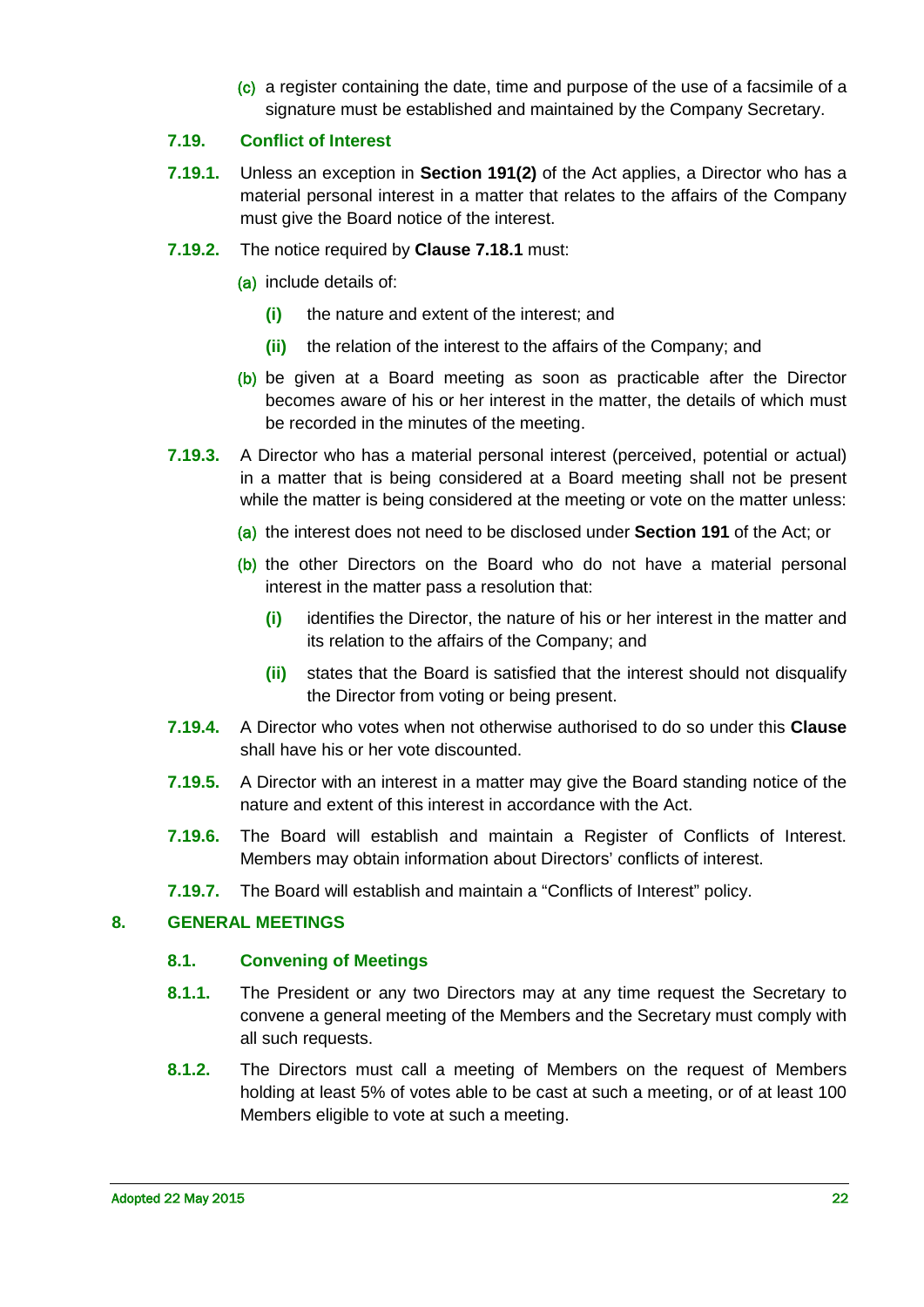### <span id="page-22-3"></span>**8.1.3. Notice of General Meetings**

- (a) Notice of a general meeting of Members must be given individually to each Member entitled to vote at the meeting and to each Director.
- (b) Notice of a general meeting:
	- **(i)** may be given by any form of communication permitted by the Act; and
	- **(ii)** must specify the place, date and time of the meeting, the general nature of the business to be transacted and any other matters as are required by the Act; and
	- **(iii)** must include a resolution for consideration if notice of the resolution has been given to Company in accordance with the Act by at least 100 Members or Members with at least 5% of the votes eligible to be cast at the meeting.
- (c) The Company shall give notice of a general meeting of members in accordance with **Clause [8.14](#page-26-1)** of this Constitution.
- <span id="page-22-4"></span>**8.1.4.** Except for resolutions of members under **Section 203D** of the Act, the Company may call:
	- (a) an AGM on shorter notice if all members entitled to attend and vote at the AGM agree beforehand; and
	- (b) any other meeting of members on shorter notice if all members entitled to attend and vote at that meeting agree beforehand.

#### <span id="page-22-5"></span>**8.1.5. Notice to Auditor**

The Company must give the Auditor:

- (a) notice of a general meeting in the same way that a member is entitled to receive notice; and
- (b) any other communication relating to the general meeting that a member is entitled to receive.
- **8.1.6.** The accidental omission to give notice of any general meeting to, or the nonreceipt of a notice by, a person entitled to receive notice does not invalidate a resolution passed at the General meeting.

#### <span id="page-22-0"></span>**8.2. Cancellation of General Meetings**

- <span id="page-22-2"></span>**8.2.1.** The Directors may cancel a meeting, other than a General meeting which they are required to convene and hold under the Act.
- **8.2.2.** A general meeting may only be cancelled under **Clause [8.2.1](#page-22-2)** if notice of the cancellation is given pursuant to **Clause [8.14](#page-26-1)** to all persons entitled to receive notice of the meeting at least two business days prior to the time of the meeting as specified in the notice of meeting.

#### <span id="page-22-1"></span>**8.3. Quorum at General Meetings**

**8.3.1.** For the purposes of a general meeting of members, at least 5% or 100 financial members who are duly entitled to vote, shall constitute a quorum, whether present personally, or represented by their Representative, or by proxy. A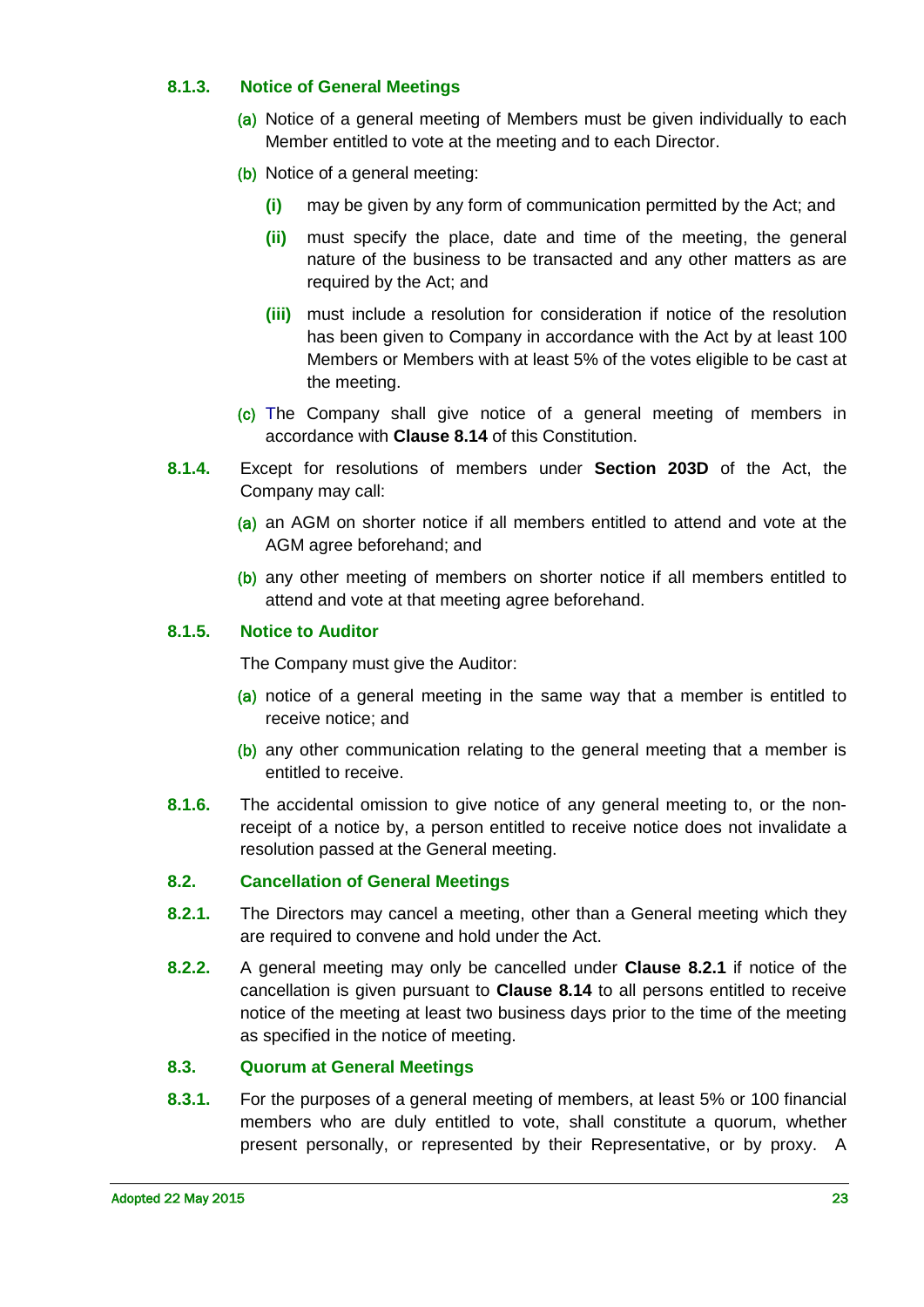quorum must be present at all times during a general meeting. No business shall be transacted at any time that the meeting lacks a quorum.

- **8.3.2.** In determining whether a quorum is present:
	- (a) individuals who attend as proxies or Representatives are to be counted;
	- (b) if a member has appointed more than one proxy or Representative, only one of them is to be counted; and
	- (c) if an individual is attending both as a member and as a proxy or Representative, they are to be counted only once.
- **8.3.3.** If a quorum is not present within half an hour from the time appointed for the meeting or a longer period allowed by the Chair:
	- (a) if the meeting was convened by or on the requisition of members, it must be dissolved, or
	- (b) in any other case it must stand adjourned to the same day in the next week at the same time and place or to another day and at another time and place determined by the Board.
- **8.3.4.** If a meeting has been adjourned to another time and place determined by the Board, then notwithstanding any other provision, no less than seven days' notice of the adjourned meeting must be given in the same manner as in the case of the original meeting.
- **8.3.5.** If, at the adjourned meeting a quorum is not present within half an hour after the time appointed for the meeting, the meeting must be dissolved.

#### <span id="page-23-0"></span>**8.4. Appointment of Chair and Powers of Chair**

- **8.4.1.** If the Directors have elected one of their number as Chair (also known as the President) of their meetings, that person is entitled to preside as Chair at every general meeting. In the absence of the Chair, the deputy Chair of the Board (also known as the Vice President) is entitled to preside as Chair.
- **8.4.2.** The Directors present at a general meeting must elect one of their number to Chair the meeting if either of the following applies:
	- (a) a Director has not been elected as the Chair or deputy Chair of Directors meetings; or
	- (b) the Chair is not present within 15 minutes after the time appointed for the holding of the meeting or he/she is unwilling to act.
- **8.4.3.** The Chair has the following Powers:
	- (a) rule on procedural matters.
	- (b) speak on behalf of the Company.
	- (c) expel people acting inappropriately at meetings.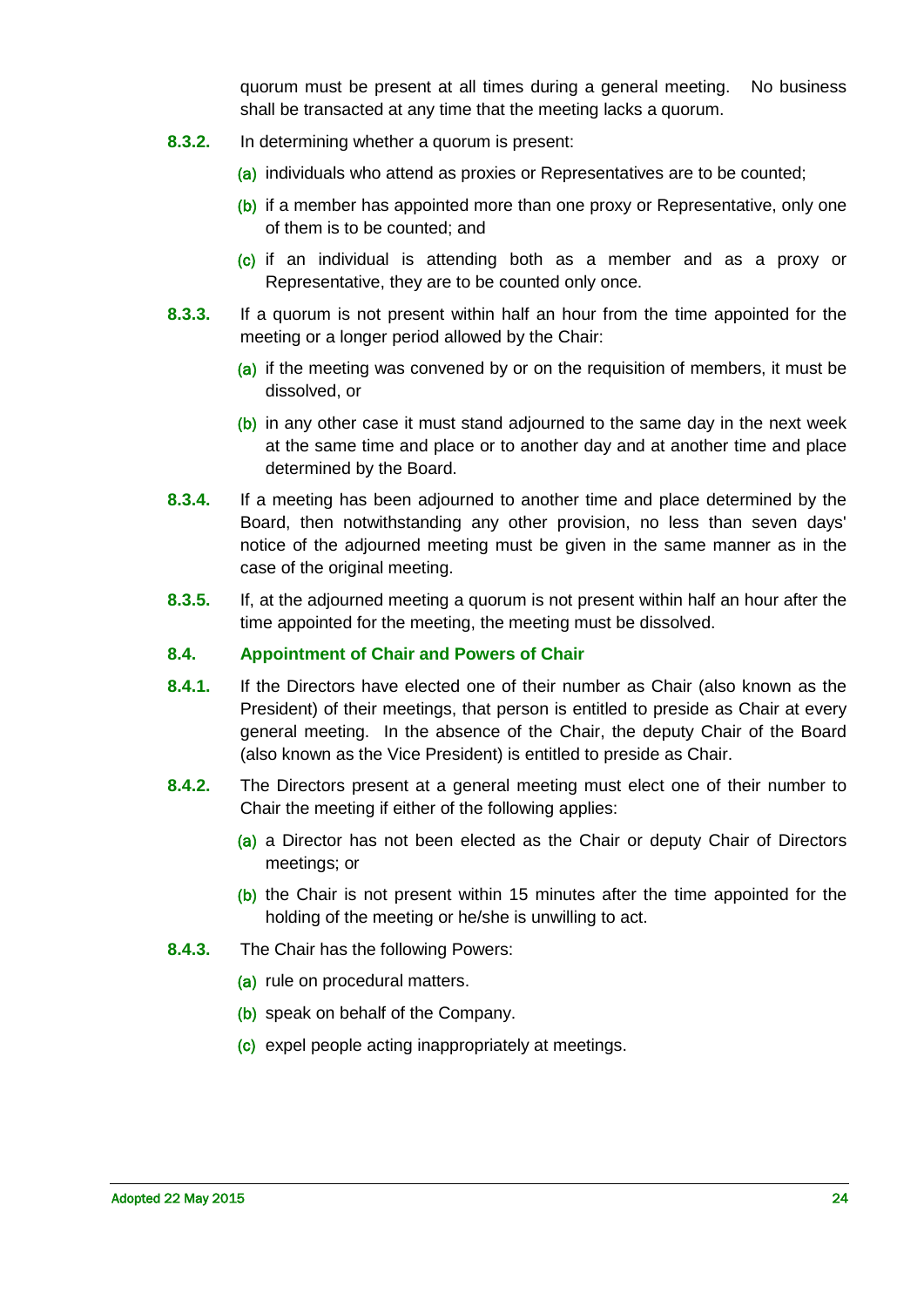# <span id="page-24-0"></span>**8.5. Adjournment of Meetings**

- **8.5.1.** The Chair may, with the consent of any meeting at which a quorum is present, and must if so directed by the meeting, adjourn the meeting to another time and to another place.
- **8.5.2.** The only business that may be transacted at any adjourned meeting is the business left unfinished at the meeting from which the adjournment took place.
- **8.5.3.** When a meeting is adjourned for 30 days or more, notice of the adjourned meeting must be given as in the case of an original meeting.
- **8.5.4.** When a meeting is adjourned for less than 30 days, it is not necessary to give a further notice of the adjourned meeting.

#### <span id="page-24-1"></span>**8.6. Voting on Show of Hands**

- **8.6.1.** All resolutions put to the vote at a general meeting of Members must be decided by a show of hands unless a poll is demanded in accordance with **Clause [8.7](#page-24-2)**.
- **8.6.2.** On a show of hands, every Member present in person has one vote.
- **8.6.3.** On a show of hands, a declaration by the Chair that a resolution has been carried or carried unanimously, or by a particular majority, or lost, and an entry to that effect in the book containing the minutes of the proceedings of the Company, is conclusive evidence of the fact without proof of the number or proportion of the votes recorded in favour of or against the resolution.

#### <span id="page-24-2"></span>**8.7. Demand for a poll**

- **8.7.1.** At any general meeting a resolution put to the vote of the meeting shall be decided on a show of hands unless a poll is (before or on the declaration of the result of the show of hands) demanded on any resolution (other than on the election of the chairman of a meeting or the adjournment of a meeting) by:
	- (a) at least one half (50%) plus one of Members present entitled to vote on the resolution; or
	- (b) Members present (having the right to vote at the meeting) with at least 5% of the votes that may be cast on the resolution of a poll; or
	- (c) the Chair.
- **8.7.2.** A poll may be demanded:
	- (a) before a vote is taken;
	- (b) before the voting results on a show of hands are declared; or
	- (c) immediately after the voting results on a show of hands are declared.

# <span id="page-24-3"></span>**8.8. Objections to Voter Qualification**

- **8.8.1.** An objection to the qualification of a voter may be raised at the meeting or adjourned meeting at which the vote objected to is given.
- **8.8.2.** An objection to the qualification of a voter must be referred to the Chair, whose decision is final.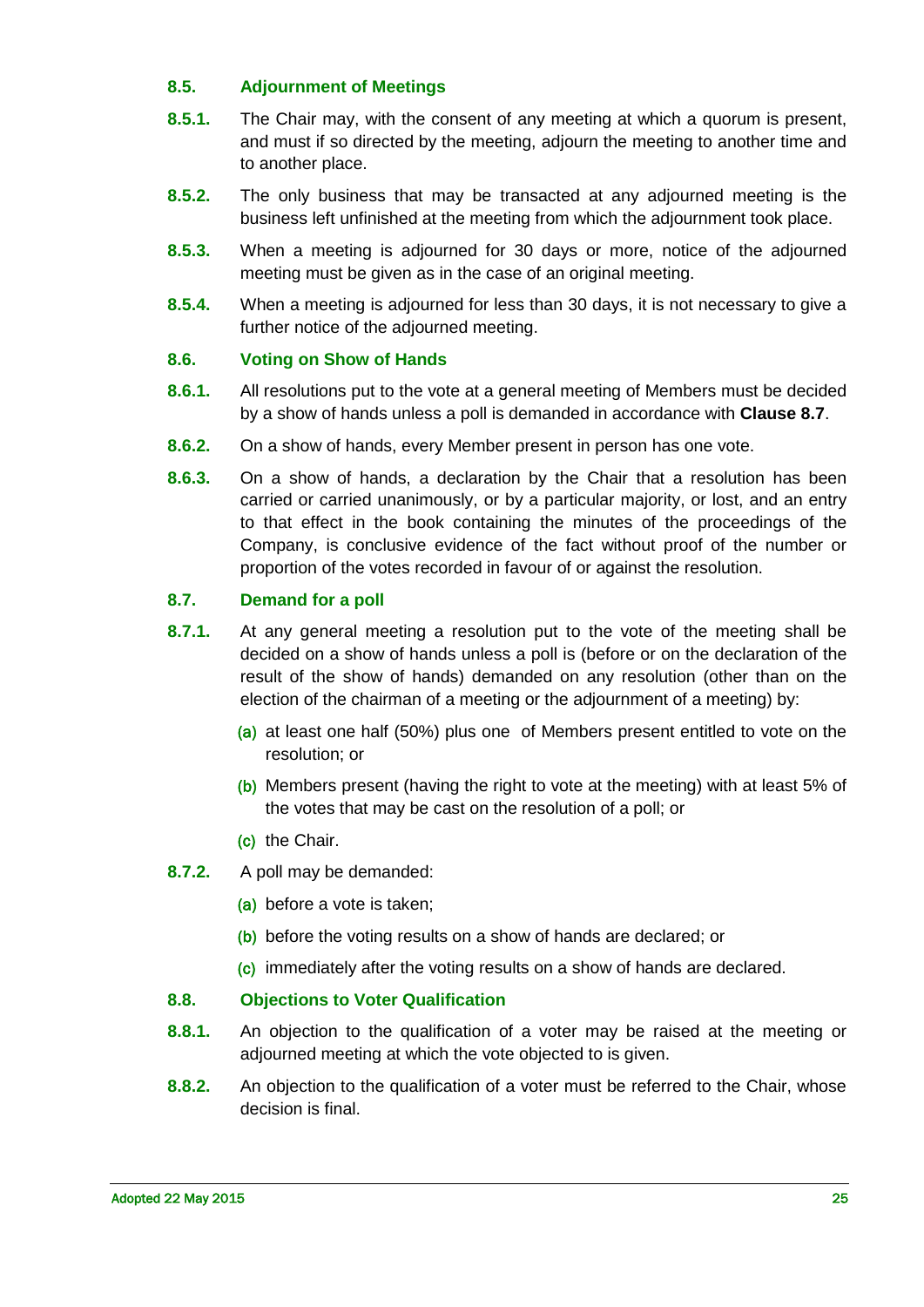**8.8.3.** A vote not disallowed according to an objection as provided in this document is valid for all purposes.

#### <span id="page-25-0"></span>**8.9. Mode of Meeting for Members**

**8.9.1.** A general meeting may be called or held using any technology consented to by all the Members. The consent may be a standing one. A Member may only withdraw their consent within a reasonable period before the meeting. The Members may otherwise regulate their meetings as they think fit.

#### <span id="page-25-1"></span>**8.10. Written Resolutions**

The Members may pass a resolution in writing without holding a meeting if the following conditions are met:

- (a) The resolution is set out in a document or documents indicating that all of the Members are in favour of it.
- (b) All Members who are entitled to vote on the resolution (excluding Members who have been given leave of absence) sign the document or documents or identical copies of it or them.

#### <span id="page-25-2"></span>**8.11. Form of Resolution in Writing**

- **8.11.1.** A resolution in writing may consist of several documents in like form, each signed by one or more Members and if so signed it takes effect on the latest date on which a Member signs one of the documents.
- **8.11.2.** If a resolution in writing is signed by a proxy of a Member, it must not also be signed by the appointing Member and vice versa.
- **8.11.3.** In relation to a resolution in writing a document generated by electronic means which purports to be a facsimile of a resolution of Members is to be treated as a resolution in writing and a document bearing a facsimile of a signature is to be treated as signed.

# <span id="page-25-3"></span>**8.12. Annual General Meeting of Members (Section 250R of the Act)**

- **8.12.1.** The Institute must hold an AGM at least once in each calendar year and within five (5) months after the end of its Financial Year (at a place and time determined by the Board) to:
	- (a) to verify the minutes of the last AGM;
	- (b) receive the financial reports, statements and accounts of the Company and reports of the Board and the Auditor for the preceding financial year;
	- (c) elect Directors as required;
	- (d) appoint or confirm the appointment of the Auditor;
	- (e) authorise the Directors to fix the remuneration of the Auditor appointed at the AGM;
	- (f) consider any matter which may be submitted by a Member to the meeting in accordance with the Act or this Constitution;
	- (g) transact any other business which: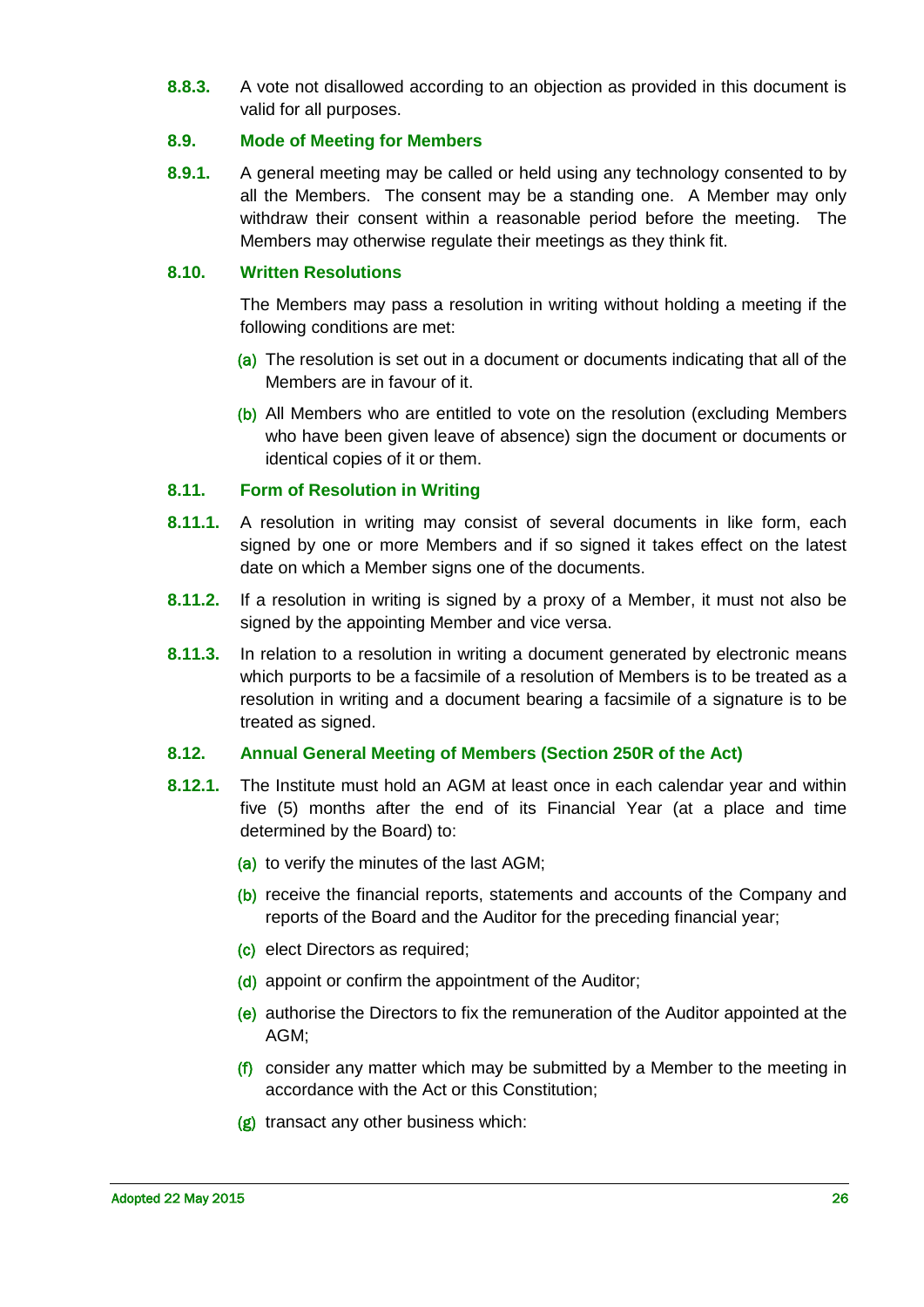- a. under this Constitution ought to be transacted at an Annual General meeting of the Company; or
- b. which the Board considers appropriate;
- (h) consider any special resolutions of which notice has been given in accordance with this Constitution and the Act; and
- (i) conduct any other business as required by the Act.
- **8.12.2.** Subject to the Act and this Constitution, all other business transacted at an AGM and all business transacted at a general meeting shall require an Ordinary Resolution to be carried.
- **8.12.3.** The AGM may only consider other business of which notice has been given in accordance with **Clauses [8.1.3,](#page-22-3) [8.1.4](#page-22-4)** and **[8.1.5](#page-22-5)**.
- <span id="page-26-0"></span>**8.13. Calling and holding of General Meetings by Members (Section 249F of the Act)**
- **8.13.1.** [Members](http://www.austlii.edu.au/au/legis/cth/consol_act/ca2001172/s9.html#member) with at least 5% of the votes that may be cast at a general meeting of the [company](http://www.austlii.edu.au/au/legis/cth/consol_act/ca2001172/s9.html#company) may call, and arrange to [hold,](http://www.austlii.edu.au/au/legis/cth/consol_act/ca2001172/s9.html#hold) a general meeting
- **8.13.2.** The [Members](http://www.austlii.edu.au/au/legis/cth/consol_act/ca2001172/s9.html#member) calling the meeting must pay the expenses of calling and [holding](http://www.austlii.edu.au/au/legis/cth/consol_act/ca2001172/s9.html#hold) the meeting. The meeting must be called in the same way-so far as is possiblein which general meetings of the [company](http://www.austlii.edu.au/au/legis/cth/consol_act/ca2001172/s9.html#company) may be called.
- **8.13.3.** The percentage of votes that is to be worked out as at the midnight before the meeting is called.

#### <span id="page-26-1"></span>**8.14. Notices**

#### <span id="page-26-2"></span>**8.14.1. Method of sending notices**

In addition to the method for giving notices permitted by statute, a notice or communication by the Company, an officer of the Company or a Member in connection with this Constitution may be given to the Member's and auditor's designated address by the methods set out in the first column of the following table. The notification is effective on the date set out in the second column.

| <b>Method of notification</b>                                                                                              | Date deemed receipt of notification                                            |
|----------------------------------------------------------------------------------------------------------------------------|--------------------------------------------------------------------------------|
| By personal delivery                                                                                                       | Date of delivery                                                               |
| By sending it by prepaid ordinary post<br>(airmail if outside Australia) to a street<br>or postal address of the addressee | One day after it is posted                                                     |
| By sending by fax to the recipient's fax<br>number                                                                         | Date of an error free fax transmission report<br>from the sender's fax machine |
| By email sent to the recipient's email<br>address                                                                          | Date on which the recipient receives the<br>email in readable form             |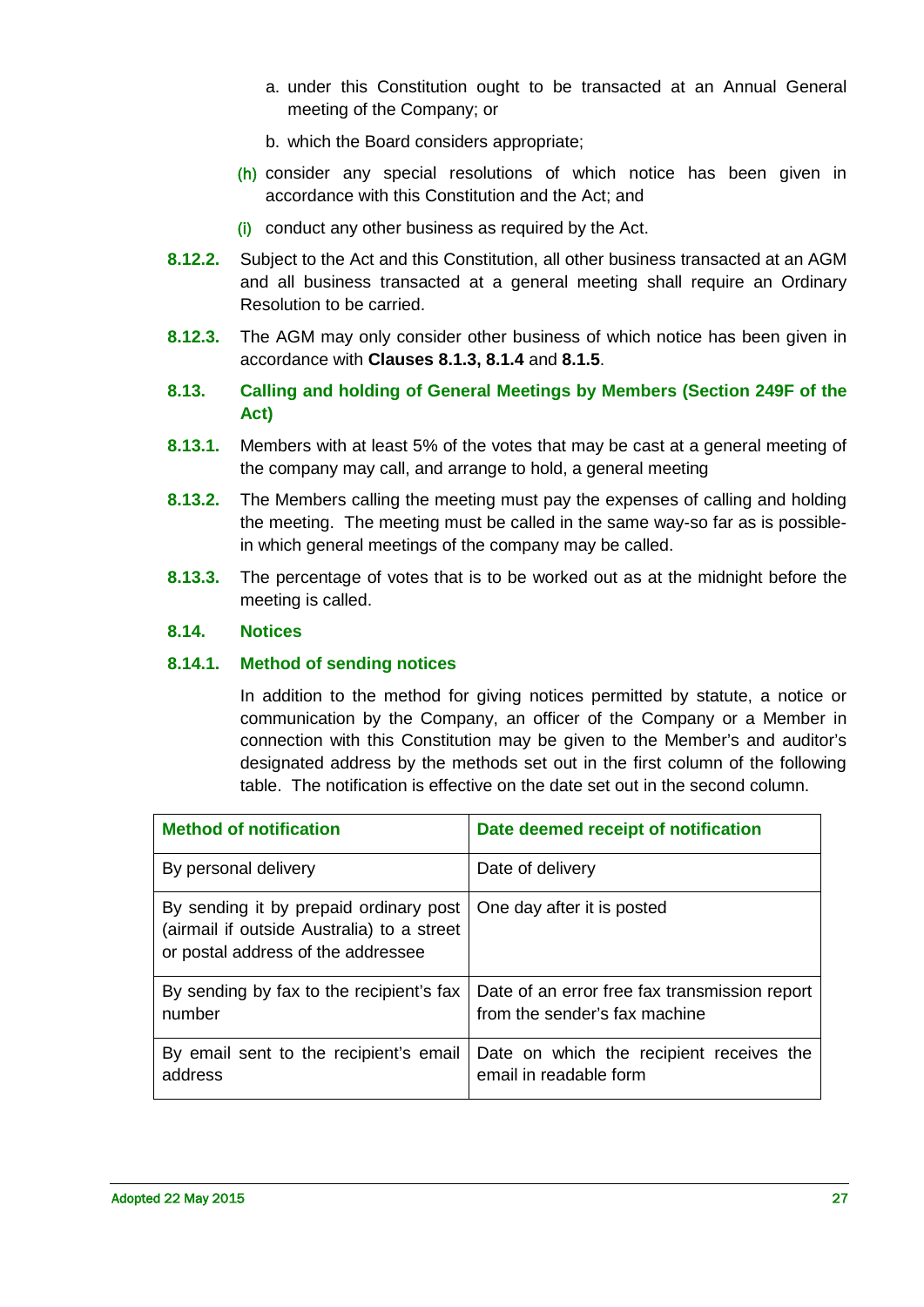- **8.14.2. Receipt of Notice by a member-** Each financial member shall be entitled to receive notice of a General Meeting of AIES no less than **14 days prior** to that meeting.
- **8.14.3. Notices to legal representatives** A notice may be given by the Company to a Member by giving notice to their legal representative by sending it through the post in a prepaid letter addressed to the legal representative of the relevant Member at the address supplied for this purpose by the Member, or where a legal representative has been appointed by law due to appointment of a guardian, voluntary administration, insolvency, court order and/or death of the Member, to that representative.
- **8.14.4. Notices to foreign residents** Subject to **Clause [8.14.1](#page-26-2)**, notices and other documents for Members outside the Commonwealth of Australia shall be forwarded to those Members by airmail or by facsimile or by email at the address or facsimile number or email address outside the Commonwealth of Australia supplied to the Company by them.
- **8.14.5. Notices of general meetings** Notice of every General meeting shall be given in any manner authorised to:
	- (a) every Member;
	- (b) each Director; and
	- (c) the Auditor (if any) for the time being of the Company.
- **8.14.6. Signature on notices** The signature to any notice to be given by or on behalf of the Company may be written, printed or stamped or by electronic methods that feature the following standards:
	- (a) the method used must clearly identify the authorising person and indicate the person's intention in respect of the information communication; and
	- (b) the method used is as reliable as is appropriate for the purposes of the communication of notices of the Company; and
	- (c) prior consent to the use of the electronic method has been agreed by the Board.

# <span id="page-27-1"></span><span id="page-27-0"></span>**9. PROXIES**

#### **9.1. Proxies and Representatives of Members**

- **9.1.1.** At meetings of Members, each Member entitled to vote may vote in person by its Representative (see **Clause [10](#page-29-1)**) or by proxy.
- **9.1.2.** A person appointed as a proxy may be an individual or a body corporate. The body corporate may appoint a representative to exercise its powers as proxy.
- **9.1.3.** A person attending as a proxy shall be deemed to have all the powers of the relevant Member, except where expressly stated to the contrary in this Constitution or the Act.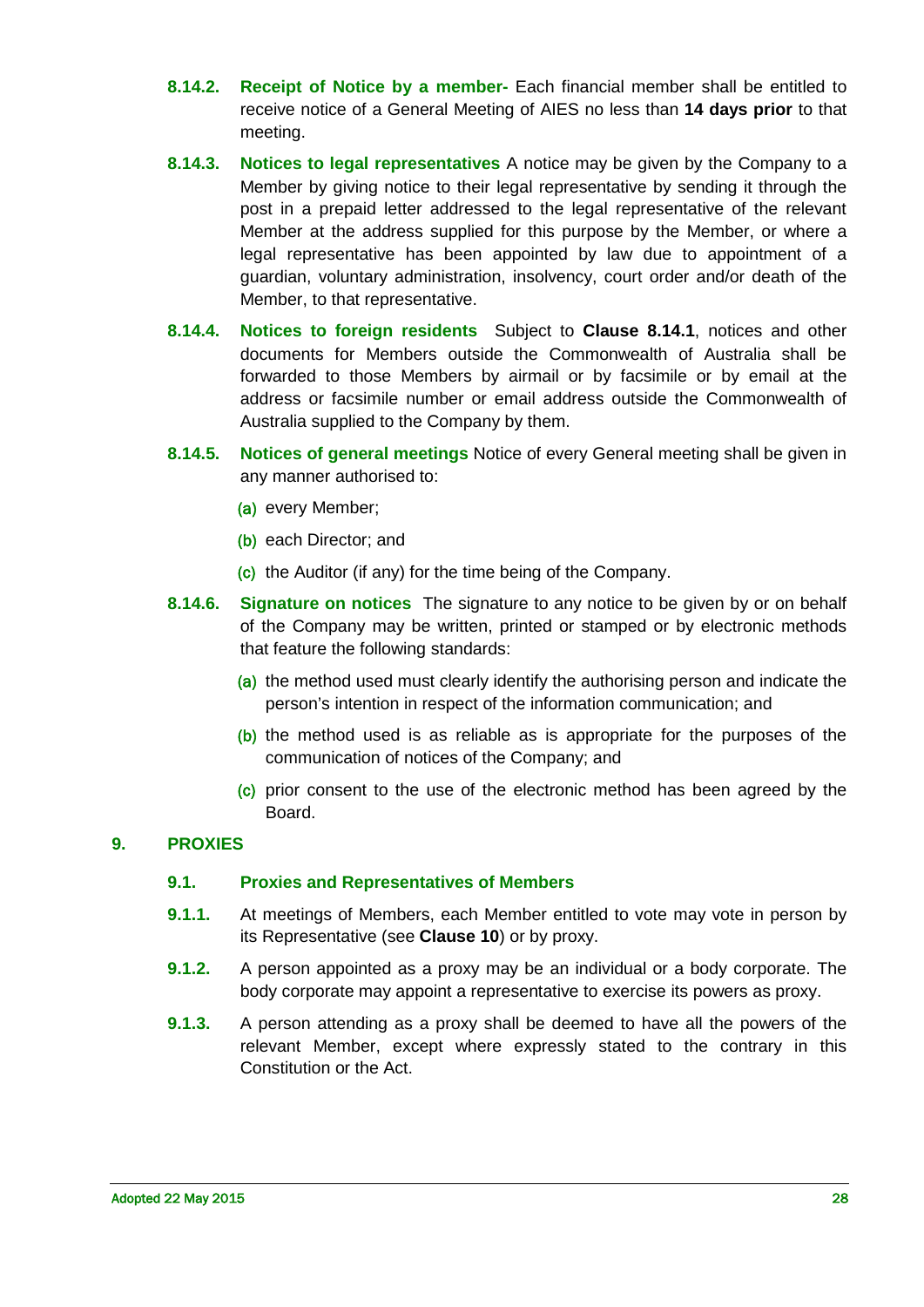## <span id="page-28-0"></span>**9.2. Appointment of Proxies**

**9.2.1.** A Member may appoint another Member's Representative as their proxy to attend and vote in their place at a general meeting.

# <span id="page-28-1"></span>**9.3. Form of proxy**

- **9.3.1.** A document appointing a proxy may be in a form acceptable to the Company, including that set out in **Schedule 2**. It must be signed in one of the following ways:
	- (a) signed by the Member;
	- (b) signed by the Member's authorised attorney;
	- (c) if the Member is a body corporate, under seal or signed by an authorised officer or attorney.
- **9.3.2.** An instrument appointing a proxy shall be valid if it contains the following information:
	- (a) the Member's name and address;
	- (b) the Company's name;
	- (c) the proxy's name or the office held by the proxy; and
	- (d) the meetings at which the proxy may be used (**Section 250A of the Act**).
- **9.3.3.** An appointment of a proxy may be a standing proxy.
- **9.3.4.** An undated proxy shall be taken to be dated on the day that it is received by the Company.
- **9.3.5.** Any instrument of proxy in which the name of the appointee is not filled in shall be deemed to be given in favour of the chair of the meeting to which it relates.
- **9.3.6.** If the document appointing a proxy specifies the manner in which the proxy is to vote in respect of a particular resolution, the proxy is not entitled to vote on the resolution except in the manner specified in the document.

#### <span id="page-28-2"></span>**9.4. Verification of Proxies**

- **9.4.1.** Notwithstanding any other provision, a proxy shall be deemed to be invalid unless the following provisions are fulfilled:
	- (a) Each Member appointing a proxy must send or deliver to the Company, for receipt by 5pm on the last business day before the time for holding the meeting or adjourned meeting at which the proxy proposes to vote, the following:
		- **(i)** the document appointing the proxy; and
		- **(ii)** if the appointment is signed by the Member's attorney, the authority under which the appointment was signed or a certified copy of that authority.
	- (b) The required documents must be either sent or delivered to the Company's office address, fax number or electronic address, and marked to the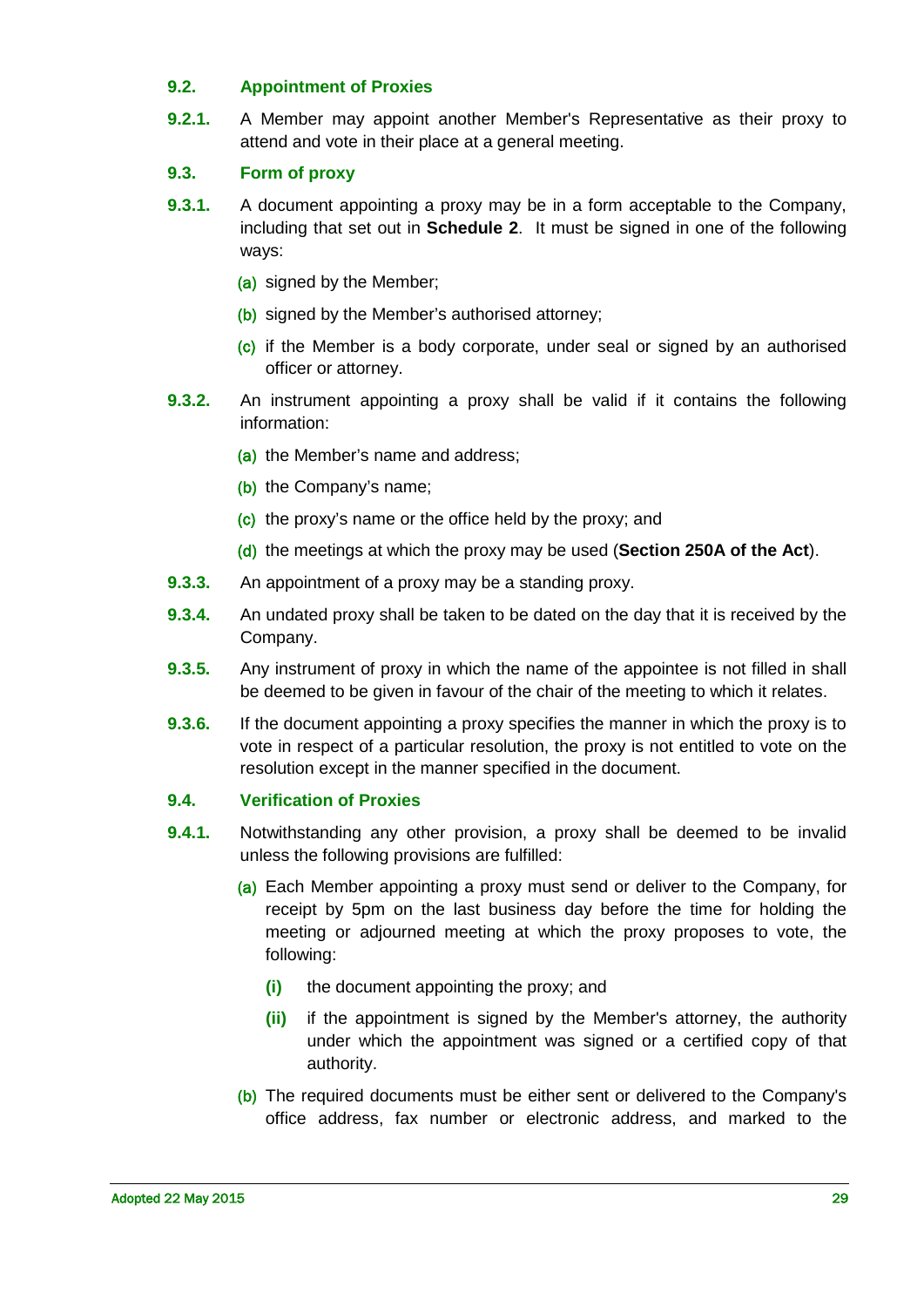attention of the relevant person, as specified for that purpose in the notice convening the meeting.

#### <span id="page-29-0"></span>**9.5. Revocation of Appointment of Proxy**

- **9.5.1.** A vote given in accordance with the terms of a proxy document or power of attorney is valid despite:
	- (a) the death or unsoundness of mind of the appointer, or
	- (b) the revocation of the instrument or of the authority under which the instrument was executed,

except where the Secretary has been notified in writing of such event before the commencement of the meeting or adjourned meeting at which the proxy is used, in which case the proxy shall be deemed to be invalid.

## <span id="page-29-1"></span>**10. MEMBERS' REPRESENTATIVES (CORPORATE OR OTHER ORGANISATION MEMBERS)**

- **10.1.** Any corporate Member that is an organisation shall appoint an individual (Representative) as a representative to exercise all or any of the powers of the Member under this Constitution or the Act or otherwise at law.
- **10.2.** The appointment may be a standing one.
- **10.3.** The appointment may set out restrictions on the Representative's powers. If the appointment is to be by reference to a position held, the appointment must identify the position.
- **10.4.** A Member may appoint more than one Representative but only one Representative may exercise the body's powers at any one time.
- **10.5.** Unless otherwise specified in the appointment, the Representative may exercise, on the Member's behalf, all of the powers that the Member could exercise at a meeting or in voting on a resolution.
- **10.6.** The nomination of a Representative must be in writing and provided to the Company Secretary. Where a Member that is an incorporated or unincorporated organisation has not named a Representative, the Representative shall be deemed to be that Member's secretary.
- **10.7.** A Representative will cease to hold their appointment:
	- (a) on the date of receipt by the Company Secretary of a written notice from the Member that it has withdrawn its nomination of the Representative; or
	- (b) on the date of receipt by the Company Secretary of a written notice from the Representative resigning, refusing or remitting nomination.

#### <span id="page-29-3"></span><span id="page-29-2"></span>**11. MEMBERSHIP**

#### **11.1. Membership**

**11.1.1.** The Members of the Institute at any point in time shall comprise such persons as the Board admits to membership in accordance with this Constitution or under relevant Rules approved by the Board from time to time.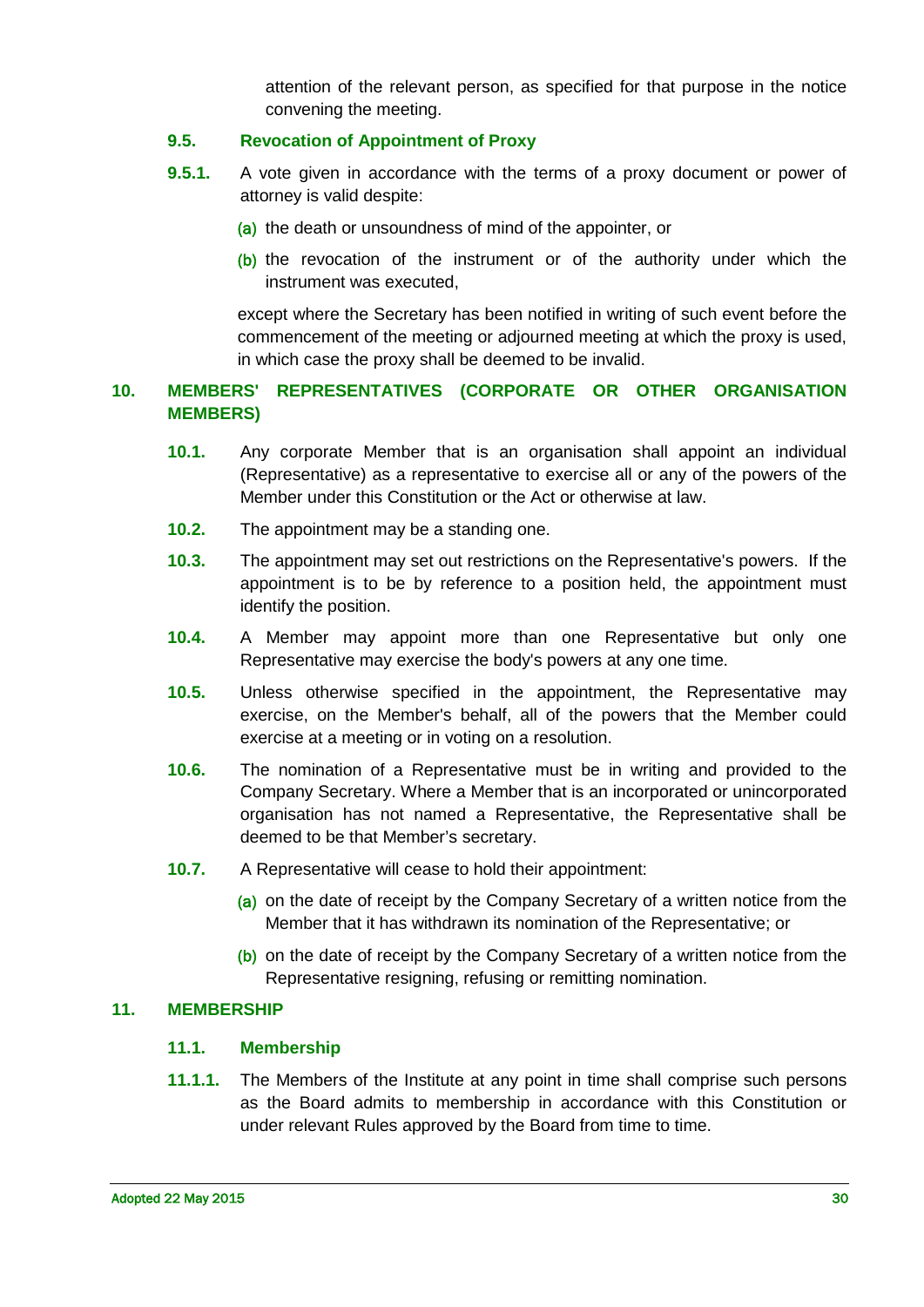- **11.1.2.** All Members of the Institute shall be allocated by the Board to a Division of the Institute.
- **11.1.3.** A Member may apply to change the Division of their membership by written application to the Board in accordance with the Rules and upon providing evidence to the Board that the meet the qualification and/or experience applicable to that Division.
- **11.1.4.** The rights, obligations and conditions of each Division of Membership are set out in the Rules.

#### <span id="page-30-0"></span>**11.2. Categories of Membership**

- **11.2.1.** The Members of the Company shall also be organised into Categories of membership.
- **11.2.2.** Each Member shall have equal voting and other rights as designated by this Constitution.
- **11.2.3.** The Categories of membership shall be determined by the relevant qualifications and/or relevant experience of the Member - to be determined by the Board from time to time. The Categories of membership as at the date of the adoption of this Constitution are set out in **Schedule 1.** Members (other than Corporate Members) will be graded in accordance with **Schedule 1** based on an assessment against the following criteria:
	- (a) **Relevant Qualification**. This means a qualification from a tertiary course accredited by the Institute or a qualification recognised by the Institute on application for membership of the Institute.
	- (b) **Appropriate Experience**. This means demonstrated experience through an appointment in an emergency services position or other relevant experience as recognised by the Institute on application for membership of the Institute.
	- (c) **Other Eligibility**. This component means other eligibility as determined by the Board from time to time.
- **11.2.4.** A Member may apply to change the Category of their membership by written application to the Board in accordance with the Rules and upon providing evidence to the Board that the meet the qualification and/or experience applicable to that Category.
- **11.2.5.** The rights, obligations and conditions (including the payment of annual membership fees) of each category of Membership are set out in the Rules.
- **11.2.6.** For the avoidance of doubt, for an individual person to become a Member of the Company, they must have a relevant qualification and/or experience.

#### <span id="page-30-1"></span>**11.3. Becoming a Member**

- **11.3.1.** The following provisions apply to applications for admission as a Member:
	- (a) Membership is open to organisations and individuals that are supportive of the objects of the Company and which are accepted to membership by the Board following the application procedure set out in this Constitution and in the Rules.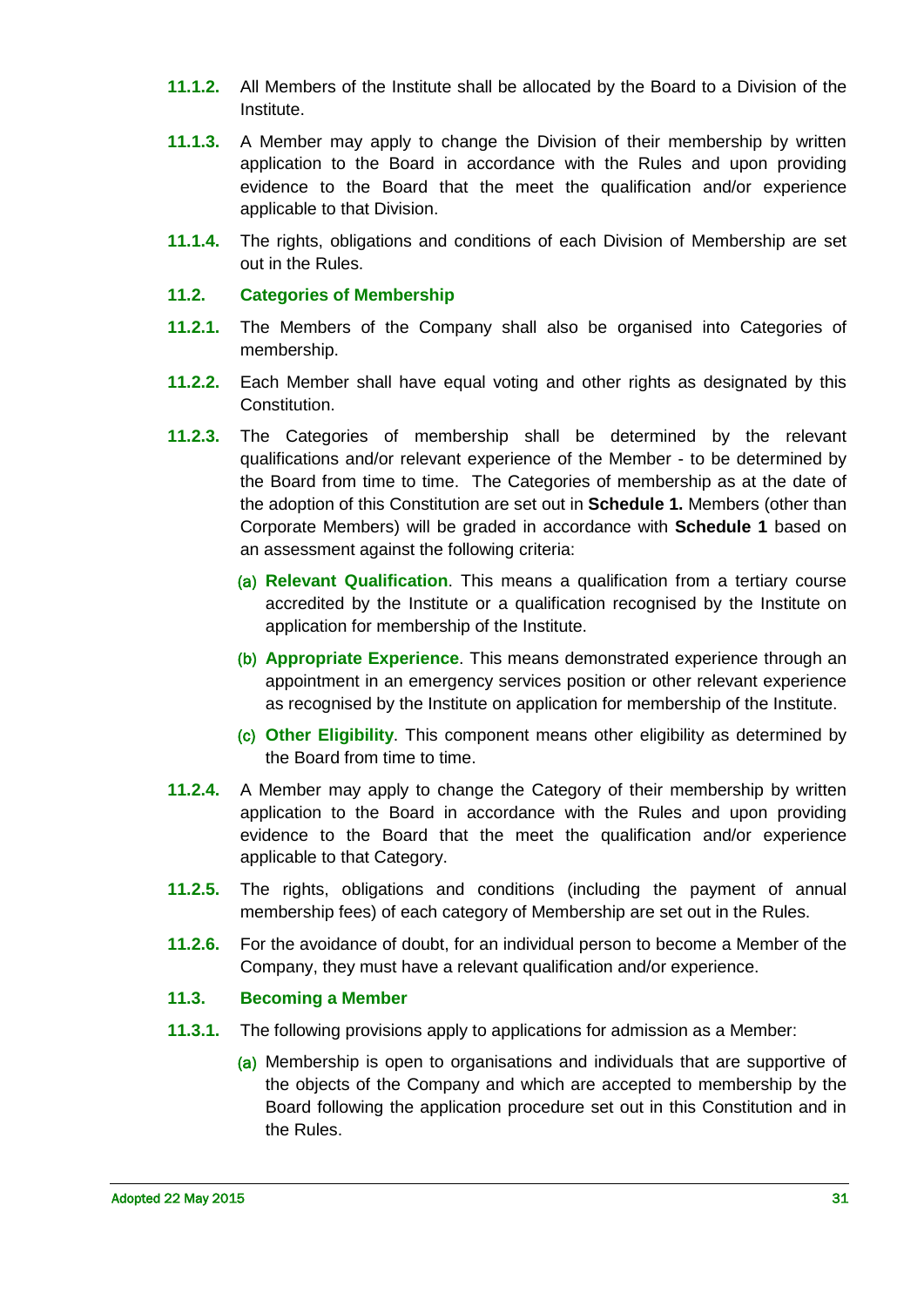- (b) An application for membership must be made by completing and signing the form approved for the purpose by the Board from time to time, and lodging it with the Secretary (or CEO).
- **11.3.2.** In respect of each application for membership duly made in accordance with this Constitution and the Rules:
	- (a) the Secretary (or CEO) shall prepare the current list of applicants and they (or the Membership Registrar if appointed) will convene a meeting of the Membership sub-committee (if established) to determine the proposed Category of membership to be assigned to each applicant;
	- (b) following consideration by the Secretary or CEO and Membership subcommittee, the list of applicants and recommendations shall be submitted for consideration by the Board;
	- (c) the Board may accept a recommendation, reject a recommendation and/or request further information in relation to an application;
	- (d) the Board does not have to give reasons for rejecting an application; and
	- (e) if the application is rejected, all amounts paid by the applicant on account of the application shall be refunded in full.

#### <span id="page-31-0"></span>**11.4. Notifying Member of Admission**

- **11.4.1.** Following admission of a new Member, the CEO must promptly:
	- (a) notify the Member in writing of the admission to membership by issuing a receipt for the entrance fee paid by the Member on account of the application for membership; and
	- (b) cause the required details to be entered in the Register of Members.

#### <span id="page-31-1"></span>**11.5. Ongoing Member Obligations and Rights**

- **11.5.1.** The Members of the Company agree to be bound by the provisions of this Constitution and Rules approved by the Board from time to time.
- **11.5.2.** For so long as a Member abides by the provisions of this Constitution, the Member shall enjoy the rights and privileges of membership under this Constitution, the Rules and the Act.
- **11.5.3.** All Members have the right to receive notices of, and to attend and be heard at, and to vote (subject to the other provisions of this Constitution and relevant Rules promulgated by the Board) at any general meeting.
- **11.5.4.** The rights and privileges of every Member are personal to that Member and may not be transferable by any act of that Member or by operation of law.
- **11.5.5.** Members shall indicate their membership of the Company only in such form and manner and subject to any conditions in Rules approved by the Board from time to time.
- **11.5.6.** Each Member shall notify the Secretary or CEO of any change in the circumstances of the Member which may affect the Member's continued entitlement to membership or Category of membership.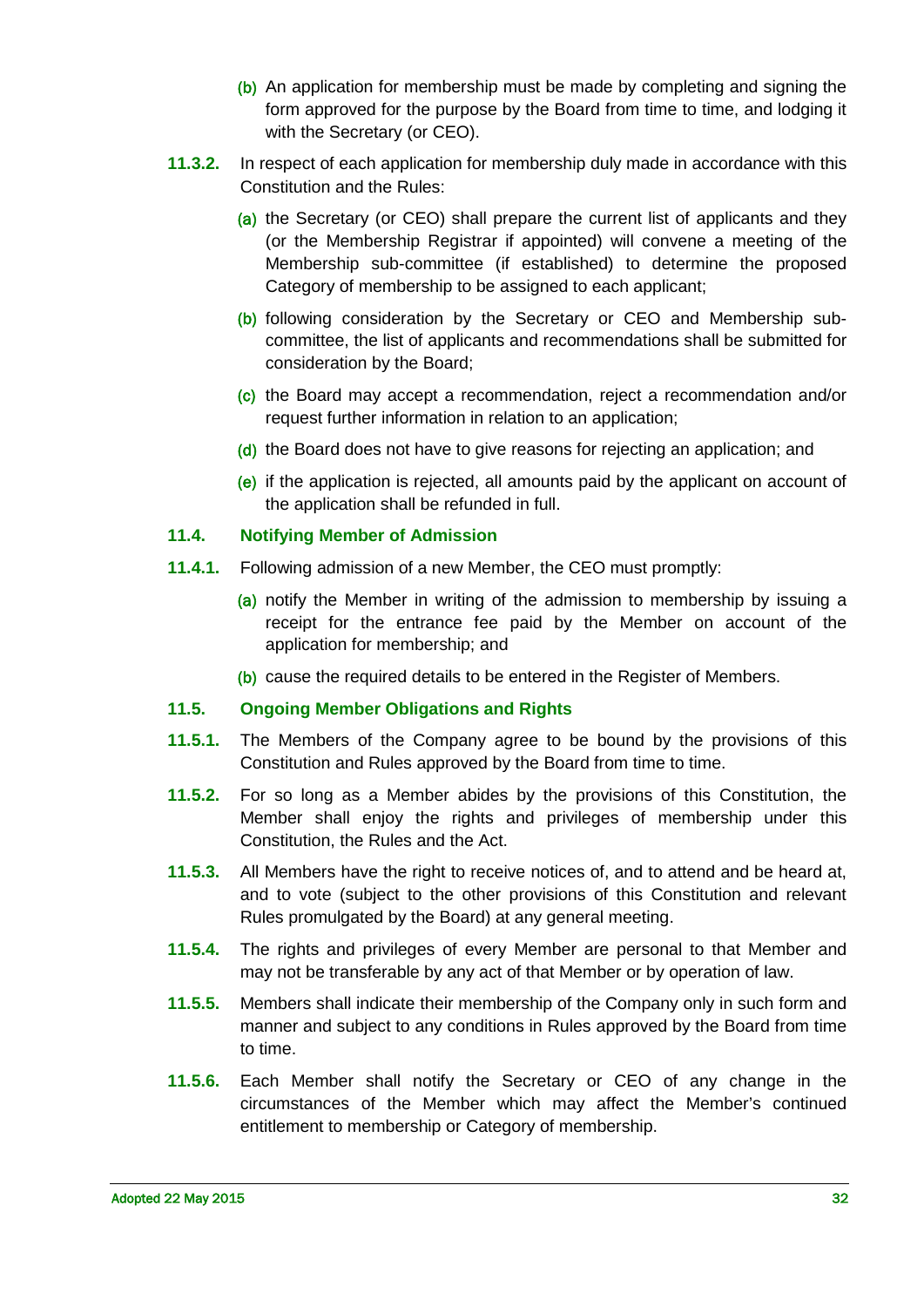#### <span id="page-32-0"></span>**11.6. Register of Members**

- **11.6.1.** A register of Members must be kept in accordance with the Act.
- **11.6.2.** The following details must be entered and kept current in the Register of Members in respect of each Member:
	- (a) The full name and contact details of the Member.
	- (b) The dates of admission to the Institute and cessation of membership.
	- (c) Such other information as the Board requires in accordance with the Rules.
- **11.6.3.** Each Member is responsible to notify the Secretary (or CEO in writing of any change in that person's name, address, and other available contact details within one month of the change.

#### <span id="page-32-1"></span>**11.7. Certificate of Membership**

- **11.7.1.** The Board may in its discretion issue a Certificate of Membership to Members in such form and upon payment of such fees as it may prescribe from time to time.
- **11.7.2.** Certificates of membership remain the property of the Company and must be promptly returned to the Company if requested by the Board or if the holder of the certificate ceases to be a Member.
- <span id="page-32-4"></span>**11.7.3.** The Board may approve from time to time the manner in which certificates of membership of the Institute can and cannot be used.
- **11.7.4.** Without limiting **Clause [11.7.3](#page-32-4)**, Members with a certificate of membership must not use the certificate to make false or misleading representations about the Institute and their membership thereof and Category of membership, including representing that they are a Member when membership has ceased.

# <span id="page-32-2"></span>**11.8. Application and Subscription Fees**

- **11.8.1.** The entrance fee, payable by applicants for membership of the Company (if demanded), and the annual subscription fees payable by Members, shall be fixed by the Board and shall be payable by Members at such times and in such manner as determined by the Board from time to time.
- **11.8.2.** The Board may in its discretion:
	- (a) determine that no entrance or subscription fee is payable by a Member or category of Members (in whole or in part) for any given year;
	- (b) extend the time for payment of any entrance fee or subscription fee by any Member or category of Members; and/or
	- (c) reduce or waiver the fees to be paid by a Member or category of Members under any circumstance that the Board may deem appropriate.

#### <span id="page-32-3"></span>**11.9. Return of Fees**

**11.9.1.** No part of any entrance fee or subscription fee shall be refunded to a Member who ceases to be a Member pursuant to **Clause [11.10](#page-33-0)**.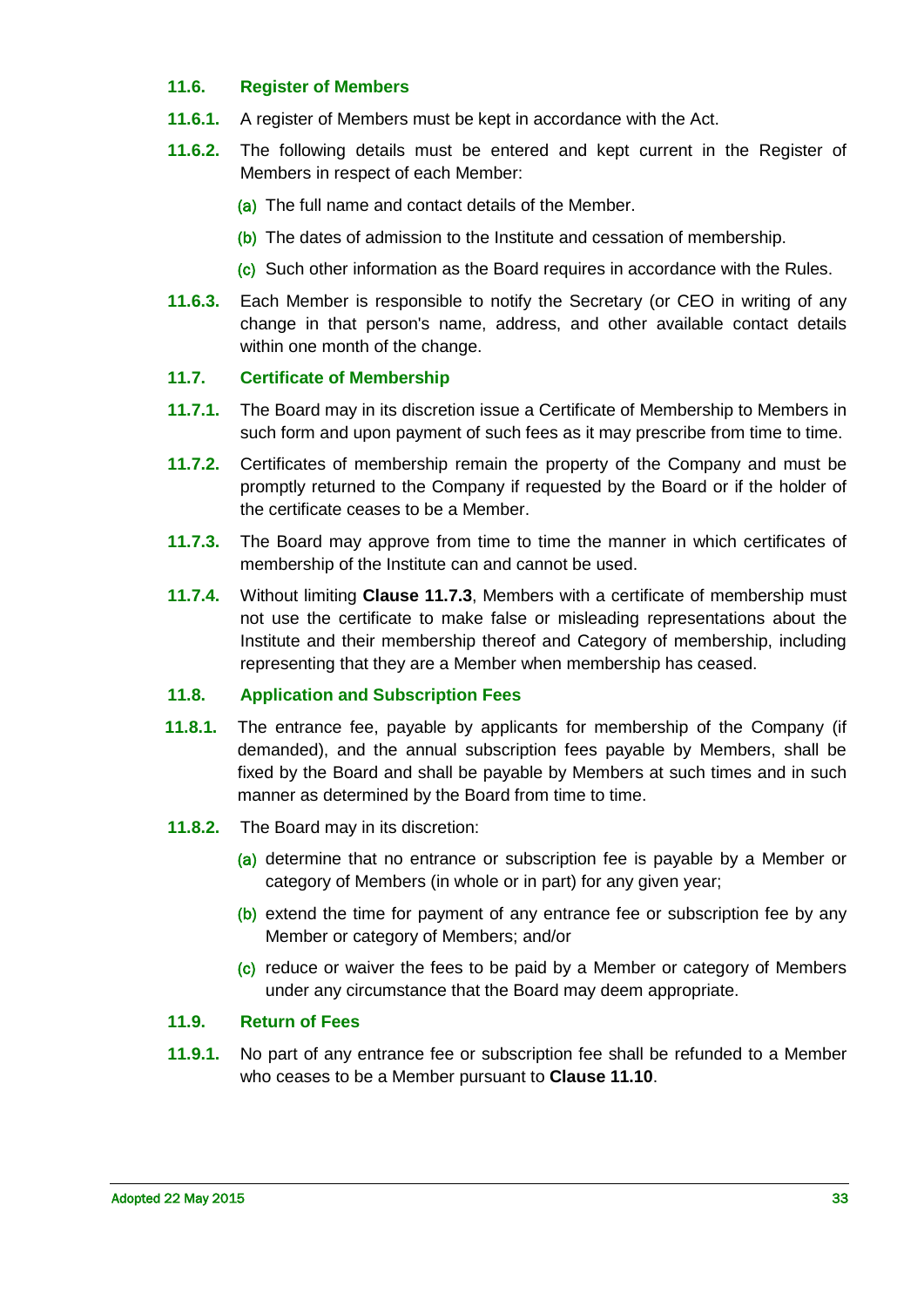#### <span id="page-33-0"></span>**11.10. Removal and Cessation of Membership**

**11.10.1.** A Member may resign from membership of the Company by giving written notice to the CEO, and the resignation shall take effect from the date of receipt of the notice of resignation or such later date as may be stated in the notice.

#### <span id="page-33-3"></span>**11.10.2. Suspension or Removal from Membership**

Subject to **Clauses [11.10.3](#page-33-1) and [11.10.4](#page-33-2)**, a Member may be suspended or removed by special resolution of the Members at a general meeting.

- <span id="page-33-1"></span>**11.10.3.** Except in the case of failure to pay subscriptions and levies (see **sub-Clause 11.10.5(f)** below), the following provisions must be fulfilled before a Member can be removed by a resolution of the Members at a general meeting under **Clause [11.10.2](#page-33-3)**:
	- (a) A majority of the Directors must agree that the Member has failed to comply with a provision of this Constitution, or the Rules or is otherwise no longer considered suitable to be a Member.
	- (b) The Board must give at least two months' written notice to the Member of the intention to terminate their membership and the grounds of the intended termination.
	- (c) The Member must be invited, in the written notice, to provide to the Board any written representations which the Member wishes the meeting of Members to consider.
	- (d) If the Member makes written representations, and requests that they be notified to the other Members, in sufficient time before the notices of meeting are sent to the Members, the Board must ensure that a copy of the representations is included in the notices calling the meeting.
	- (e) If copies of the representations have not been included in the notices of meeting, for any reason, the Member may require the representations to be read out at the meeting.
	- $(f)$  Whether or not representations have been circulated or read, the member must be given a full and fair opportunity to address the meeting.
- <span id="page-33-2"></span>**11.10.4.** The Board may suspend a Member by written notice for a period of up to three months where there is reasonable suspicion or prima-face evidence that one or more of the provisions of **Clause [11.10.3](#page-33-1)** might apply. The suspension will remain in effect until the Member is exonerated or in the other case, until his/her membership of the Institute is terminated by the Board.
- **11.10.5.** A Member ceases to be a Member of the Institute by resolution of the Board if one of the following events occurs:
	- (a) if convicted of an indictable offence;
	- (b) on the dissolution of the Member;
	- (c) on the insolvency of the Member;
	- (d) if the Member, being a company/organisation, ceases carrying on a business, or ceases to exist;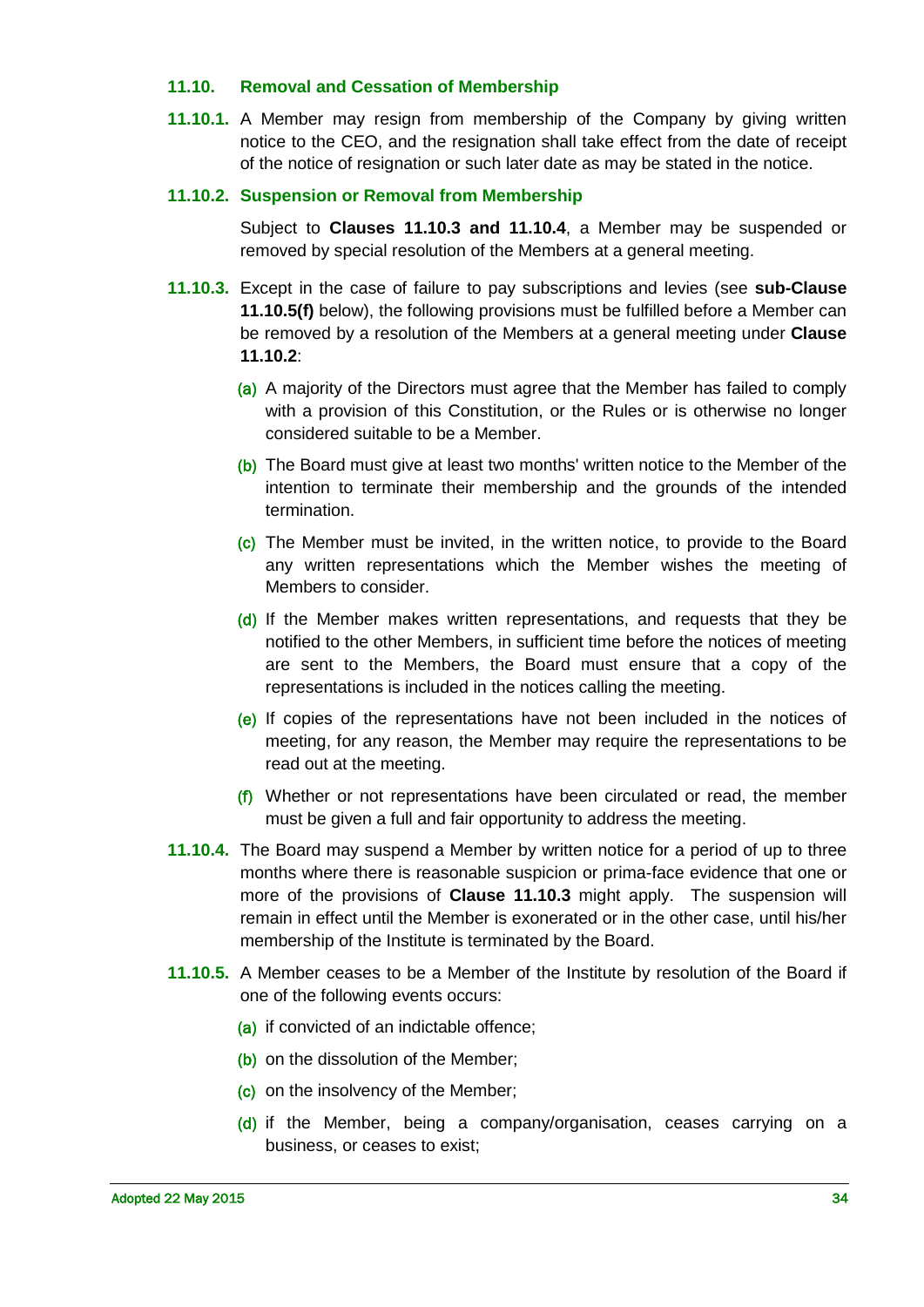- (e) if the Member is considered by law to lack the mental capacity to make legally valid decisions;
- (f) by a resolution of the Board if the Member fails to pay the annual membership fees and/or levies as set out in the Rules;
- $(g)$  if he/she notifies the Board that he is no longer eligible for membership; or

(h) if the Member dies.

## <span id="page-34-0"></span>**11.11. Effect of Cessation of Membership**

- **11.11.1.** Any Member who has been removed as and/or ceases to be a Member under **Clause [11.10](#page-33-0)** (inclusive) is not entitled to enjoy the privileges of membership including receiving notice of, attendance and voting at, any meeting of Members, nor the use of AIES Post-nominals.
- **11.11.2.** Any Member whose membership has ceased for any reason continues to remain liable for:
	- (a) all money owing by the Member to the Company as at the date of cessation of membership; and
	- (b) the Guarantee.
- **11.11.3.** Whenever any person or company ceases to be a Member, the Board shall direct that his or her name or the Company's name shall be removed from the Register of Members.
- <span id="page-34-1"></span>**11.12. No Profits for Members on the Transfer of Income or Property**
- **11.12.1.** All of the assets and income of the Company shall be applied solely in the furtherance of the Objects of the Company and no portion shall be distributed directly or indirectly to any Member.

#### <span id="page-34-3"></span><span id="page-34-2"></span>**12. INDEMNITY, LIABILITIES & INSURANCE**

#### **12.1. Indemnity**

- **12.1.1.** Every officer and past officer of the Company may be indemnified by the Company, to the fullest extent permitted by law, against a liability for costs and expenses incurred by that person as an officer of the Company or a subsidiary of the Company, including without limitation:
	- (a) in defending any proceedings, whether civil or criminal, in which judgement is given in favour of the person or in which the person is acquitted, or
	- (b) in connection with any application in relation to those proceedings in which the Court grants relief to the person under the Act.

# <span id="page-34-4"></span>**12.2. Liabilities to Third Parties**

**12.2.1.** To the extent permitted by the Act, every officer and past officer of the Company is indemnified against a liability incurred by that person as an officer to a person other than the Company or a related body corporate, except a liability which arises from conduct that involves a lack of good faith.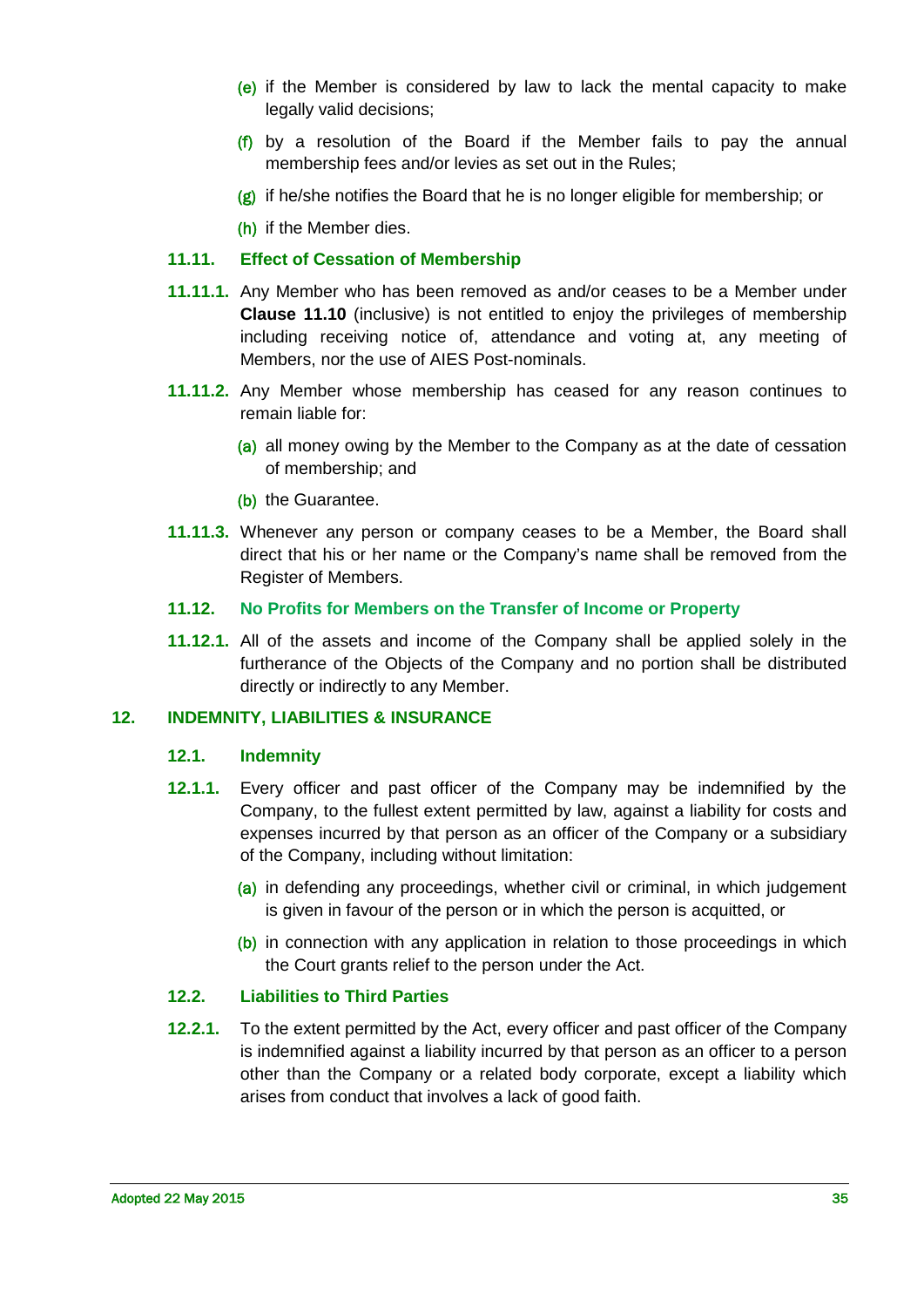#### <span id="page-35-0"></span>**12.3. Insurance Premiums**

- **12.3.1.** The Company may pay the premium on a contract insuring a person who is or has been an officer of the Company against:
	- (a) a liability for costs and expenses incurred by the person in defending proceedings arising out of the person's conduct as an officer, whether civil or criminal and whatever their outcome; and
	- (b) other liability incurred by the person as an officer of the Company except a liability which arises from conduct that involves a wilful breach of duty in relation to the Company or a contravention of **Sections 182**, **183** or **184(2)** or **(3)** of the Act.

# <span id="page-35-2"></span><span id="page-35-1"></span>**13. ACCOUNTS, AUDIT AND RECORDS**

#### **13.1. Accounts**

**13.1.1.** The Board must cause proper accounting and other records to be kept in accordance with the Act and must comply with the requirements of the Act in respect of reporting and the provision of accounts to Members.

#### <span id="page-35-3"></span>**13.2. Finance Committee**

**13.2.1.** The Finance Committee shall oversee the prudent and compliant financial management of the Institute and to make recommendations to the Board on financial matters and give financial effect to the Institute's Strategic Plan through the preparation of budget submissions and reports to the Board.

#### <span id="page-35-4"></span>**13.3. Financial transactions and Funds Management**

- **13.3.1. Financial Delegations.** The Board shall establish and maintain financial delegations for the operation of the Institute.
- **13.3.2.** The funds of the Institute will be held in the name of the Institute at a financial institution approved by the Board from time to time.
- **13.3.3. Financial Transactions.** Wherever practicable, the financial transactions of the Institute are to occur via secure electronic means approved by the Institute Auditor from time to time and in accordance with the financial delegations of the Institute. Cash transactions are not preferred in the financial management of the Institute. Payments by cheque are approved where electronic transactions are not available and in accordance with the Institute financial delegations.
- **13.3.4. Investments.** The Institute's Finance Sub-Committee shall consider and make recommendations to the Board upon all investment activity, in the application of Institute monies, and on behalf of the Institute, and advise the Board in writing of any or all known or anticipated risks relevant thereto. All investment activity will be in accordance with the Institute investment policy as approved by the Board from time to time.
- **13.3.5. Loans/Borrowing.** The Institute's Finance Committee shall consider and make recommendations to the Board upon all borrowing activity, in the associated repayment and application of borrowed monies, and advise the Board in writing of any or all known or anticipated risks relevant thereto. All borrowing and loans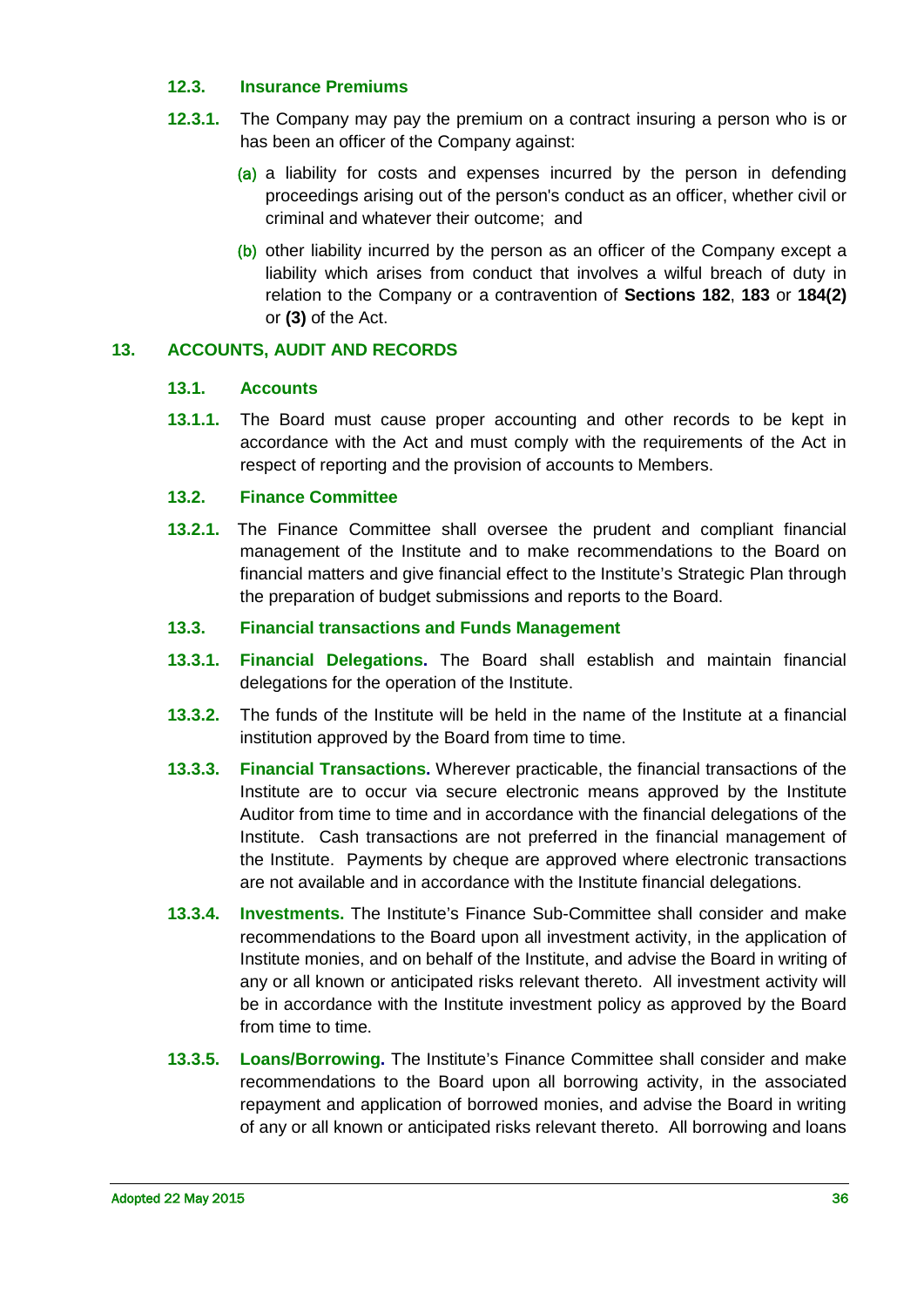will in accordance with the Institute borrowing policy as approved by the Board from time to time.

# <span id="page-36-0"></span>**13.4. Negotiable instruments**

- **13.4.1.** The Board shall determine the mechanism for signing, drawing, accepting, endorsing or otherwise executing a negotiable instrument.
- **13.4.2.** Receipts for money payable to or receivable by the Institute may be signed by a Director or the Secretary or by any other person authorised by the Board to receive money either generally or any particular sum of money on behalf of the Company and such receipt shall be deemed to be valid.

#### <span id="page-36-1"></span>**13.5. Financial Year**

**13.5.1.** The start and end dates of the financial year of the Company are as determined by the Board in accordance with the Act and recorded in the Rules.

#### <span id="page-36-2"></span>**13.6. Payments**

- <span id="page-36-6"></span>**13.6.1.** All payments by the Company must be approved by two duly appointed financial delegates of the Company.
- **13.6.2.** The Board must approve from time to time a list of individuals or positions to be signatories for the purpose of **Clause [13.6.1.](#page-36-6)**

#### <span id="page-36-3"></span>**13.7. Audit**

- **13.7.1.** A registered Accountant must be appointed as auditor unless otherwise required by the Act.
- **13.7.2.** The remuneration of the Auditor must be fixed and the auditor's duties regulated in accordance with the Act.
- **13.7.3.** The Board must arrange for the accounts for the last financial year to be audited in accordance with requirements of the Act before being submitted to the AGM in accordance with **Clause [8.12](#page-25-3)**.

# <span id="page-36-4"></span>**13.8. Rights of Inspection**

Subject to the Act, the Board shall determine whether and to what extent, and at what times and places and under what conditions, the accounting records and other documents of the Company or any of them are open to the inspection of Members other than Directors, and a Member other than a Director does not have the right to inspect any document of the Company except as provided by law or authorised by resolution of the Board.

# <span id="page-36-5"></span>**14. FURTHER OBLIGATIONS UNDER AUSTRALIAN CHARITIES AND NOT FOR PROFITS COMMISSION ACT**

**14.1.** The Company must comply with, and the Board must ensure that the Company complies with, all requirements (whether financial or otherwise) that apply to the Company under the *Australian Charities and Not for Profits Commission Act 2012 (Cth)* and all related legislation as commenced and amended from time to time.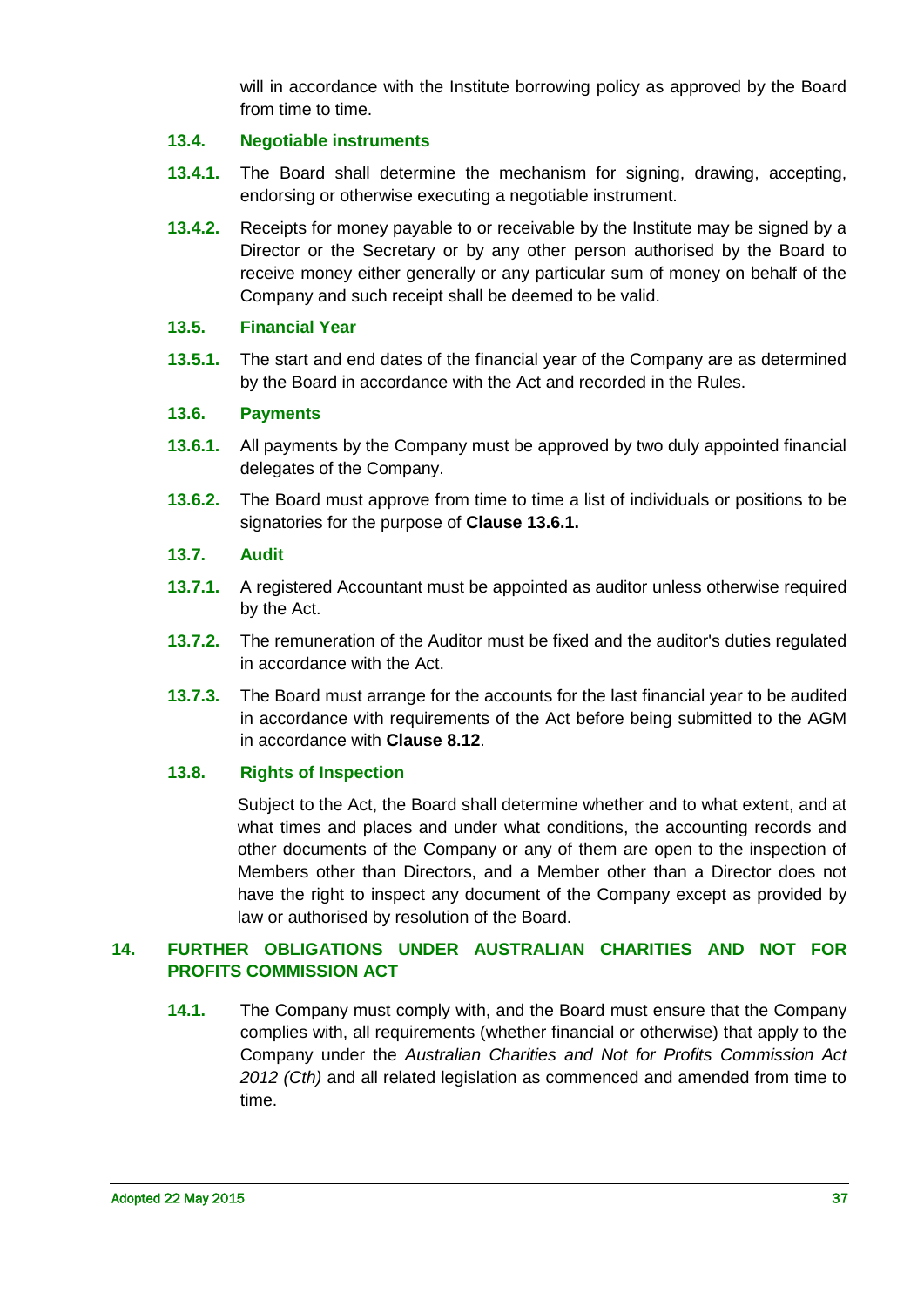#### <span id="page-37-1"></span><span id="page-37-0"></span>**15. GENERAL**

#### **15.1. Exercise of power**

**15.1.1.** Except as specifically contemplated by this Constitution, the Company may exercise any power, take any action or engage in any conduct or procedure which under the Act, a public company limited by guarantee has the power to do.

#### <span id="page-37-2"></span>**15.2. Seals and Execution of Documents**

- **15.2.1.** If the Company has one, the Board must provide for the safe custody of the Seal.
- **15.2.2.** The Company may execute a document by affixing the Seal to the document where the fixing of the Seal is witnessed by:
	- (a) two Directors;
	- (b) a Director and the Secretary; or
	- (c) a Director and some other person appointed by the Directors for the purpose.
- **15.2.3.** The Company may execute a document without the use of a Seal if the document is signed by:
	- (a) two Directors;
	- (b) a Director and the Secretary; or
	- (c) in any other manner permitted by the Act.

#### <span id="page-37-3"></span>**15.3. Records**

- **15.3.1.** The Board must provide for the safe keeping of the records of the Company.
- **15.3.2.** Members may inspect records of the Company permitted by the Act.
- **15.3.3.** Members may not inspect the records of the Company that relate to confidential personal, employment, commercial and legal matters.
- **15.3.4.** Copies of the Constitution and Members' resolutions must be freely available to Members.

#### <span id="page-37-4"></span>**15.4. Amendment of Constitution**

**15.4.1.** This Constitution may be amended or repealed by Special Resolution in accordance with the Act (**Section 136 (2)**).

#### <span id="page-37-5"></span>**15.5. Copy of Constitution**

**15.5.1.** The Company must send a copy of this Constitution to a Member of the Company within seven days if the Member asks the Company in writing for a copy and pays the fee (up to the amount prescribed by the Act) required by the Company as approved by the Board (**Section 139 of the Act**).

#### <span id="page-37-6"></span>**16. SURPLUS ASSETS ON WINDING UP OR DISSOLUTION**

**16.1.** Upon the winding up or dissolution of the Company any remaining property after satisfaction of all debts and liabilities, will not be paid to or distributed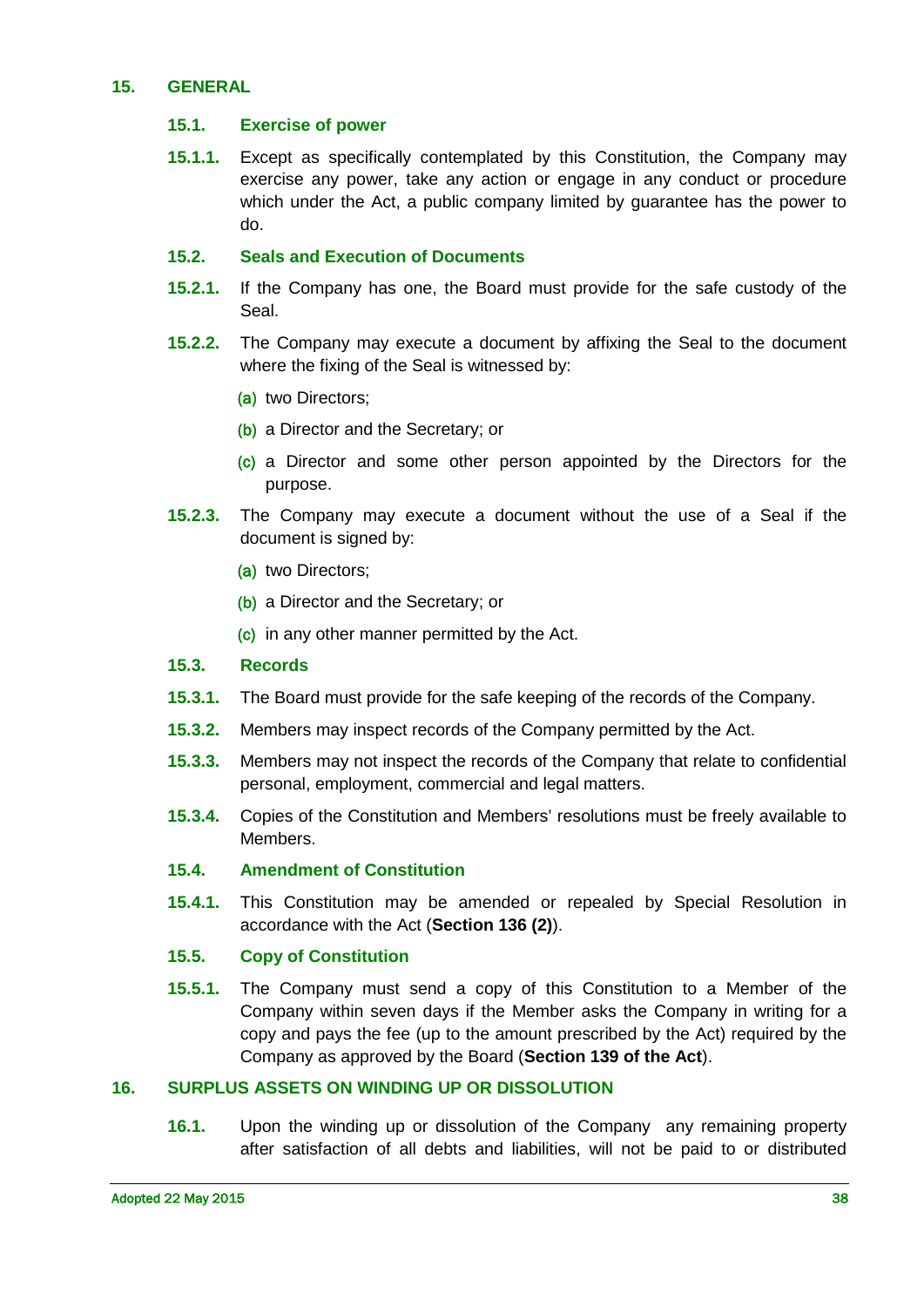among the Members, but will be given or transferred to some other institution or organisations which satisfies both of the following requirements:

- (a) has objects similar to the objects of the Company; and
- (b) whose constituent documents have rules prohibiting the distribution of its assets and income to its members and which is not carried on for the purpose of profit or gain of its individual members, as determined by the Members at or before the time of winding up or dissolution of the Company and, in default of any determination, by the Supreme Court of New South Wales.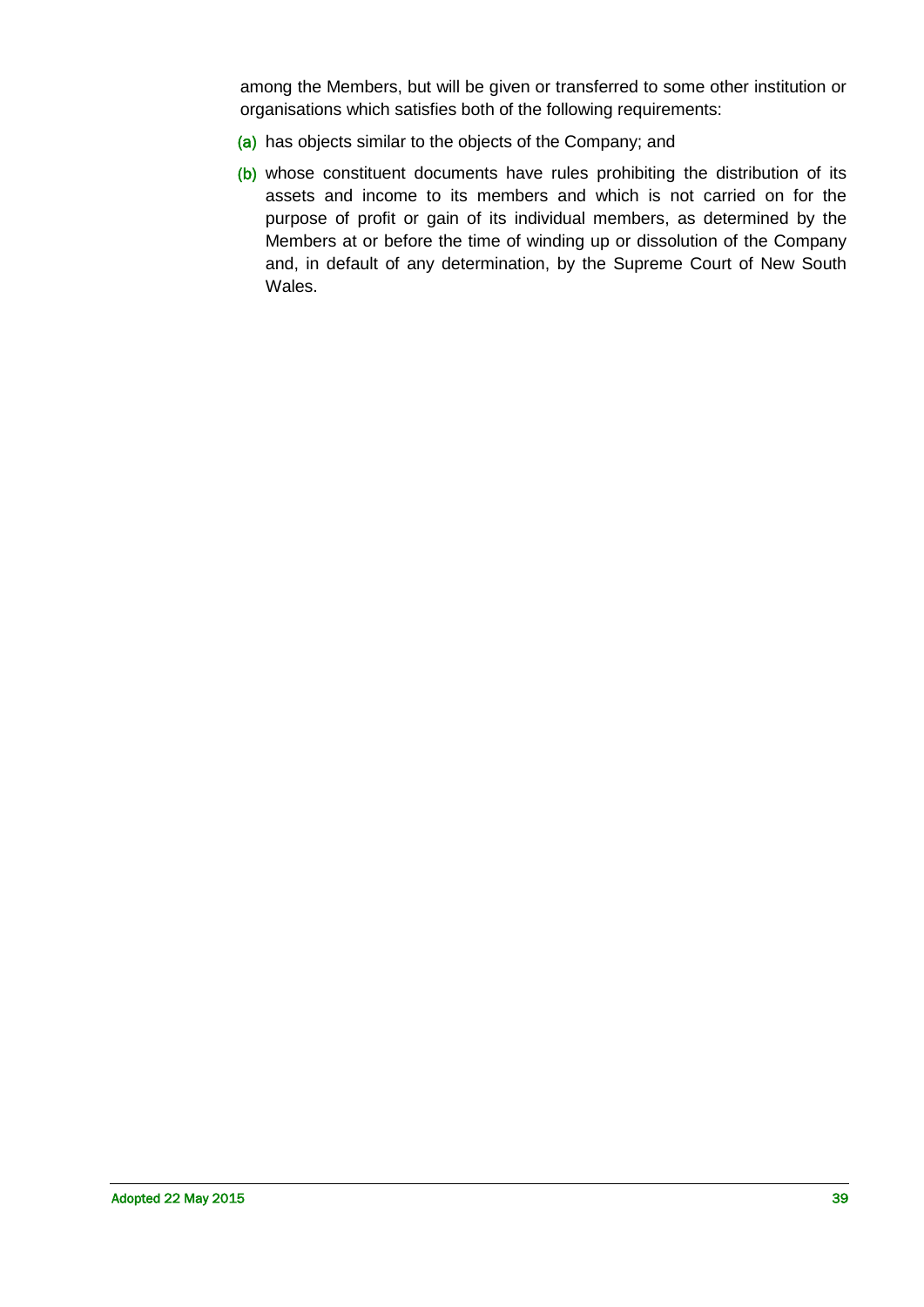# 17. SCHEDULE 1– MEMBERSHIP CATEGORIES

| <b>Category</b>        | <b>Description</b>                                                                                                                                                                                                                                                 | <b>Post-Nominals</b>                                                                                            |
|------------------------|--------------------------------------------------------------------------------------------------------------------------------------------------------------------------------------------------------------------------------------------------------------------|-----------------------------------------------------------------------------------------------------------------|
| (a) "Fellow"           | A person or Member who has been<br>appointed as a Fellow by the Board<br>in accordance with the Rules after<br>demonstrating a high level of<br>knowledge and skill in emergency<br>service management, planning or<br>administration.                             | <b>FAIES</b>                                                                                                    |
| (b) Life fellow        | A person or Member who has been<br>appointed as a Life Fellow by the<br>Board for services to the Institute in<br>accordance with the Rules. A Life<br>Fellow is not liable to pay annual<br>membership fees or levies (but<br>must pay the Guarantee).            | <b>LFAIES</b>                                                                                                   |
| (b) "Honorary Fellow"  | A person or Member who has been<br>appointed as an Honorary Fellow<br>by the Board in accordance with the<br>Rules for services to the Company.<br>An Honorary Fellow is not liable to<br>pay annual membership fees or<br>levies (but must pay the<br>Guarantee). | <b>HFAIES</b>                                                                                                   |
| (c) "Associate Fellow" | A person or Member who has been<br>appointed as an Associate Fellow<br>by the Board in accordance with the<br>Rules.                                                                                                                                               | <b>AFAIES</b>                                                                                                   |
| (d) "Ordinary Member"  | A person who has been appointed<br>as an Ordinary Member by the<br>Board in accordance with the<br>Rules. Referred to as "Member".                                                                                                                                 | <b>MAIES</b>                                                                                                    |
| (e) "Retired Member"   | A Member from any Member<br>Category who has retired from<br>active employment or volunteering.                                                                                                                                                                    | Carry through personal<br>post-nominals at point of<br>retirement                                               |
| (f) "Student"          | A person or Member who holds a<br>current "Student Concession Card"<br>whilst undertaking part-time study<br>or full-time study in accordance with<br>the Rules.                                                                                                   | No post-nominal until re-<br>assessed, on application, after<br>acquiring a tertiary/accepted<br>qualification. |
| (g) "Life Member"      | A Member who has been appointed<br>as a Life Member by the Board in<br>accordance with the Rules. A Life<br>Member is not liable to pay annual<br>membership fees or levies (but<br>must pay the Guarantee).                                                       | Post-nominal shown above,<br>followed by the phrase: (Life<br>Member)                                           |
| (h) "Corporate Member" | An organisation supportive of the<br>Objects of the Institute that has<br>been accepted by the Board in this<br>Category.                                                                                                                                          | N/A                                                                                                             |